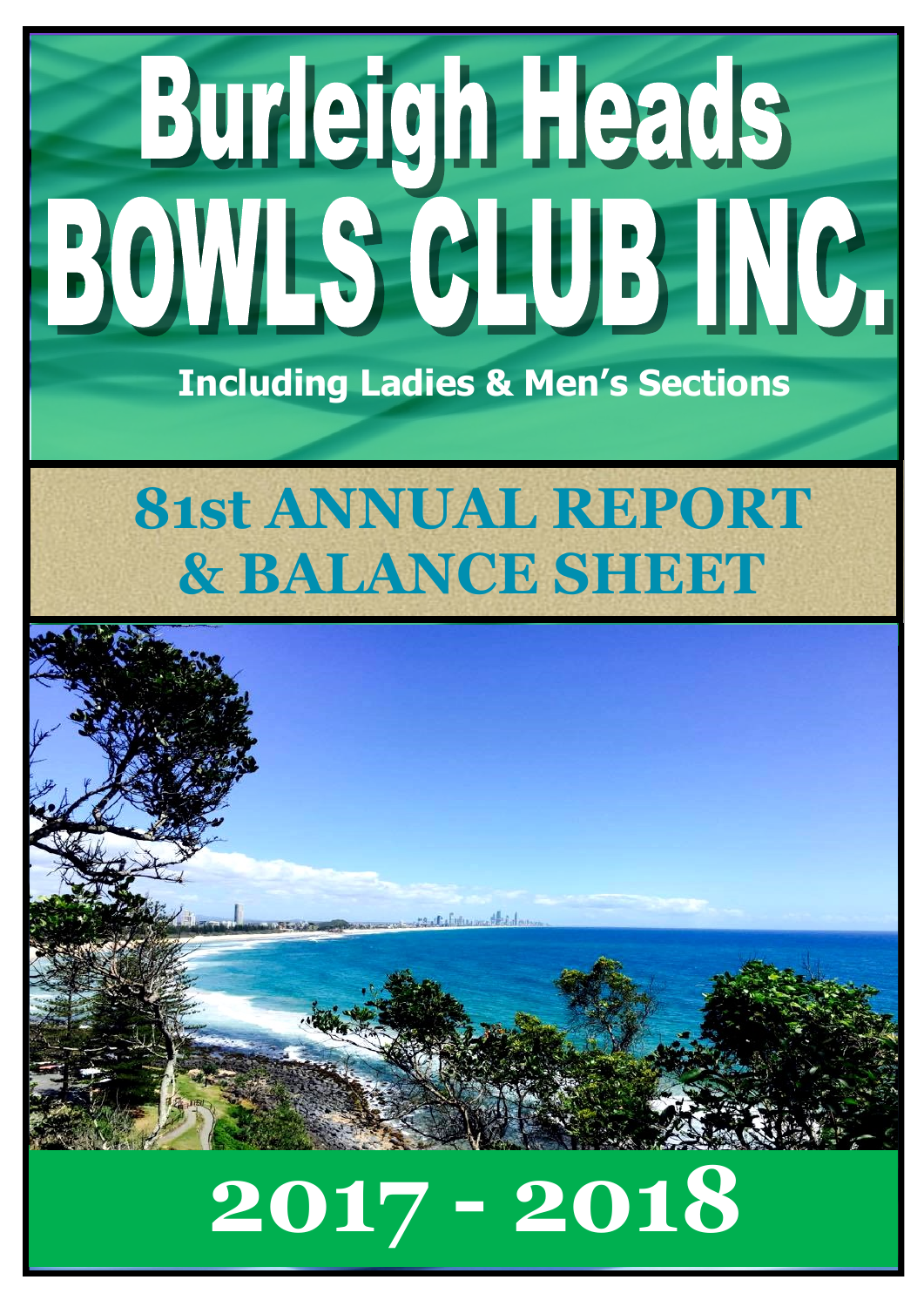

Burleigh Heads Bowls Club Inc.

# ABN 21 138 019 928

#### **ANNUAL GENERAL MEETING – 2018**

Notice is hereby given that the Annual General Meeting of the above club will be held in the Clubhouse on Sunday  $25<sup>h</sup>$  November 2018 at 9.30am.

The business to be transacted is as follows:

- 1. Confirmation of the minutes of the previous annual general meeting.
- 2. Consideration and adoption of the Annual Report.
- 3. Presentation of the Balance Sheet and Financial Statements and consideration and adoption thereof.
- 4. Election of Board of Management.
- 5. Election of Honorary Solicitor and Auditor/Auditors.
- 6. Notices of Motion, (refer to Clubs notice board located near the Games Office).
- 7. Consideration of Honorariums where applicable and as recommended.
- 8. Transaction of any general business that may be brought forward in accordance with the rules of Club.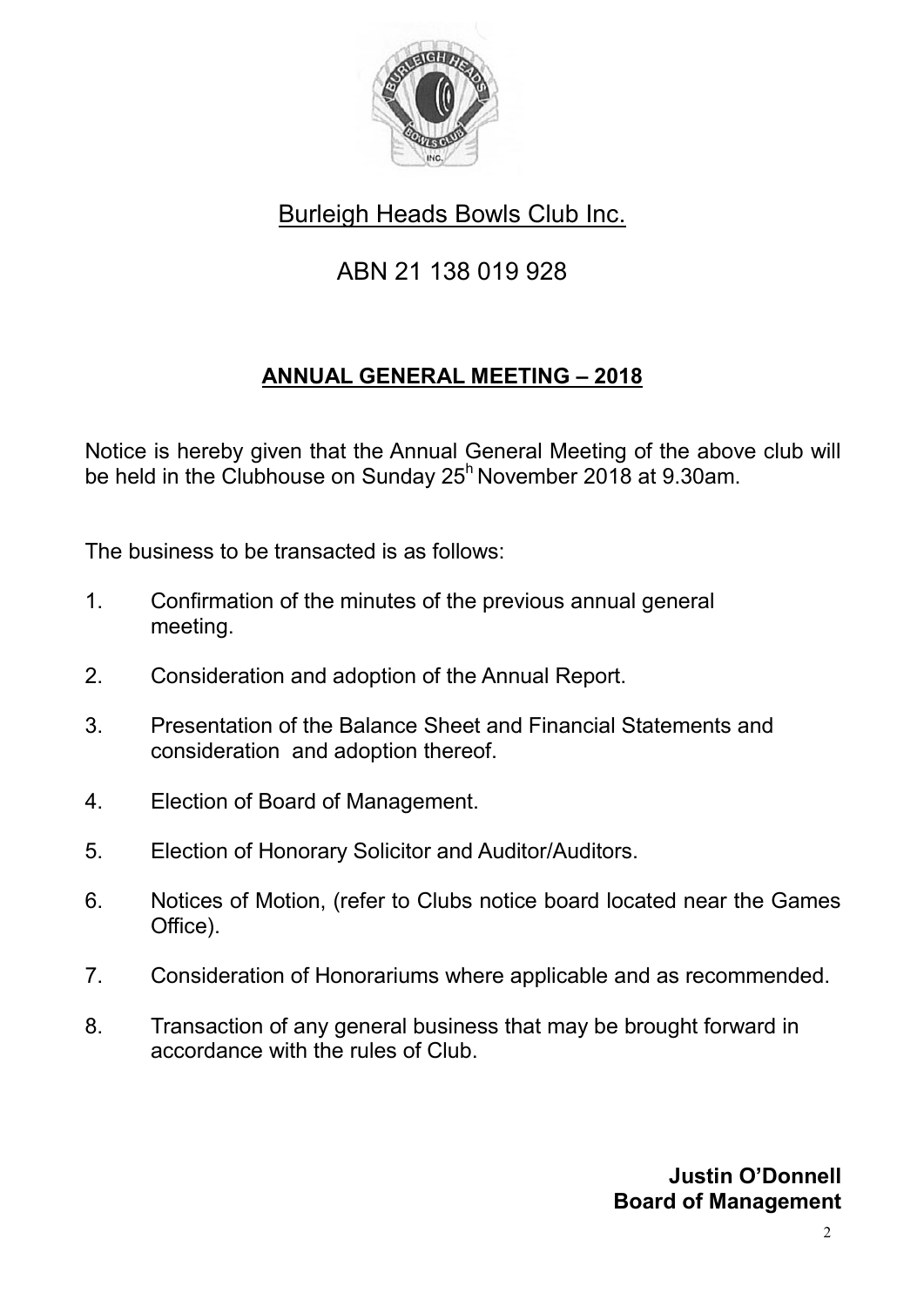

**OFFICE BEARERS 2017 - 2018** 

**BOARD CHAIRMAN**  Paul Hynes

**DEPUTY CHAIRMAN**  Peter Johnson

#### **SECRETARY**

Justin O'Donnell

**TREASURER**  Don Collins

#### **BOARD MEMBERS**

June O'Dea (President B.H.B.C.L.S.),

Peter Hamilton (President B.H.B.C.M.S.)

Jim Wadling, Jenny Moore, Jake Fehlberg, Brian Bottrell, Denise Lowe (until April 2018)

**AUDITORS** 

J M R Group

**HON. SOLICITOR**  Ian Kennedy

#### **POSTAL ADDRESS:**

PO Box 200, Burleigh Heads, Qld, 4220 Telephone: 5535 1023 Games Office: 5520 1973 Facsimile: 5576 1592 Email: [bowls@burleighbowls.org.au](mailto:bowls@burleighbowls.org.au)  Website: www.burleighbowls.org.au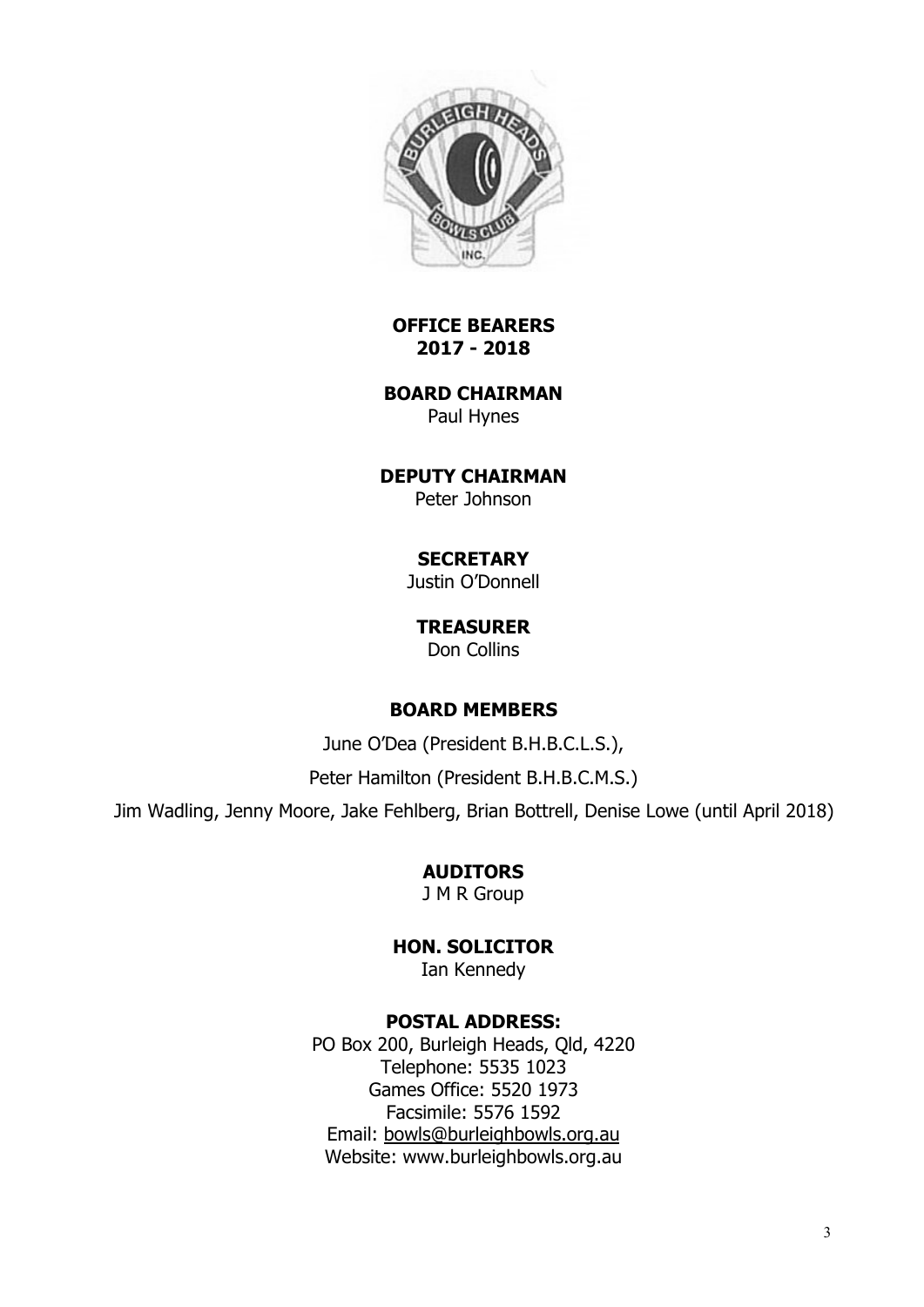# **CHAIRMAN'S REPORT**

It gives me great pleasure in presenting the Chairman report for the year past. In analysing the year gone by I refer to the club Constitution and the 'Objectives of the Club'. In addition to providing facilities and activities for the social and competitive playing of the game of Bowls, the development of the game and the provision of development programs, a further objective is to develop and enhance good fellowship within the club and the community. I feel the club is meeting those objectives particularly with the recent establishment of a Bowls Development Manager position within the club, and I make the following observation regarding good fellowship. Week after week bowlers turn up with the hope of playing good bowls, maybe winning more often than not. We share our time with other members in a common interest. On any given day of the week members and visitors can walk into the club and always find someone to strike up a conversation with. Drink prices are competitive and food above average and value for money. To quote the club vision statement, "A great place to meet and mingle".

Other aspects of our club include, a sound financial base, a committed Board of Management and supporting committees, an enthusiastic pool of volunteers and positive members who support the management of the club, competitive bowling sides, last but not least, dedicated staff who go the extra mile. I would like to address these aspects over the past year:

#### **Finances**

The Net Operating Profit from ordinary activities of \$22,605.68 is a slightly disappointing result however the following two situations contributed to the lower than expected surplus. The club takeover and running of the bistro resulted in the loss of \$53,418.04 being the income the club received from the Caterer's Contract in 2016/17 with a loss of \$21,137.78 incurred by the club run Bistro in its first year. A well patronised Bistro is critical to the club and by observation and by income received the bistro has increased patronage and with a reorganisation of staff rosters I am optimistic that a satisfactory trading result can be achieved next year. Another area which influenced the financial result was Gaming. An extraordinary run of major jackpots were paid out amounting to \$130,678.10 which was an increase of approximately 100% over the previous year. Jackpot wins are inevitable however so many paid out particularly in the final 3 months has impacted the bottom line to a large degree.

During the year our Brewery and Keno contracts were renegotiated by our Secretary Manager with good outcomes for our club. It is important to note that Barefoot Bowls fees received increased to \$48,027.92 an increase of 65.8% over the previous year and the visitors contributed approximately 25% of our bar income. Mention is also made to the contribution of the 'Camels' to our club revenue. Both of these activities are important towards our income and good fellowship around the club.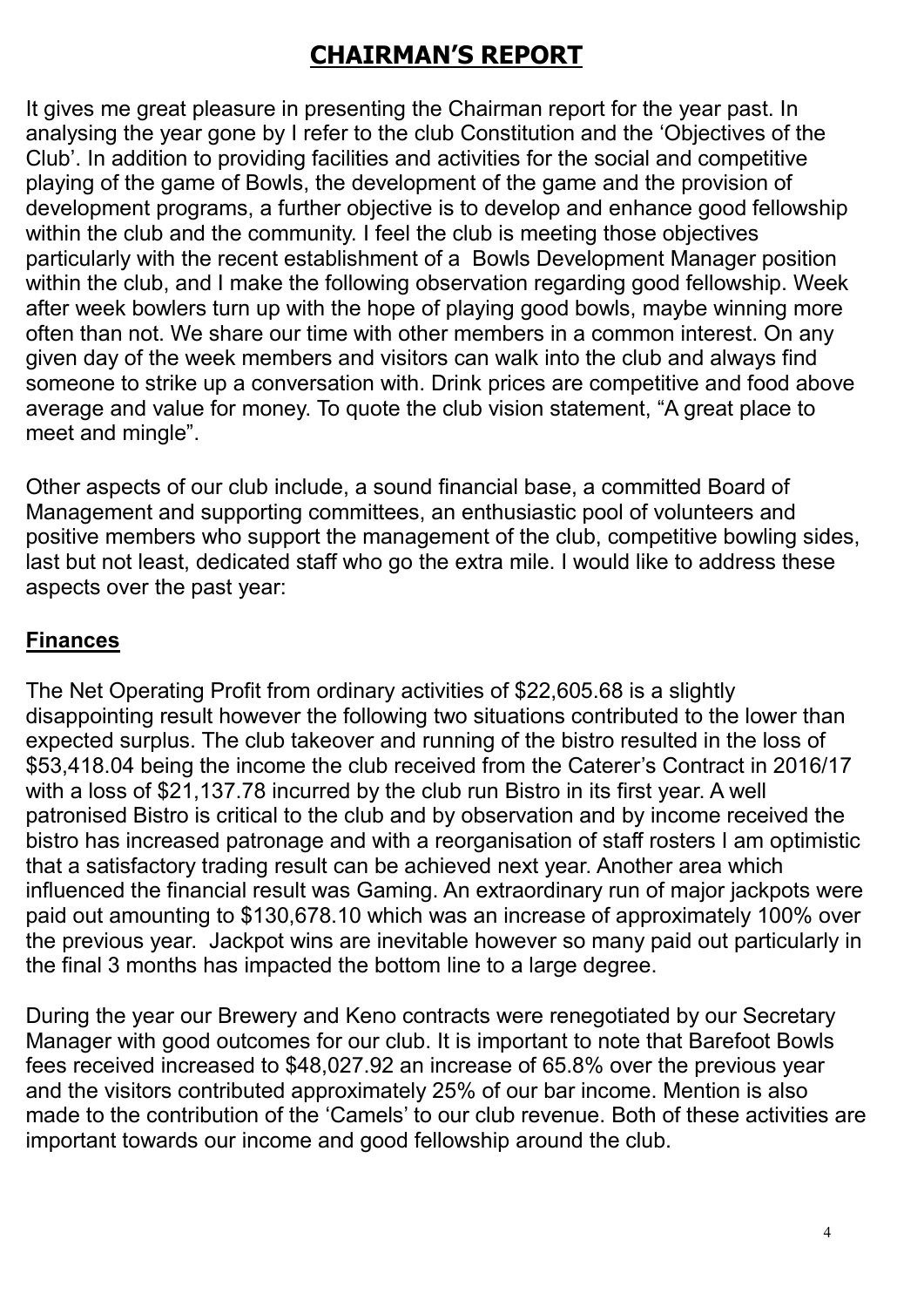#### **Board of Management and Section Committees**

 A thank you to the Men's Section under President Peter Hamilton and the Ladies under President June O'Dea for your untiring work and contribution to running successful bowls events and input as Board Members to the governance of the club. To the Board Members, Vice Chairman Peter Johnson, Treasurer Don Collins, Vice Presidents Brian Bottrell and Denise Lowe (until mid term) , Directors Jim Wadling, Jake Fehlberg and Jenny Moore, thank you for your commitment towards our club. This past year for the first time a Bowls Sub Committee was initiated. The sub committee chaired by Jim Wadling comprised members from both Men's and Ladies Committees and was tasked with the implementation of several initiatives. I commend Jim for his great efforts in bringing together the bowling sections. I strongly believe a joint committee of this nature focussed on the Bowling side of the club is required to identify and collect new ideas and importantly to co-ordinate across both men and ladies sections actions including a formal and welcoming induction process for new bowlers, ensuring the club has sufficient coaches, umpires, promoting mixed competitions, a single recruitment plan for men and lady bowlers and other actions aimed at promoting our club to the bowling world and ensuring we remain competitive in inter club competitions. In line with the initiatives identified by the Bowls sub-committee it was imperative that a total focus be applied and to facilitate this a new employed position of Bowls Development Manager was created. The position is responsible for the overall development of bowls activities with an emphasis on the retainment and recruitment of bowlers in addition to providing an increased range of bowling options to attract visiting bowlers and to improve the competiveness of the club. A priority is to again compete in Division 1 Pennants for the men. Our Ladies Pennant side secured a flag, congratulations to them, and 2 of our men's sides made the finals therefore not a bad overall result.

#### **Volunteers and Members**

To the many volunteers who give of their time to assist the club in many ways, thank you. The club could not financially exist without the pool of volunteers. Any member who has the time at their disposal and who would like to assist the club in some way please make this known. Members are the lifeline of the club. Without you, the members, the club would not exist and I am sincere in extending my appreciation for your support, friendship and loyalty to the club. Suggestions on improving our club are always welcome and encouraged.

#### **Staff**

Thank you to our staff led by our Secretary Manager, Justin O'Donnell. To Garry and all bar staff, Rob and bistro staff, Brigitte, Kasey, Cameron, Jaydan and our accounts lady Barbara who was with us for most of the year, you can make or break a club by your customer service. You have been outstanding and when called on for an extra effort you have not held back. Australia Day and Anzac day were cases in point where you all chipped in, helping each other out with a pleasant manner which was noticed and remarked upon by our customers.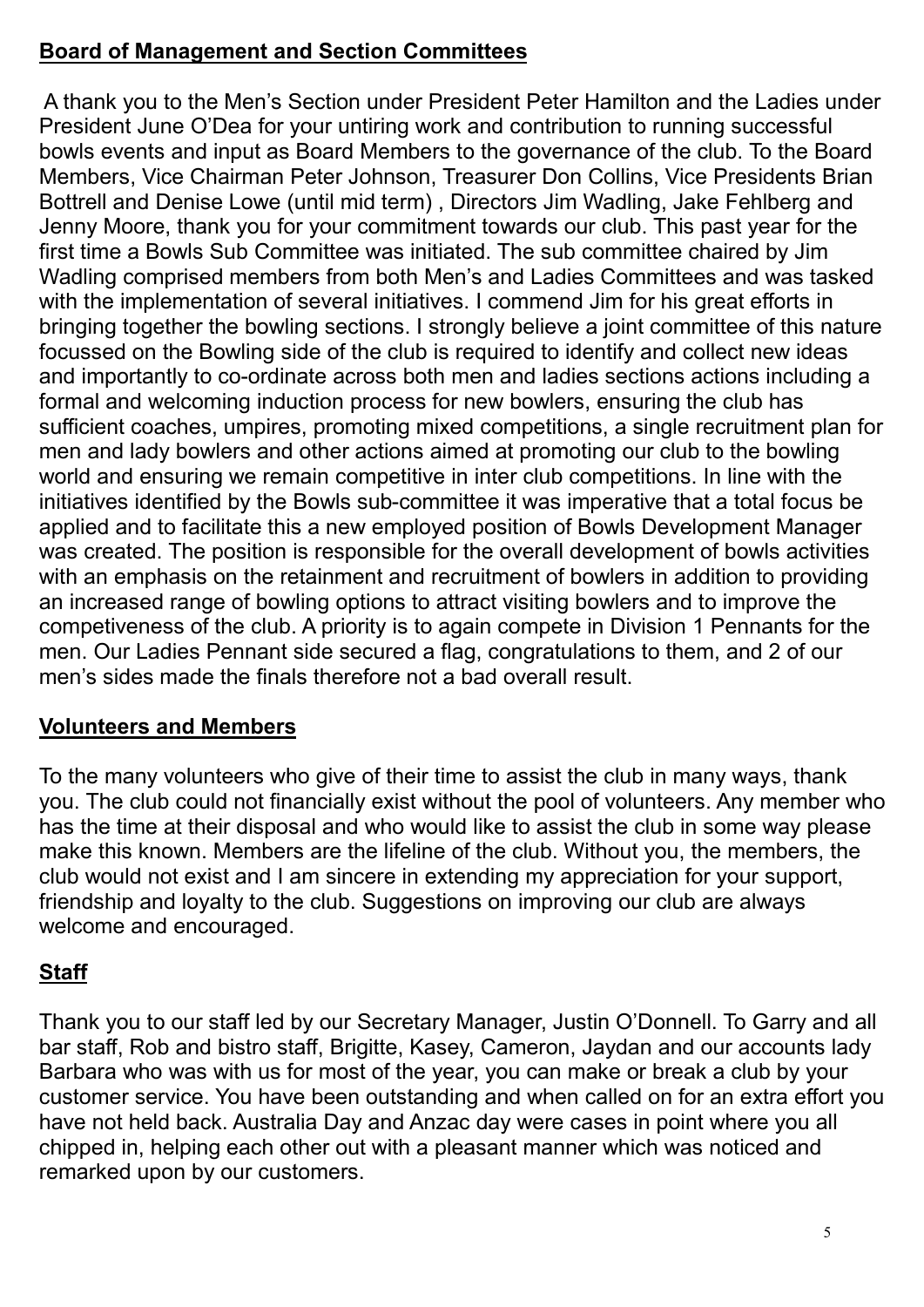#### **Greens**

The subject of much discussion and disappointment over some years. As indicated in the Treasurer Finance report, expenditure on the Greens was abnormally high during 2016/17 when it was necessary to expend substantial labour and material into renewal of the greens. The Board was conscious of the view of our greenkeeper Trevor Crompton who had indicated a 2 year period to return the greens to suitability. We are now seeing a result from the skill and dedication of our green staff and Trevor, Vince, Keith deserve recognition for a job well done.

#### **Bistro**

The club took over the running of the bistro in December 2017 with Rob Stevens appointed as the head chef. The in-house administration of the bistro was a unanimous decision of the Board. At the time of the decision we had the experience of our new club Secretary Manager in the field of catering to call on, so the decision was an informed one and the transition was performed with a minimum of disruption. It was recognised that unfortunately over the previous 2 years a loss of patronage was experienced. The club run bistro had hurdles to overcome in winning back patrons and earning their loyalty, however the turnover of the Bistro has been improving month on month and I see no reason why this will not continue. One only has to look around at the number of closures of food venues to realise that operating in this industry is not easy. It was disappointing to not come out with a profit in the first year but with high set up costs coupled with the above it is understandable. However operating our Bistro in-house has given us a flexibility with promotions and food/ drink specials and importantly, an option of subsidising Bar and Gaming if we choose to in an attempt to attract further patrons to the club.

In summary, over the last 12 months this club adopted an attitude of 'let's try it'. We introduced initiatives to increase our financial income and to encourage member and visitor interest in attending the club. To name some initiatives, Jackpot Joker, live Telecasts of major boxing bouts, Karaoke, Australia Day festivities including the crab race, Anzac Day two up, Bingo, Gaming promotions, Swing Dance lessons, Jazz on Thursday nights, AFL&NRL footy tipping, and continuing expensive but quality entertainment and Trivia. Not all ventures turned out to be financial successes however you will never know unless you give it a go. The future relies heavily on attracting people to the club.

With the outcome of the light rail stage 3A business case confirming the route finalised by the end of the year the timing is right during 2018/19 to develop a short and long term strategic plan including the feasibility of expanding our club house to create a modern looking, vibrant club experience. At this stage the light rail plan does not appear to impact the club except during construction and thereafter for an increase in foot traffic past the club. No doubt the light rail will bring more people into Burleigh and we should be preparing to capture a slice of the potential increased trade which will spill to the benefit of members.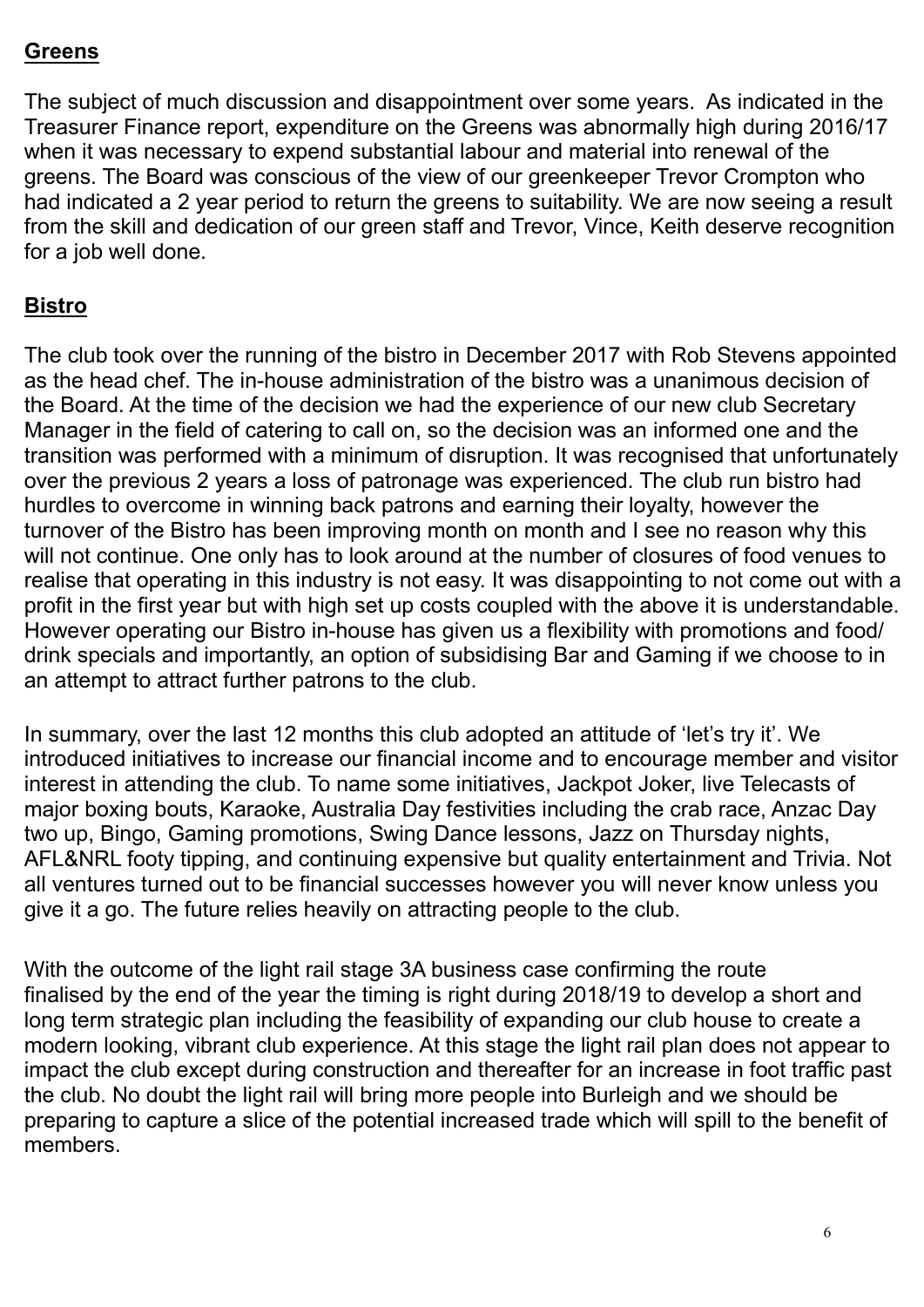At the time of writing it has been announced that Jake Fehlberg has won the Bowls Australia Disabled Bowler of the year award. Congratulations Jake and also to Ron Alexander who has put in many long hours as coach of Jake.

It has been my pleasure to serve as your Chairman of the Board during 2017/2018 and we all should look forward to the future.

**Paul Hynes Board Chairman**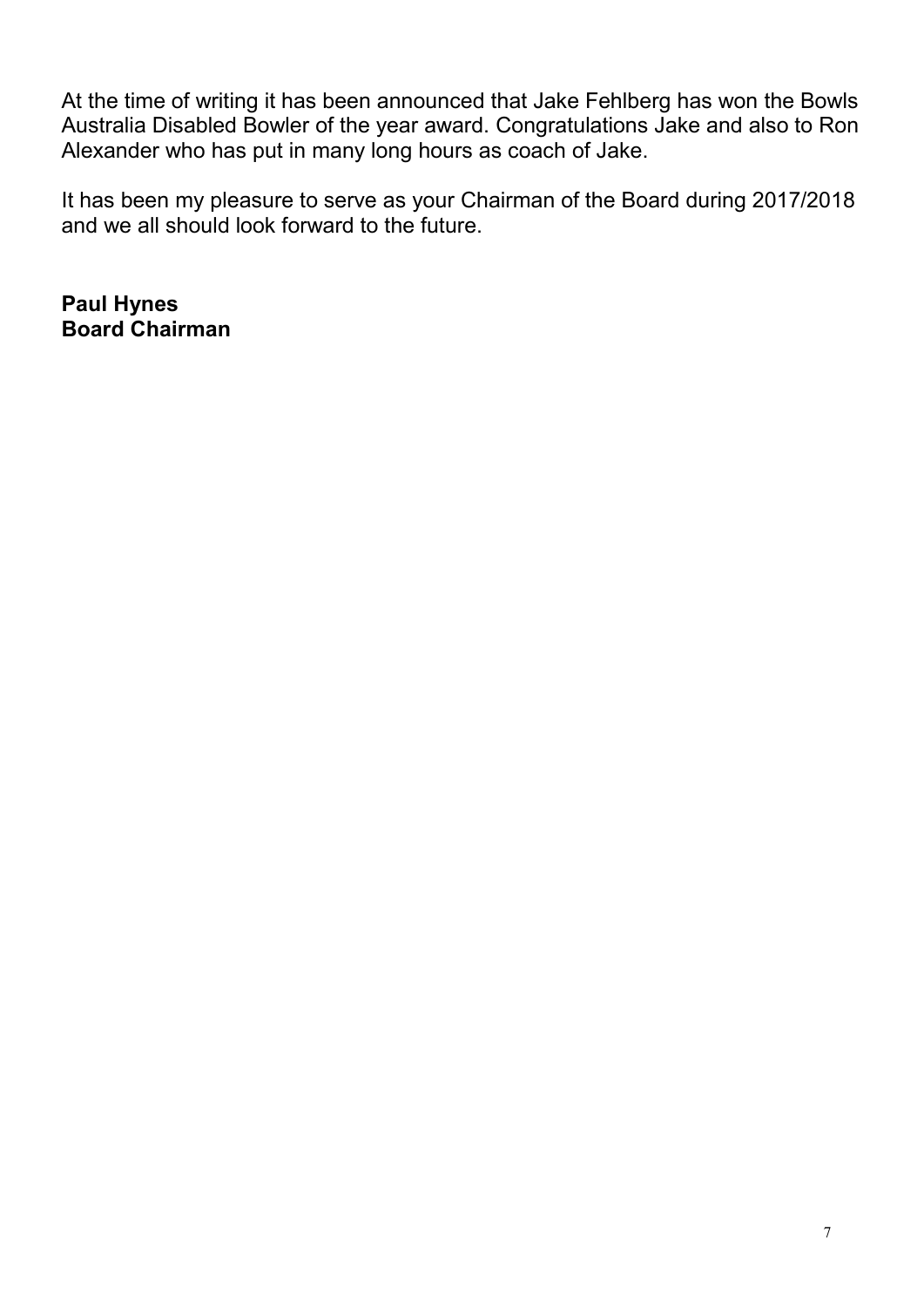#### **House Report**

As Deputy Chairman, in 2017/18 I have been involved in a very committed board led by our Chairman, Paul Hynes, providing a dedicated and concerted effort. Paul has implemented many initiatives, liaised and worked cohesively on a daily basis with our secretary/club manager Justin O'Donnell, resulting in a successful and seamless operating club. What a breath of fresh air Justin has provided to us in areas of club knowledge, from licensing to compliance to social activities to general assistance to whatever. Paul and Justin, thank you.

This year has again provided its trials and tribulations as matters occur from time to time, some planned and anticipated and some not. It is a fascination to see and/or be involved with a matter that come "left field" and to watch or be part of assisting with the resolve of the matter. I can confidentially say that the board resolved all matters most competently and with the best interest of our club at all times.

Whilst we recognise that the club continues to operate with success, financially, compliantly and competently, there are always areas where we must be vigilant and constantly review. It is anticipated to further develop financial budgets and to monthly monitor the financial performances in all areas of the club. The board intends to further measure and monitor certain key performance indicators (KPI's) with the view of better identifying issues such as membership numbers, gross profit margins and trading results of our specific operations.

One of those areas to address and assist is our bistro. We are most fortunate to have Rob Stevens as our chef, a most competent and creative operator who has guided the club from the opening to the day to day of our bistro operations. The club is in its learning curve with its management of the bistro and albeit the bistro experienced a loss in its 1st year of club operation, we have to recognise where improvements have to be implemented. This will occur in our next financial year.

How good is Don Collins, our esteemed treasurer? This man is our club knowledge "google", such a wealth of unsurmountable knowledge. We know that Don is standing down as treasurer this year and as Deputy Chairman, I found Don a tower of assistance with his information and club business understanding. Don will be missed. As I know it, the current board would endorse Don wholeheartedly should he wish to continue on the board in a non executive role.

Our entertainment this year has again been first class from all reports. The shows that are offered from time to time are a testament to the talent and knowledge of Garry Potts, our bar manager and Justin. Well done. Watch out for next year, we have already outlined shows and are presently negotiating with the entertainers. How about a typical oompa pa band and a stein or two in the Munich beer festival season?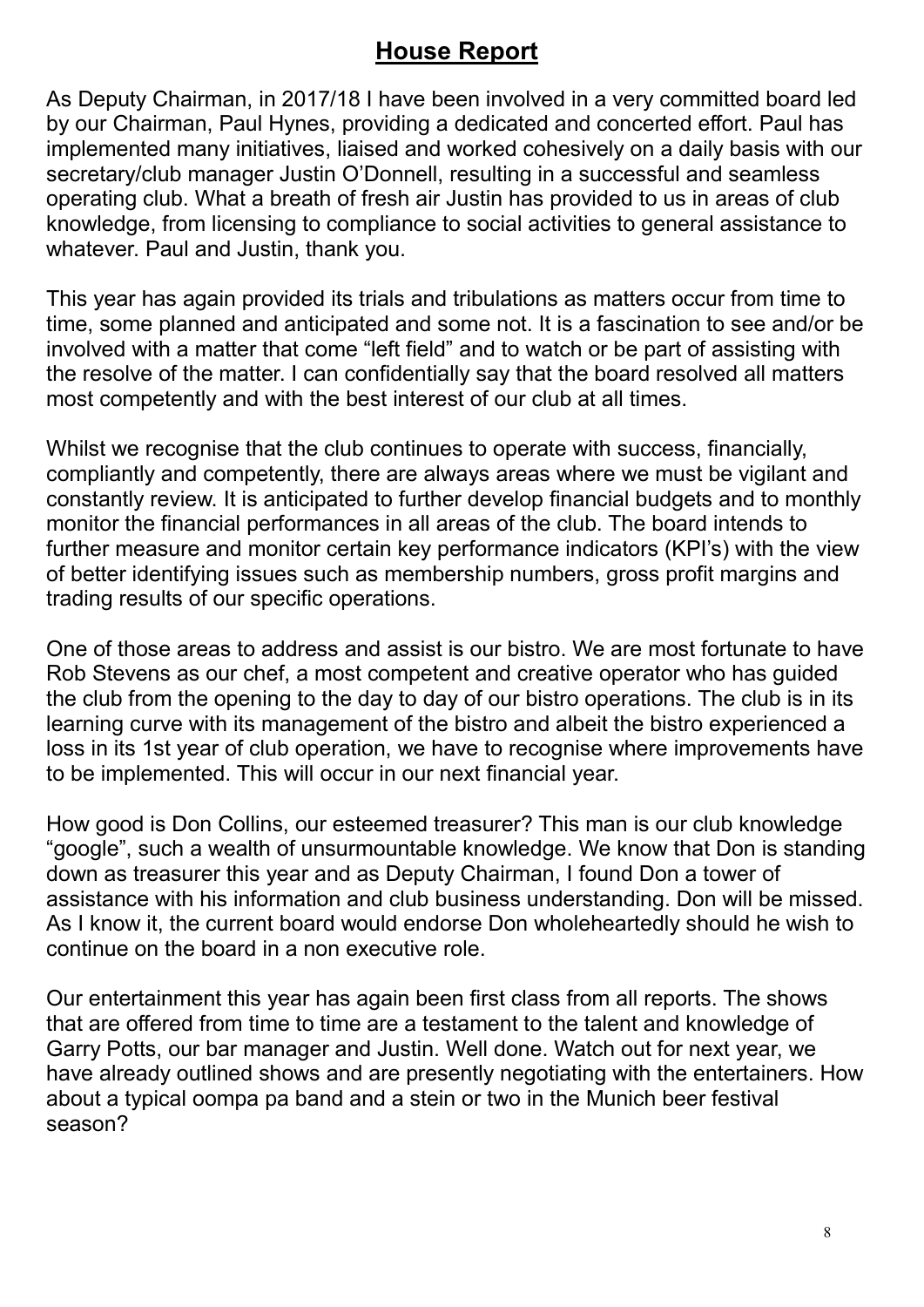One area of financial support comes from our sponsors. Our sponsors offer special deals to our members in recognition of their financial commitment to our club. Please recognise these businesses and give them the opportunity to provide their services and products.

Finally, it is an interesting matter when we, as a board virtually manage a club's finances from a rear guard. We generally know our costs and expenses, however our income is more of the unknown. Each month we wait for the financials to appear to see our outcome. We are always seeking further income and you, our member is a primary source of this income. Use your club, the greens, the bar, the bistro and our pokies room at every opportunity and the returns are to your benefit. Thank you to all members.

#### **Peter Johnson Deputy Chairman**

|             |                        | <b>BOARD OF MANAGEMENT</b> |                    |
|-------------|------------------------|----------------------------|--------------------|
|             |                        | <b>ADMINISTRATORS</b>      |                    |
|             |                        |                            |                    |
|             | <b>CHAIRMAN</b>        | <b>SECRETARY</b>           | <b>TREASURER</b>   |
| 1994 - 96   | R. O'Shannessy         | L.J. Thomas                | M. Stahlhut        |
| 1996-98     | G.A. Price             | N. H. Williams             | M. Dark            |
| 1998-99     | G.A. McGregor          | N. H. Williams             | M. Dark            |
| 1999-00     | G.A. McGregor          | D. Fisher                  | <b>B.</b> Harper   |
| 2000-01     | J. N. Birch            | D. Fisher                  | <b>B.</b> Harper   |
| 2001-02     | D. Harvey              | K. Moore                   | <b>B.</b> Harper   |
| 2002-03     | D. Harvey              | A.J. Campbell              | <b>B.</b> Harper   |
| 2003-04     | J. Fowler              | N. Myatt                   | <b>B.</b> Harper   |
| 2004-05     | J. Fowler              | N. Myatt/F. Groom          | B. Harper/N. Myatt |
| 2005-06     | J. Fowler              | F. Groom                   | N. Myatt           |
| 2006-07     | J. Fowler              | F. Groom                   | N. Myatt           |
| 2007-08     | F. Bullock             | F. Groom                   | N. Myatt           |
| 2008-09     | L. Potter              | F. Groom                   | D. Collins         |
| 2009-10     | J. Fowler              | F. Groom                   | D. Collins         |
| 2010-11     | J. Fowler              | F. Groom                   | D. Collins         |
| 2011-12     | J. Fowler              | F. Groom                   | D. Collins         |
| 2012-13     | J. Fowler              | F. Groom                   | D. Collins         |
| 2013-14     | J. Fowler              | F. Groom                   | D. Collins         |
| 2014-15     | R. Fellenberg          | F. Groom                   | P. Hynes           |
| 2015-16     | R. Fellenberg          | N. Hodges                  | D. Collins         |
| 2016-17     | R. Fellenberg/P. Hynes | P. Johnson                 | D. Collins         |
| $2017 - 18$ | P. Hynes               | J. O'Donnell               | D. Collins         |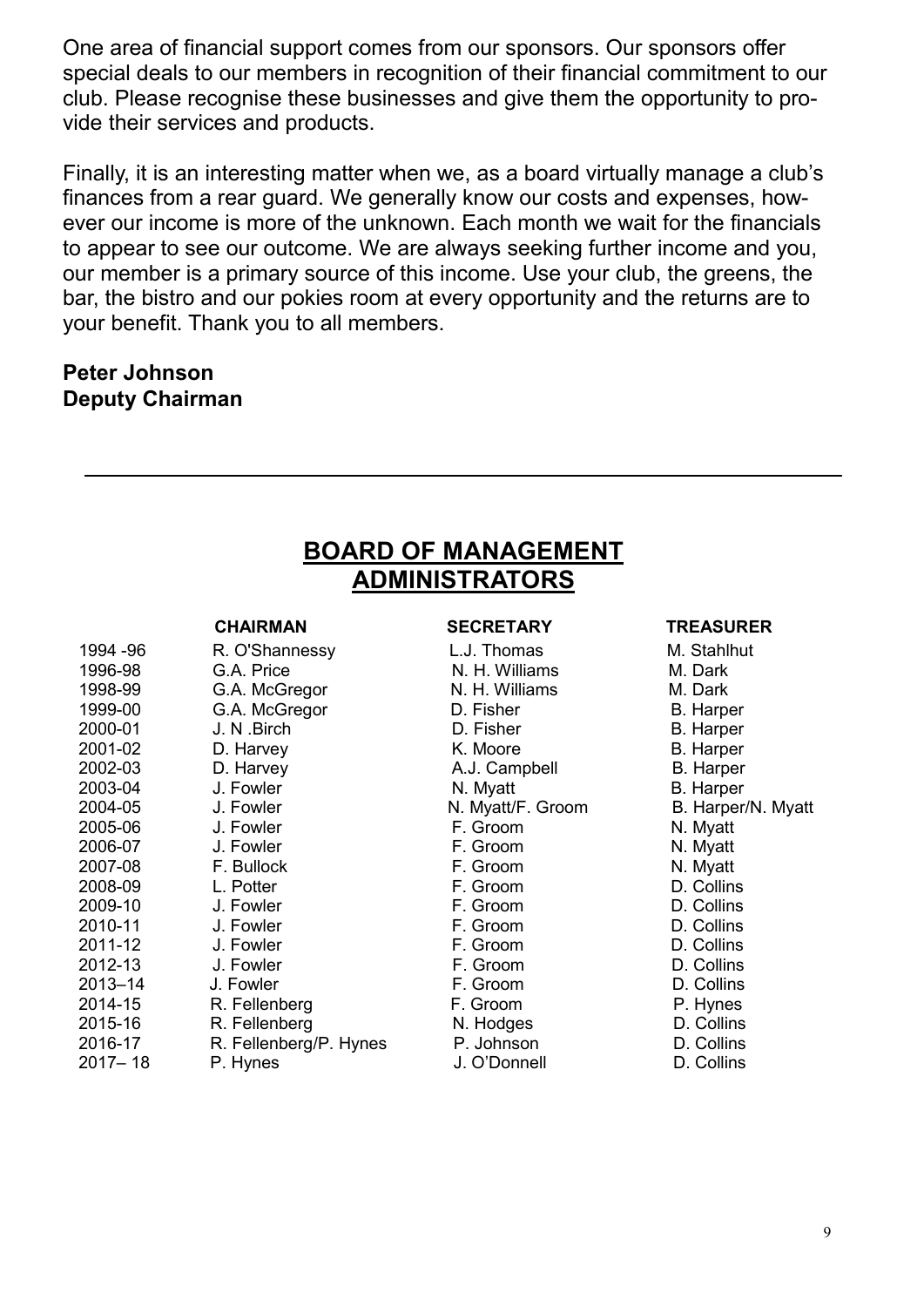#### **TREASURERS REPORT**

Once again I have the privilege, on behalf of the Board to present our Balance Sheet and Financial Statements for the year to 30.09.18.

The full details of our balance Sheet are contained on Pages 42 & 43 and our income and expenditure statements are contained on pages 40 & 41, with our Auditor's notes contained on pages 50, 51 & 22.

For the year under review our Club achieved a nett profit of \$22,605.08. While this is an improvement on the \$15,386.50 earned last year, it is still short of the nett profit necessary to ensure funds are available to provide a Capital Works programme to maintain our Assets to the standard necessary to ensure their longevity and ability to perform the services for which they were provided and to make a contribution to our accumulated cash reserve fund.

Reference to our Balance Sheet shows our total cash as at 30.9.18 amounts to \$985,760 and includes our bank A/cs, T/D, Floats and Statutory and Voluntary, Reserves leaving \$650,000 as our calculated reserve, which is somewhat less than the maximum of \$750,000 achieved some four years ago. It is still quite substantial and will serve the Club in good stead. The reduction reflects the withdrawals when our nett profits were inadequate for the purpose.

#### **Capital Works**

This year saw a changed format for our Capital Works expenditure: (i) Up front cash payment of \$71, 700 to provide for the restoration of our air con and \$4800 for the irrigation pump.

 (ii) A lease component to provide our gaming machine upgrade. It was anticipated that the years nett profit would be insufficient and the upgrade cost would then be deducted from our Accumulated Cash Reserve Fund. The upgrade cost of \$98,000 is being repaid over a three year period which commenced in November 2017. The new machines acquired are currently our 3 best machines.

Our trading operations did not perform up to our expectations until the last three months of the year. The major operational change was the take over of the bistro as from 1.12.17 (see Chairman's Report) at the time of the take over, patronage levels were seasonally low. It was not until July that the Bistro returned a nett profit. For the year, the final result was a loss of \$21,137.78.

A further change took place with a reintroduction of Bingo as from 02.07.18 for a two month period and after a not unexpected slow start the EOY result was a loss which is being treated as a 'promotional exercise' for the initial operation.

Our Bar maintained trading to the extent that the EOY result was a nett profit of \$374,549.53 compared to \$339,869.44 last year.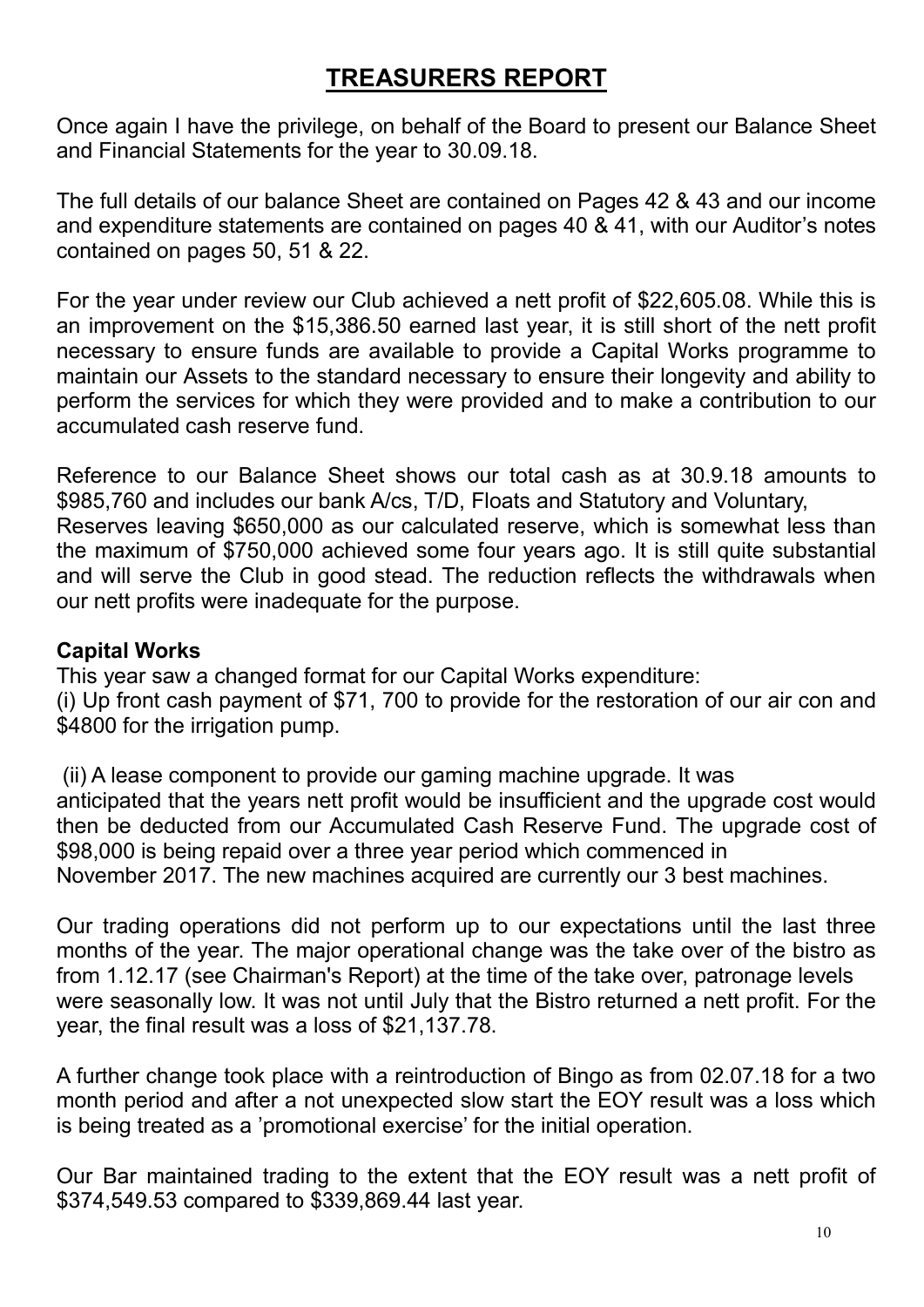Gaming patronage fell by \$152,000 (Actual Machine Clearances) for the first five months of the year with a substantial patronage increase in the last 3 months, off-set by the payment of 4 major jack-pots leaving a nett profit of \$400,435.27 compared to \$468,722.20 last year.

Greens maintenance showed a significant reduction (as planned). It was achieved by our Greenkeepers as a result of the "in depth" planning and last years heavy works programme, which achieved the savings and the improved playing surface we can all see today. (Also see Chairman's Report).

Ladies and Mens Sections both achieved a nett profit. This report notes the results and defers any discussion thereon to the AGM of the section concerned.

#### **Prospects**

Increased patronage is a necessity for all of our Operations: Bar, Gaming, Bistro, Barefoot, Membership, Green Fees and Bingo. For the first 3 months of this year the drop in patronage was almost as bad as the recent GFC. Our recent increased activity in regard to special events and function shows have contributed to an improvement in our financial position. At worst we can look forward to 'more of the same' but with increased activities in regard to the various social more popular 'Live Music' shows and an overall increase in our patronage levels. Our target nett profit for coming year is again \$150,000

**Don Collins Treasurer** 

### **Current Financial Members**

Social Members: 3468

Male Bowlers: 312

Female Bowlers: 128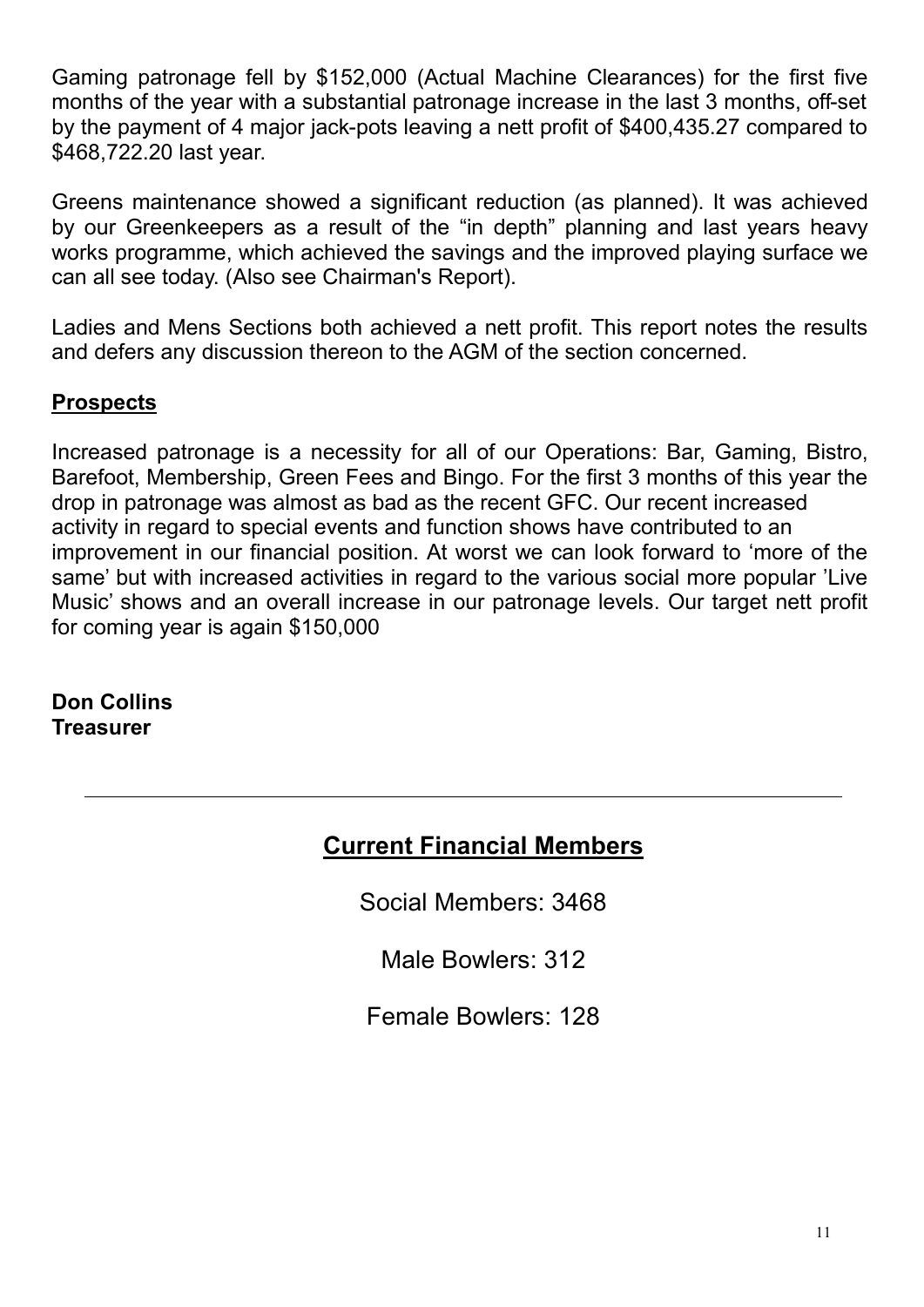### **SECRETARY/ MANAGER REPORT**

I am extremely honoured to have held the reigns for my first full year as the secretary manager of The Burleigh Heads Bowls Club.

Throughout this year we as managers, committee members, staff, Bowlers and patrons have all watched the club grow from strength to strength and I could not be more excited about the direction in which we are headed.

We pride ourselves on being that friendly little club that you always want to go back to, whether you are a true blue local, a full club member or a family that visits every holiday and loves to see the smiling faces of our staff. We have seen our menu and kitchen transform, offering great priced quality meals and bistro promotions that see repeat customers returning each week.

We have tried a few new things this year (Australia day celebrations, showing some of the big boxing events, bowls beats and brews, race day and two up on ANZAC day) with some fantastic results and this has set a great platform for future events in this club.

The decision to take over the running of the bistro came in late November2017 when Steve decided that he will no longer continue contracting for our club. After a lengthy debate at our board meeting we decided to hire a head chef and resume the running of the bistro ourselves.

The first 3 months were quite expensive in the setup cost and the money spent trying to bring back a lot of customers that that no longer frequented our club. Although the result was a disappointing loss we have made the corrections to turn this around for the next year of trade.

Of course, all of this would never have been possible without the valued support from the board. They work tirelessly to achieve the best possible outcome at all times for our club and provide me with continuous support in my role.

I was also told that I need to learn to bowl now that I work in a Bowls Club, I took to the greens like a duck out of water and soon learnt that it was not quite as easy as you all make it look.

Many thanks to all of my staff and Duty Managers who continually strive as a team to achieve great things for our club. And to the Volunteers, we thank you for your ongoing support and appreciate the hard work you all put in each year.

Last but certainly not least, our members. Thank you for making our club what it is, without you we simply would not exist.

**Justin O'Donnell Club Manager**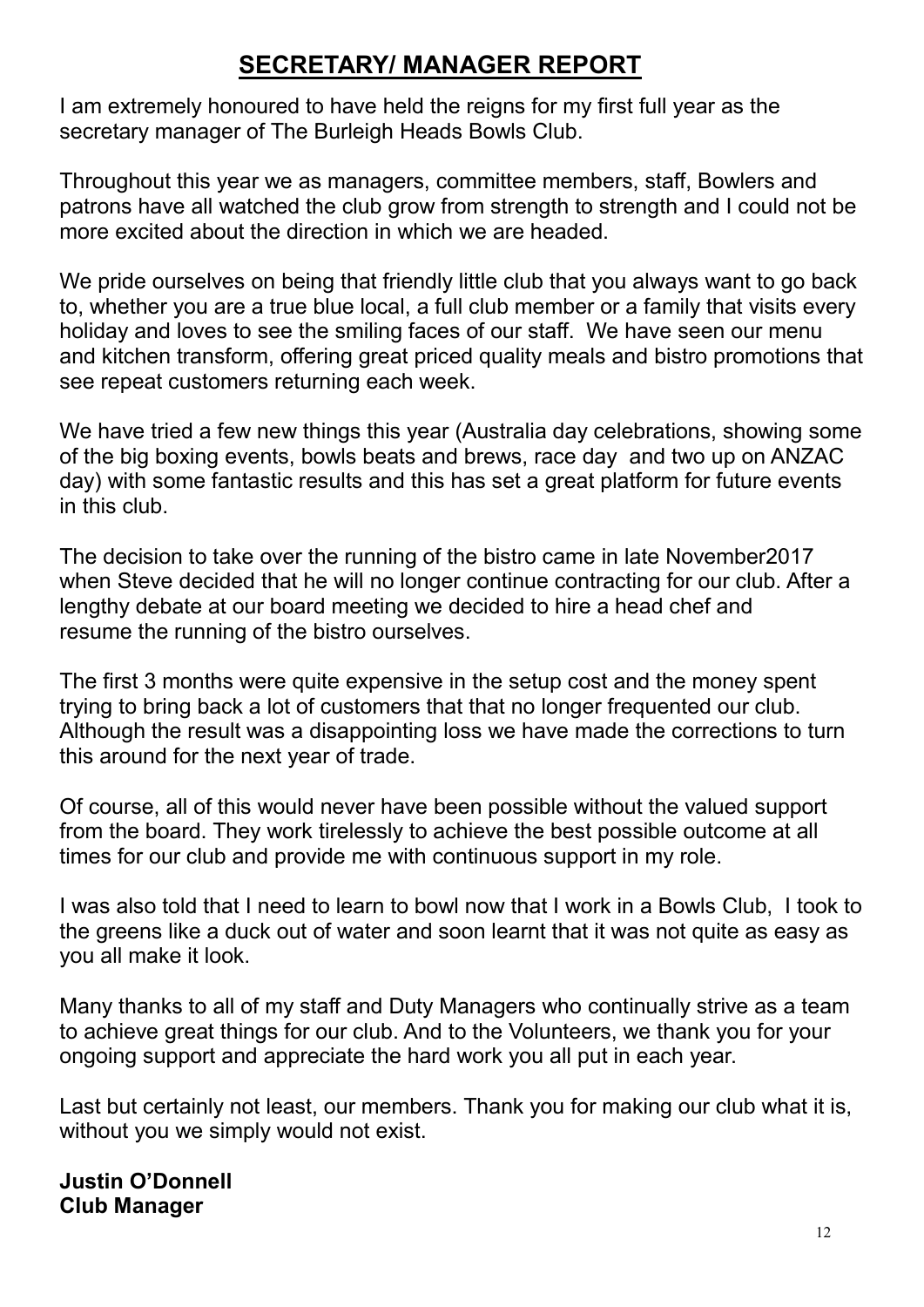# **MEETING ATTENDANCE SHEET 2017-2018**

|                                        | Meetings       | <b>Apologies</b> |  |
|----------------------------------------|----------------|------------------|--|
| <b>Committee</b>                       |                |                  |  |
| Chairman - Paul Hynes                  | 10             | 1                |  |
| Deputy President - Peter Johnson       | 9              | $\overline{2}$   |  |
| <b>Treasurer - Don Collins</b>         | 10             | 1                |  |
| Secretary - Justin O'Donnell           | 10             | 1                |  |
| <b>Mens President - Peter Hamilton</b> | 10             | 1                |  |
| Ladies President-June O'Dea            | 9              | 2                |  |
| <b>Board Members</b>                   |                |                  |  |
| <b>Jake Felhberg</b>                   | 8              | 3                |  |
| <b>Jim Wadling</b>                     | 9              | $\overline{2}$   |  |
| Jenny Moore                            | 10             | 1                |  |
| <b>Brian Bottrell</b>                  | 10             | 1                |  |
| Denise Lowe (Resigned April 2018)1     | $\overline{2}$ |                  |  |
| Visitors:<br><b>Phil Westlake</b>      | 5              |                  |  |
| Dan Nipperes                           | 1              |                  |  |
| <b>Wayne Moffatt</b>                   | 1              |                  |  |

### **CLUB PATRONS**

H. Easton

**Ladies Section**<br>
D. Mitchell **D.** Mitchell **D.** Mitchell **D.** Mitchell **D.** Mitchell **D.** Mitchell **P.** Mitchell **P.** Mitchell **P.** Mitchell **P.** Mitchell **P.** Mitchell **P.** Mitchell **P.** Mitchell **P.** Mitchell **P.** Mitch R.Crow (RIP)<br>J. Fowler

#### **CLUB LIFE MEMBERS**

M. Toovey J. Gill J. Fowler H. Harris

# **Ladies Section**<br> **1. Johnson**<br> **R. O'Shanness'**

R. O'Shannessy D. Mitchell **R. Crow (RIP)**<br>
M. Toovev **R. Crow (RIP)**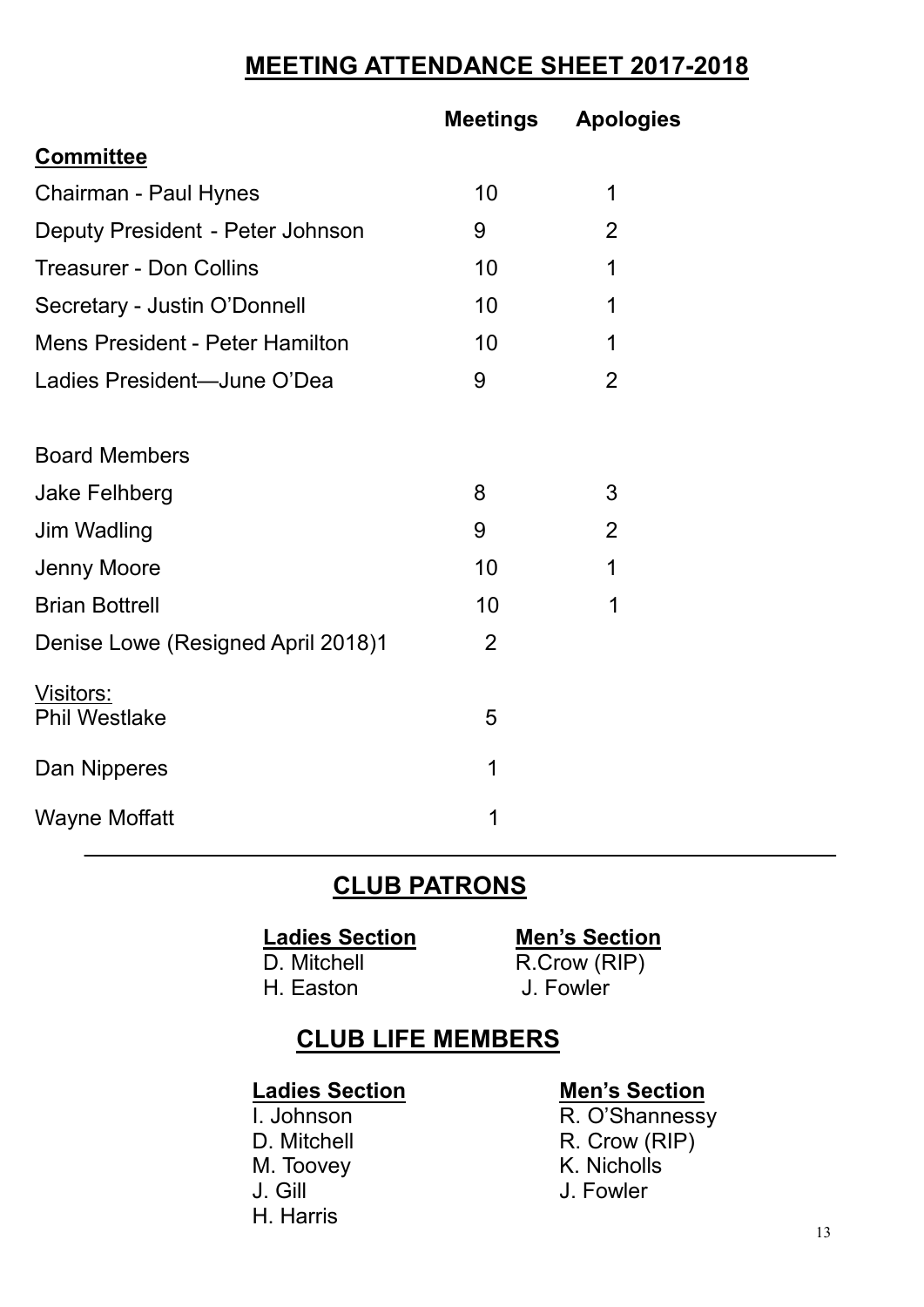#### **Greens Report**

Another year has passed and the greens keep on improving under the watchful eye of our Greenkeeper Trevor Crompton. It hasn't been all clear sailing. Winter brought its usual problems, lower temperatures, shade from the trees in the park and algae.

Our Secretary Manager has approached council to have the trees trimmed to allow more sun on the greens during winter. As we all know this will take time and unfortunately we may not get the result that we want. The couch mite are still hindering growth however our spraying programme should contain them.

Green No1 is now being renovated and will soon be back in play. Green No2 will then be renovated

Burleigh Heads Bowls Club was one of the host clubs for the Australian Open again in 2018. We had players from all states of Australia and New Zealand. A number of players mentioned to me how good the greens and surrounding area looked and how well the rinks were playing. This is a true testament of the hard work dedication and pride that Trevor and Vince put into this club.

To Trevor, Vince, Keith and all the hard working volunteers, congratulations for doing such a great job.

To our maintenance man Vince Sullivan also Games Director who loves working in the shed and seems to be able to make or repair anything and is also handy with a set of bowls.

Thank you for your contribution to BHBC.

#### **Jim Wadling Greens Director**

#### **Bowls Committee Report**

In our inaugural year as a bowls committee we were faced with a challenge to find ways to help improve the bowls section without interfering with the overall running of the day to day operation of the men's and ladies sections.

Since the AGM in November there have been six meetings of the bowls committee.

Attendance is as follows:

Jim Wading 6 Brian Bottrell 6 June O'Dea 5 Jenny Moore 5 Peter Hamilton 4 Jake Fehlberg 4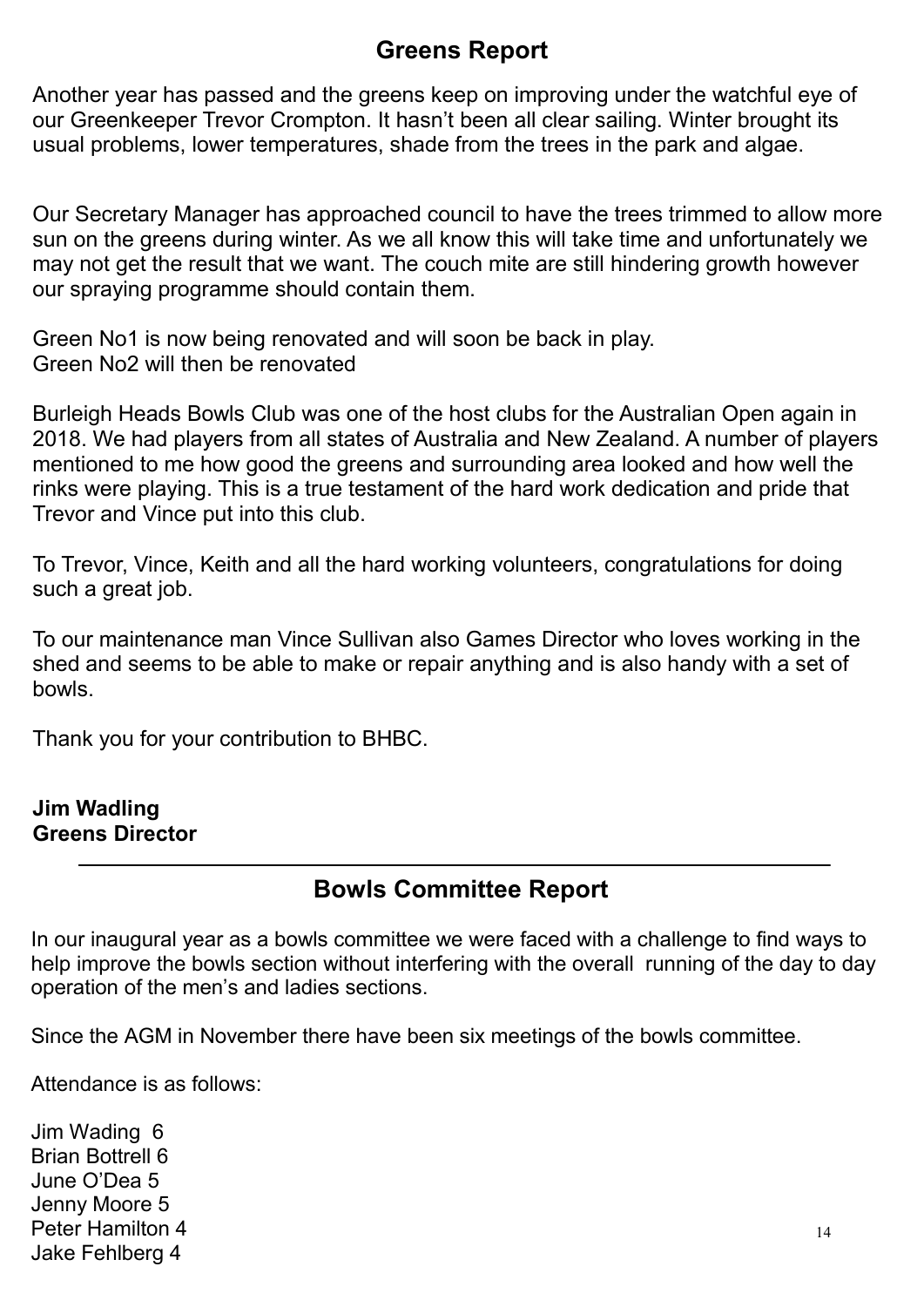I would like to thank all the committee members for their help throughout the year.

What we have achieved so far:

- New wind corner flags for each green with a lorikeet on each flag.

- A welcome pack for new members with a book on bowls etiquette. Thanks must go to Brian Bottrell for putting this book together. I am sure it will assist all new bowlers.

- Bowls training course incorporating drills used by Bowls Australia coaches. The course was set out to be one hour per week over five weeks. One hour always became two hours. We also saw the need for more training equipment which the club purchased. A big thank you to Ron Alexander for his patience and time in putting this course together. This I hope will be rolled out in the future. It will greatly assist teams and individuals.

- Ron Alexander has been appointed as head coach.

- Congratulations to Mick Myers, Ray Cush, Geoff Irwin, Jeff Sutherland, Carolyn Fisher, Vicki Gordon on becoming qualified bowls coaches.

- Coaches now have BHBC coaches polo shirts and are required to wear them when coaching.

- Recommendations on ways to improve barefoot bowls submitted to the board.

- Kiosk machine with a 42inch screen has been purchased and at the time of writing this report Brian Bottrell is specifically designing a program for BHBC and hopes to have it up and running soon. Brian is doing this job at no cost to the club. On behalf of the club Brian thank you.

- New club shirt. Thanks must go to Mick Myers and Merrill Holmes for the art work. It's been a long 12 months trying to put this together however we are getting closer to placing an order. At the moment I am sifting through suppliers to get a quality product at a reasonable price.

I would also like to thank the Board and Justin O'Donnell for their assistance throughout the year.

#### **Jim Wading Chairman Bowls Committee**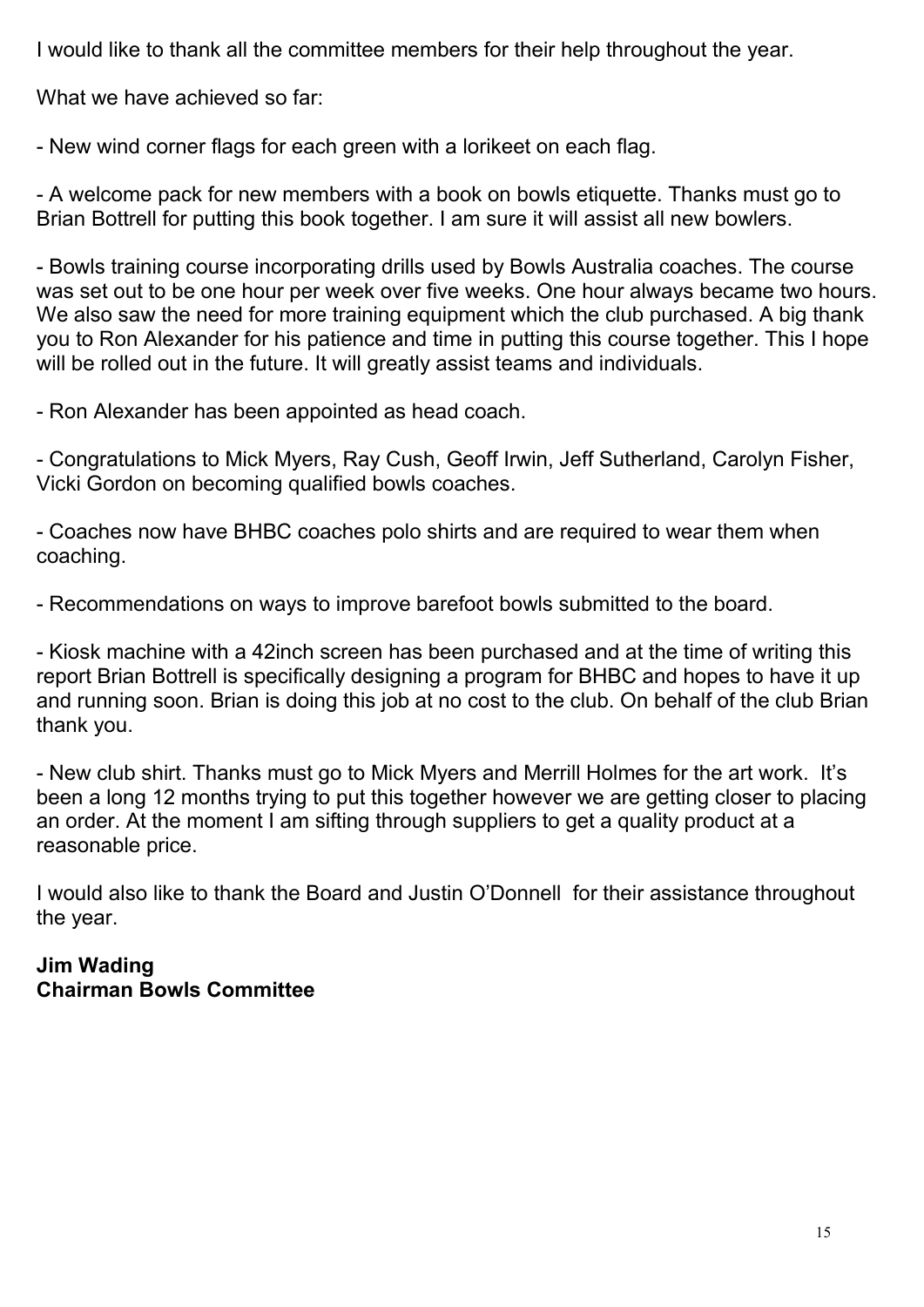# **LADIES SECTION**

#### **Burleigh Heads Bowls Club Inc. [Ladies Section]**

#### **NOTICE OF MEETING**

Notice is hereby given that the 81st Annual General Meeting of the Burleigh Heads Bowls Club Inc. [Ladies Section] will be held in the Clubhouse on

Thursday 29th November 2018 at 9.30am.

#### **BUSINESS:**

- **1. Confirmation of Minutes of Previous Meeting.**
- **2. Consideration and Adoption of Annual Report.**
- **3. Election of Office Bearers.**
- **4. Consideration of Notices of Motion (if any).**
- **5. General Business.**

**Sally Doffkont** Hon. Secretary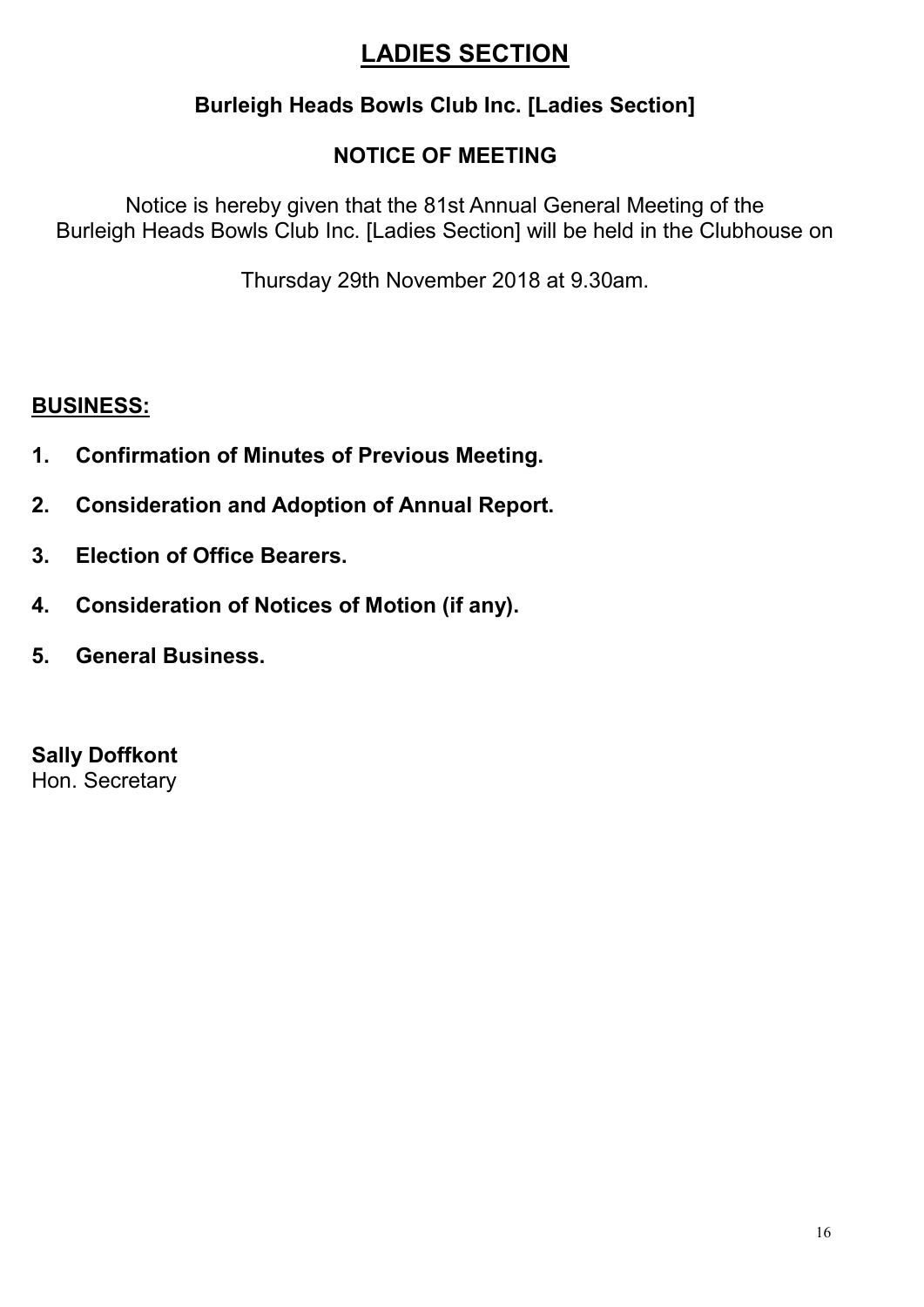#### **Burleigh Heads Bowls Club Inc [Ladies Section].**

#### **HONOUR ROLL**

**PRESIDENT 2017-2018** June O'Dea

#### **ADMINISTRATORS HON. SECRETARY**

Sally Doffkont

#### **LIFE MEMBERS**

Ida Johnson Daphne Mitchell Moira Toovey Joan Gill Helen Harris

#### **COACHES 2017/2018**

Norma Herbertson Hazel Easton Caroline Fisher Di Pickett Vicki Gordon

#### **UMPIRES 2017/2018**

Kay Hodges Hazel Easton Joyce Greenwood June O'Dea Karen Masters Glenda Shapter Jocelyn Cheshire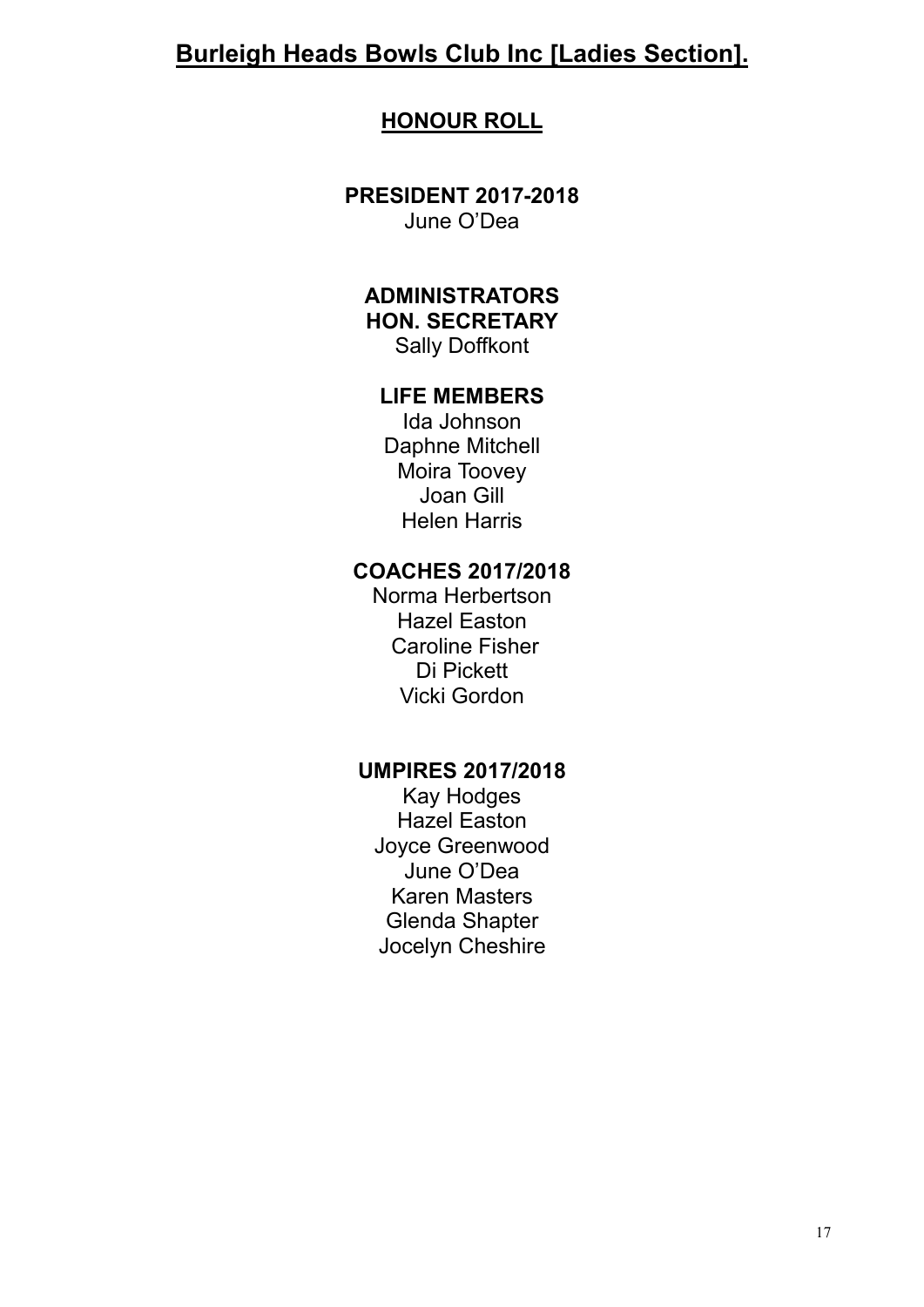#### **Burleigh Heads Bowls Club Inc. [Ladies Section]**

**OFFICE BEARERS 2017—2018**

**PATRONS** Daphne Mitchell and Hazel Easton

> **PRESIDENT** June O'Dea

**IMMEDIATE PAST PRESIDENT**

Diane Pickett

**HON. SECRETARY** Sally Doffkont

**ASSISTANT SECRETARY** Karen Masters

> **GAMES DIRECTOR** Val Bourne

**COMMITTEE LADIES**

Maureen Hughes

#### **SELECTORS**

Dorothy Hanlon (Chair) Kay Hodges, Donna Jenkins, Yvonne Haley, Lana Wright

> **PROVIDOR**  Doreen La Pila

**WELFARE OFFICER**

Gail McGaveston

**POSTAL ADDRESS:**

P.O. Box 200, Burleigh Heads, QLD, 4220 **PHONE - GAMES OFFICE ONLY - 5520 1973**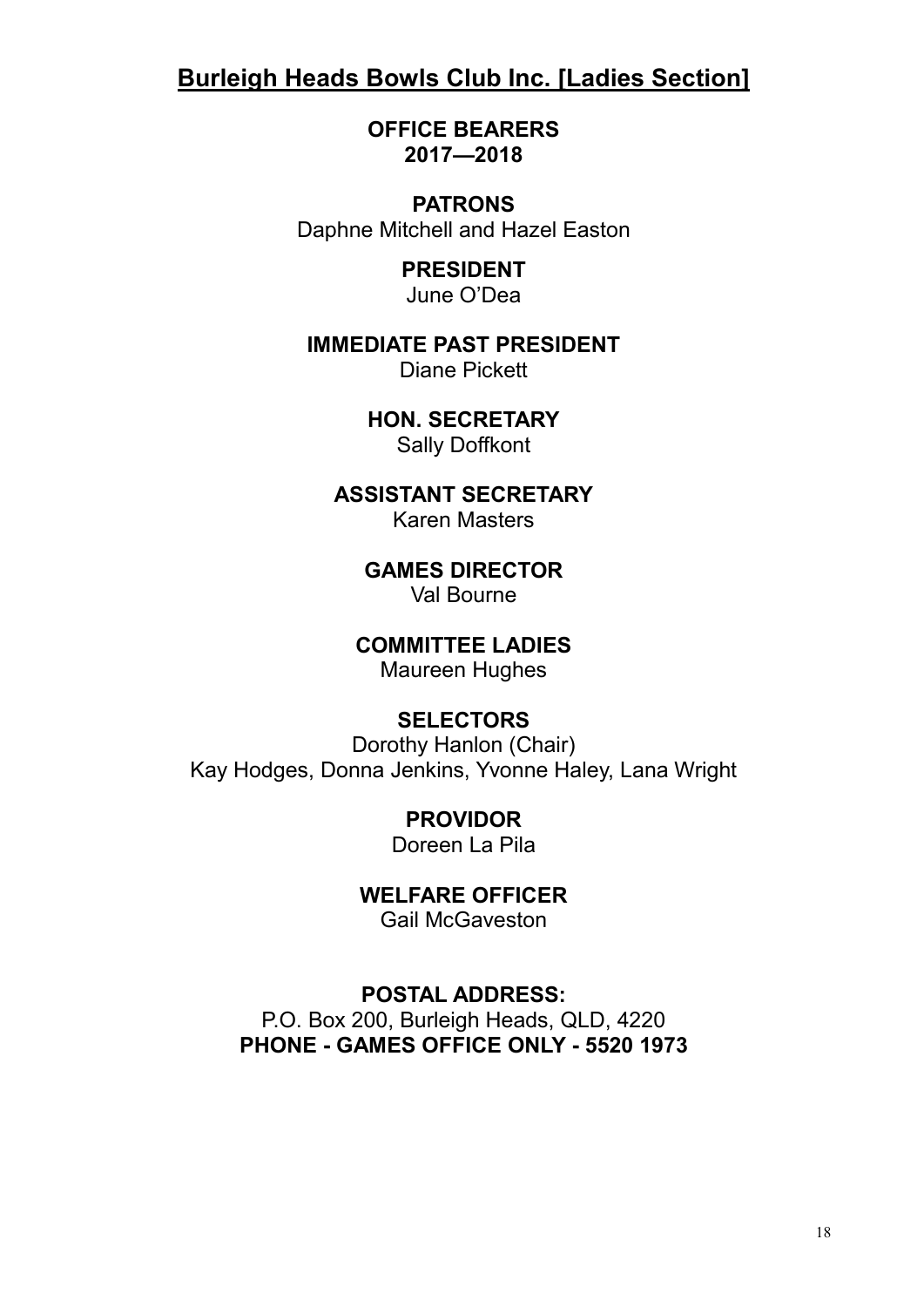# **UMPIRES REPORT**

I wish to thank umpires Jocelyn Cheshire, Hazel Easton, Karen Masters, June O'Dea and Glenda Shapter who have given up their time and made themselves available for the ladies Championship events, Pennants and the Australian Open during 2018.

Thanks also to the men's umpires who assisted with our Pennant games and Gala Day at Burleigh. We would like more ladies to train as umpires as most of us are also involved in the competitions. Wishing everyone a happy bowling year ahead.

#### **Kay Hodges Umpires Chairwoman**

# **Championship Winners & Runners Up**

**Fours:** K Harding, D Dorrington, E Cullen, D Jenkins - 27 W

G Shapter, L Wright, C Birdie, Y Haley - 12 R/U

**Triples:** G McGaveston, A Makepeace, C Lewis - 33 W

A Edwards, V Murphy, B Hartnett - 12 R/U

Pairs: J Moore, D Hanlo

#### **Selectors Report**

What a happy day we all experienced the day our ladies brought home the 4th Division Pennant flag. Thank you to all the club members, ladies And men who turned up at Robina to cheer us on.

I now must thank out hand of selectors, Lana, Yvonne, Donna and Kay for all their work each Thursday in sorting our games etc.

Our Selector helpers Jocelyn, Jane, Jan must also be thanked for their punctual attendance each week. I am so thankful our selectors and helpers have all worked together as a team this year. With all our up and coming new members this year hopefully another pennant team will be included in 2019.

A special thank you must go to our Pennant Managers during our 6 week competition. At present we have not been advised of the 2019 format for next season pennant games.

Thank you and good bowling and good health to all

**Dorothy Hanlon Chair of Selectors**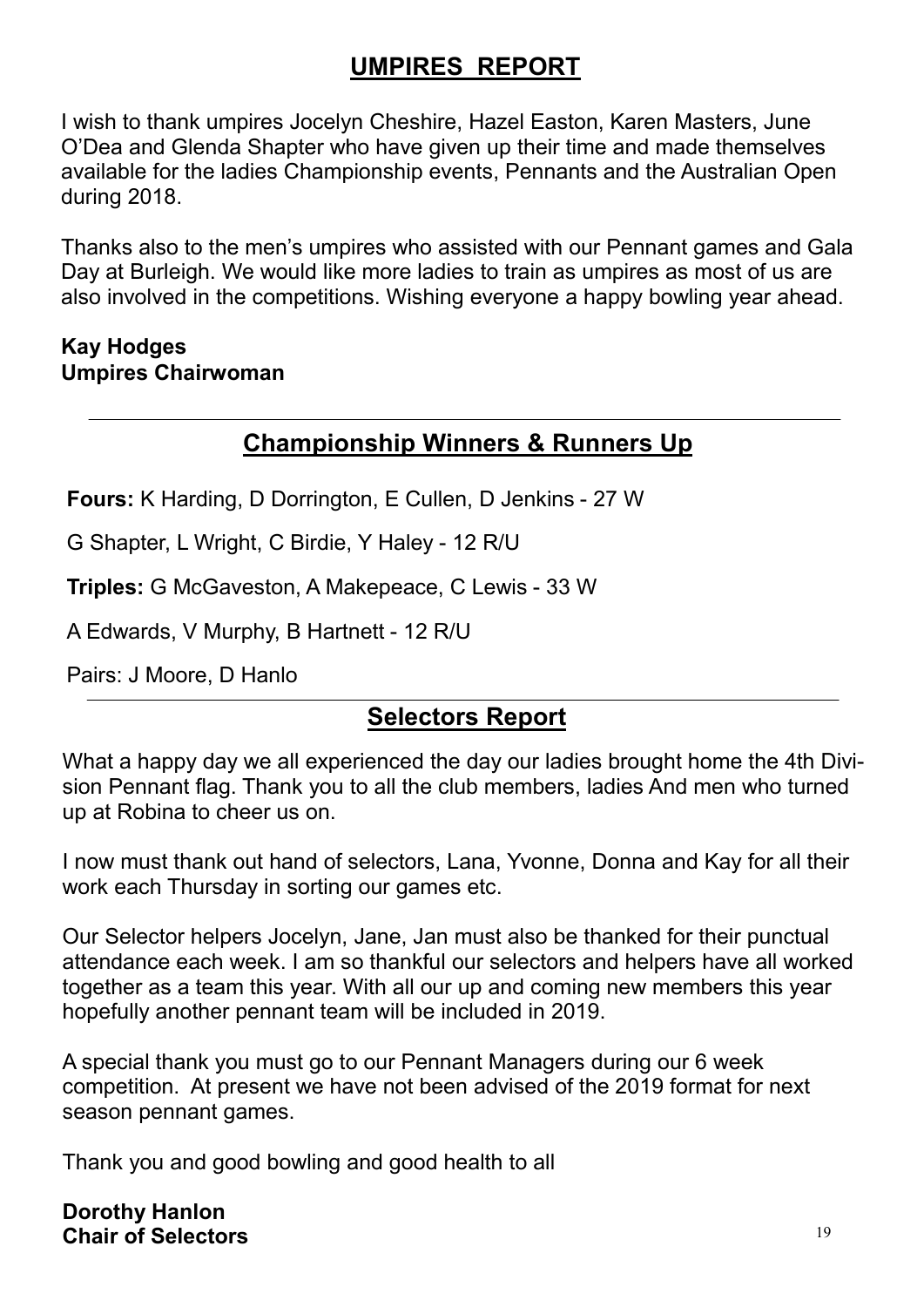#### **Coaching report**

We have had a busy coaching year with ten ladies initially starting to learn to bowl. This has involved a considerable amount of time with each new bowler having a minimum of six lessons. Of the ten we have gained seven new members and we appreciate the fact that our bowlers realise that some of these ladies have never played a sport before, and that by encouraging them and being patient their bowling skills will improve.

A number of skills session for new bowlers and other members who wanted to fine tune their game were held on Tuesday afternoons.

Also, it gives me much pleasure to welcome three new Coaches; Di Pickett, Carolyn Fisher and Vicky Gordon, who have all completed the Level 1 coaching course, attained a Blue Card and are now qualified for four years to be Club coaches joining Hazel Easton and myself.

So we have new coaches and new members. This is very positive for our Club and it augers well for a happy and successful 2019 bowling year.

#### **Norma Herbertson Chair of Coaches**

#### **LADIES PRESIDENT'S REPORT**

This is my 2017/18 Burleigh Annual Report. This booklet has been my constant companion and my source of knowledge for many topics and names I had to peruse for the last two years. My bible shall I say.

Heartfelt thanks to my committee Sally Doffkont for her excellent secretarial skills. Val Bourne and her assistant Karen Harding for their Games Directors expertise. Karen Masters for her job in stocktaking the uniforms. Doreen LaPila as a worthy Providor and helpers Jan Mooney and Margaret McGregor. Maureen Hughes still doing a great job as the Raffle Guru. Also Gwenda Reynolds with her surprise morning teas. I

appreciate the help and time these ladies put in to make our Thursday a success every week.

To our Welfare Officer Gail McGaveston, keeping us up to date with health issues of our members plus her quirky sayings.

Margaret Huxley, Hazel Easton, Karen Harding and Phill Scully who love their time at Saturday morning bowls and do a wonderful job with providing the best morning tea in Burleigh! Plus bowls!

Our selectors Dorothy Hanlon, Kay Hodges, Donna Jenkins, Lana Wright and Yvonne Haley a huge thank you for your judgment in choosing teams during the year and you did correctly select our Pennant Team Division 4 as they won the flag! Congratulations to all.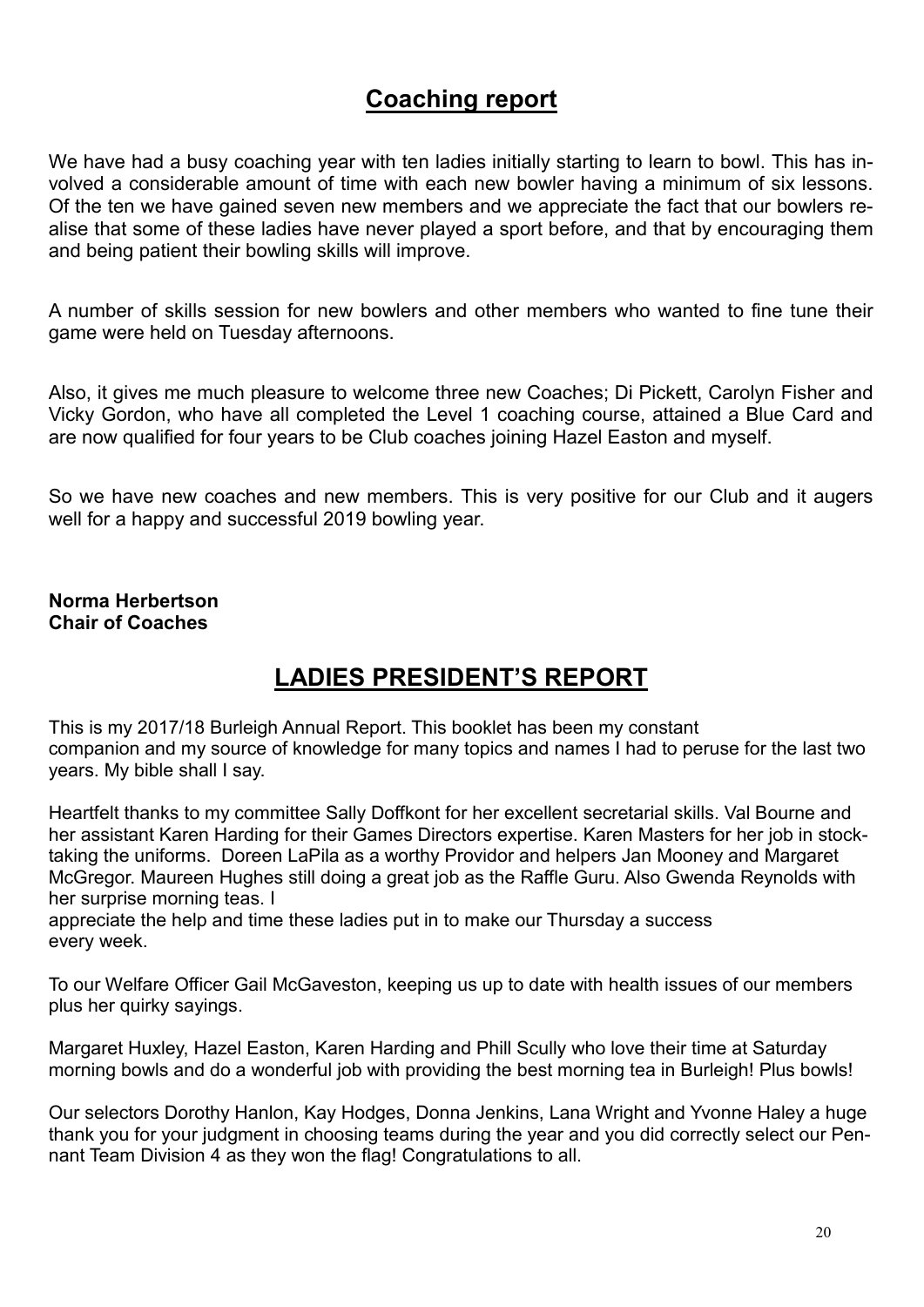Thank you to the chairperson of the Umpires Kay Hodges along with Hazel Easton, Glenda Shapter, Karen Masters and Jocelyn Cheshire...applause for all the ladies who work hard when our championships are on and we can't have the competitions without umpires, simple!

We welcome Caroline Fisher, Diane Pickett and Vicki Gordon in joining with our Ladies Head Coaching Norma Herbertson. This is wonderful as we now have 4 Ladies coaches. We have had quite a few ladies join our club this year and it has been a busy and fulfilling time for these lady coaches. This coaching is so important to give new bowlers a great start to our game.

Many thanks also to our Patrons Daphne Mitchell and Hazel Easton for your support and sponsorship. Our Life Members Joan Gill, Helen Harris and Moria Toovey who give us knowledge, support donations and sponsor us. We all learn from these ladies.

Our Craft and Charity Ladies Noreen McMurray, Moira Toovey, Nola Alexander and Dorothy Nielsen are at the club every Thursday setting up their stall ready to sell to you their homemade wares. These items of jams, pickles, bags, knitting, crochet, sewing needlework and cakes are all made by our own Burleigh Bowls ladies, a credit to all of you. This group also provide to us two lunches a year, plus two sponsored days.

Thanks also to Dorothy Hanlon who makes and decorates the beautiful cakes we have during the year for our special days.

Our office staff headed by Justin O'Donnell are always so helpful with any enquiries we throw at them. Thanks for your smiles and expert help. Brigitte, Kasey, Cameron and Jayden.

To the Bar staff Garry, Ian, Luke, Dolly and Brett, many thanks for your help and service.

To all the Bistro staff it's a pleasure to order our meals. On our special days we thank you for your extra work and courteous way you get through the busy times.

To our Board under a very capable Paul Hynes, I wish to thank the members who do have the club at heart and want it to soar and survive. Justin has been a big influence encouraging the younger people in and for them to be repeat customers.

Thanks go also to Peter Hamilton, Brian Bottrell and Jim Wadling along with the Mens Committee for their help to the ladies.

My last hip hurray!! Is for our volunteers during the year, the committee rely on your help all the way through and you ladies have been so keen and happy to help, it's made my job so much easier, many thanks. Also those ladies who have donated items for the raffles, money and those who have helped Maureen on the raffle table, this is a fun job or so I have been told! I cannot name you all but you know who you are.

**June O'Dea Ladies President**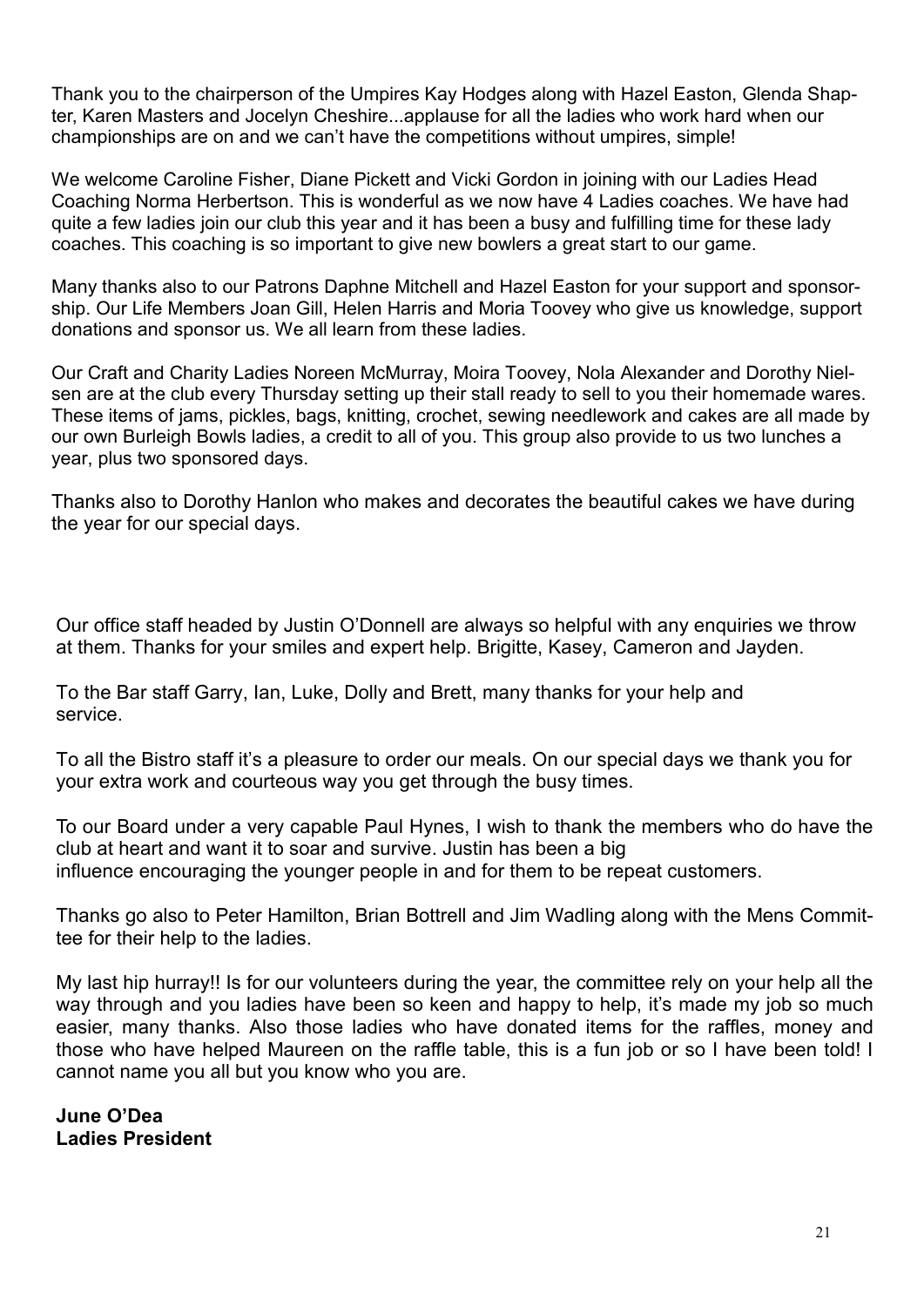#### **SECRETARY'S ANNUAL REPORT 2018**

Ladies, on behalf of your council I am pleased to present the Annual Report for 2018.

I would like to welcome any new members to our club and our best wishes go to those members who have either retired from bowling or have relocated to other clubs.

Our sympathy is also extended to those members of our club who have experienced bereavement in their families during the past twelve months.

Many thanks are extended to Justin O'Donnell for his assistance during the year and for his contribution in organizing and obtaining sponsors. We thank all sponsors, new and continuing for the their valuable support. Many thanks to the girls in the office; they are always very helpful and obliging, nothing is too much trouble. Also a big thank you to the employees of the Burleigh Heads Bowls Club who have assisted generously and efficiently whenever asked; their efforts have helped me greatly.

As your delegate to the GCTDLBA and accompanied by President June O'Dea, it has been our privilege to represent our club at the district monthly meetings. I thank the district lady members for providing us with support and feedback on GCTDLBA issues.

On behalf of the Burleigh Heads Lady Members I would like to acknowledge the dedication and work of all those members who have served the club in an official capacity during the year. These include our President June O'Dea, Vice President Denise Lowe, Games Director Val Bourne and her assistant Karen Harding; also our committee members Providor Doreen LaPila, Raffle Convenor Maureen Hughes and Assistant Secretary Karen Masters. A big thank you to our selectors, umpires and coaches. A special thank you to all the members who unofficially volunteer their time and effort; without your contribution our club cannot function. The ladies who make all the cakes for our special days are wonderful.

In March 2018 Vice President Denise Lowe tendered her resignation from the position and the Board. We thank Denise for her contribution to Burleigh Bowls Ladies club, especially for years as the ladies Secretary.

Many thanks and appreciation to ladies Noreen, Moira, Nola and Dorothy who serve on the Craft and Trading Table. Also thanks to the ladies who donate, cook and sew, the table would not be a success without you. This year the Craft and Charity Trading Table were once again able to make a substantial donation of \$5,000 to the Blue Care Nurses for their community work and a \$2,000 donation to the Children's Brain Tumour Unit at the Oncology Department of the Lady Cilento Hospital in Brisbane. In addition to donating to these worthy causes, they sponsored three ladies playing days, everyone would agree a mighty effort by all involved.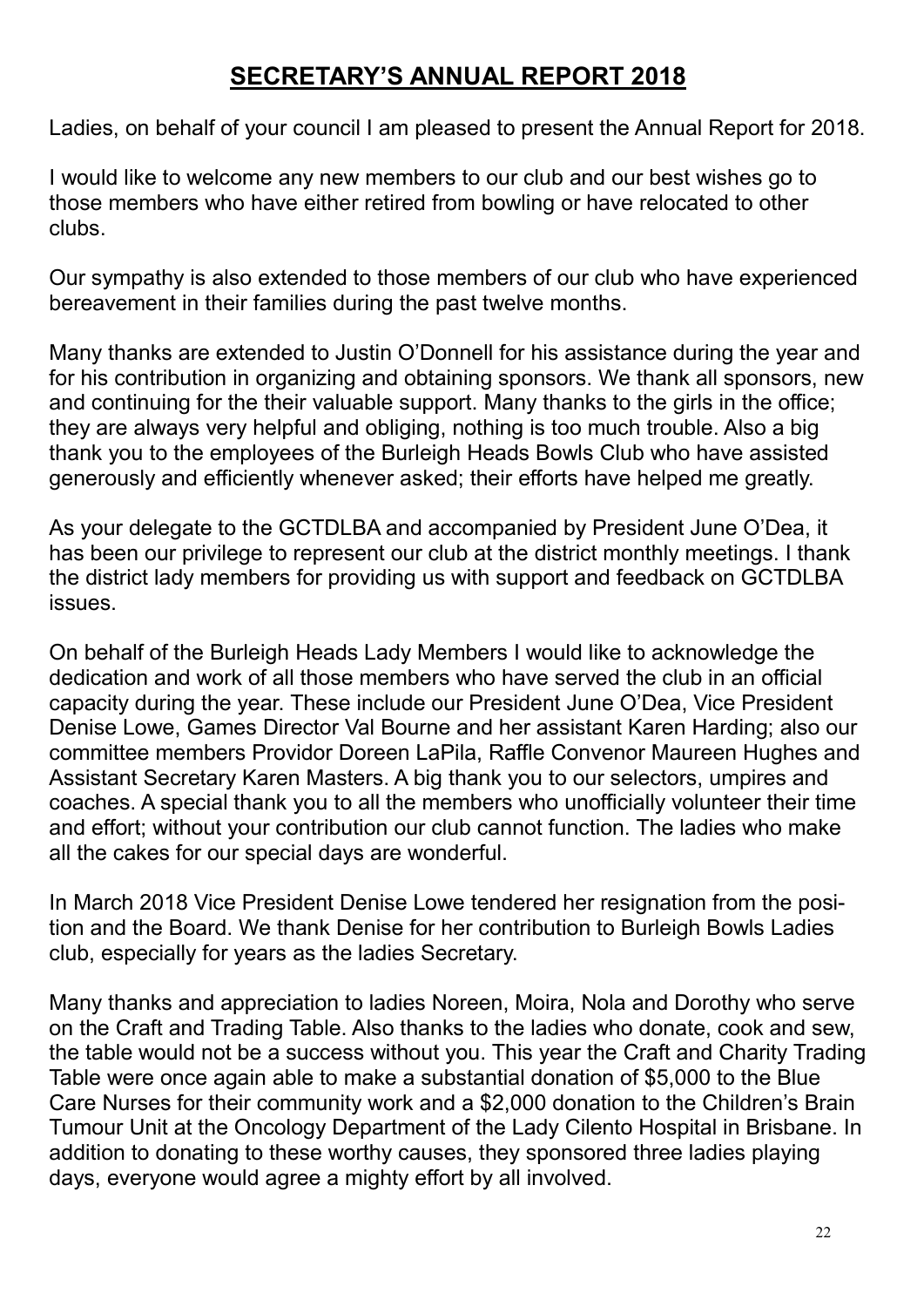Owing to unexpected family commitments I will be resigning as your Secretary at the AGM on the 29th of November. I have thoroughly enjoyed my 21 months and it has helped me to learn how bowls operate. I would like to thank all the ladies and especially my committee for all the help and kindness I have been given. Also the club staff have been very supportive and they are always willing to help. I wish the new Secretary as happy times as I have had and I am very willing to help whenever needed.

To all our lady members, I wish you all great bowling and good health for 2019.

**Sally Doffkont Hon. Secretary**

# **Monthly Council Meetings Attendance Roll**

October 2017 to September 2018

J. O'dea - 12 D. Pickett - 3 (Oct - Dec 2017) D. Lowe - 1 (Jan - March 2018) S. Doffkont - 12 V. Bourne - 10 M. Hughes - 11 D. LaPila - 10 K. Masters - 7 J. Gabriel - 3 (Oct - Dec 2017)

National Coaches Norma Herbertson (Head of Coaching), Hazel Easton, Carolyn Fisher., Diane Pickett and Vicki Gordon.

National Umpires Kay Hodges (Head of Umpires), Hazel Easton, June O'Dea, Glenda Shapter, Karen Masters and Jocelyn Cheshire

**Sally Doffkont Hon. Secretary**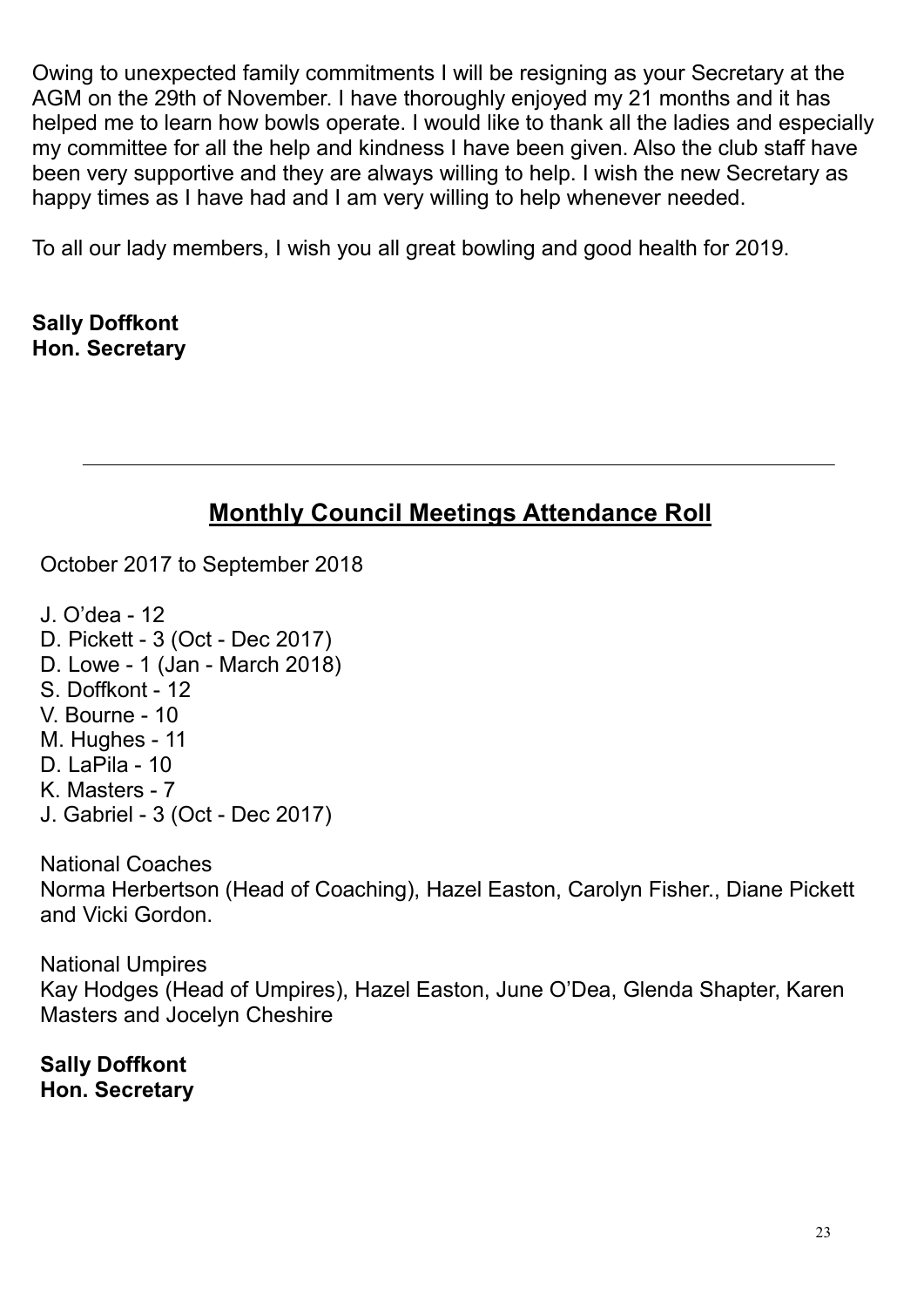#### **Ladies Championship Winners & Runner Up**

**Fours:** K Harding, D Dorrington, E Cullen, D Jenkins 27 **W**

G Sapter, L Wright, C Birdie, Y Haley 12 **R/U**

**Triples:** G McGaveston, A Makepeace, C Lewis 33 **W**

A Edwards, V Murphy, B Hartnett 12 **R/U**

**Pairs:** J Moore, D Hanlon 20 **W**

K Harding, D Jenkins 14 **R/U**

**Singles:** D. Hanlon 25 **W**

H Richmond 16 **R/U**

**Consistency:** G. McGaveston 103 **W**

M DeJongh 63 **R/U**

**Veterans:** S Doffkont 26 **W**

K Hodges 17 **R/U**

**B Grade Pairs:** N Wickham, S Doffkont 23 **W**

A Edwards, V Murphy **R/U**

**B Grade Singles:** A Chapman 26 **W**

S Doffkont 16 **R/U**

**Novice:** D Goodridge 25 **W**

K Marris 20 **R/U**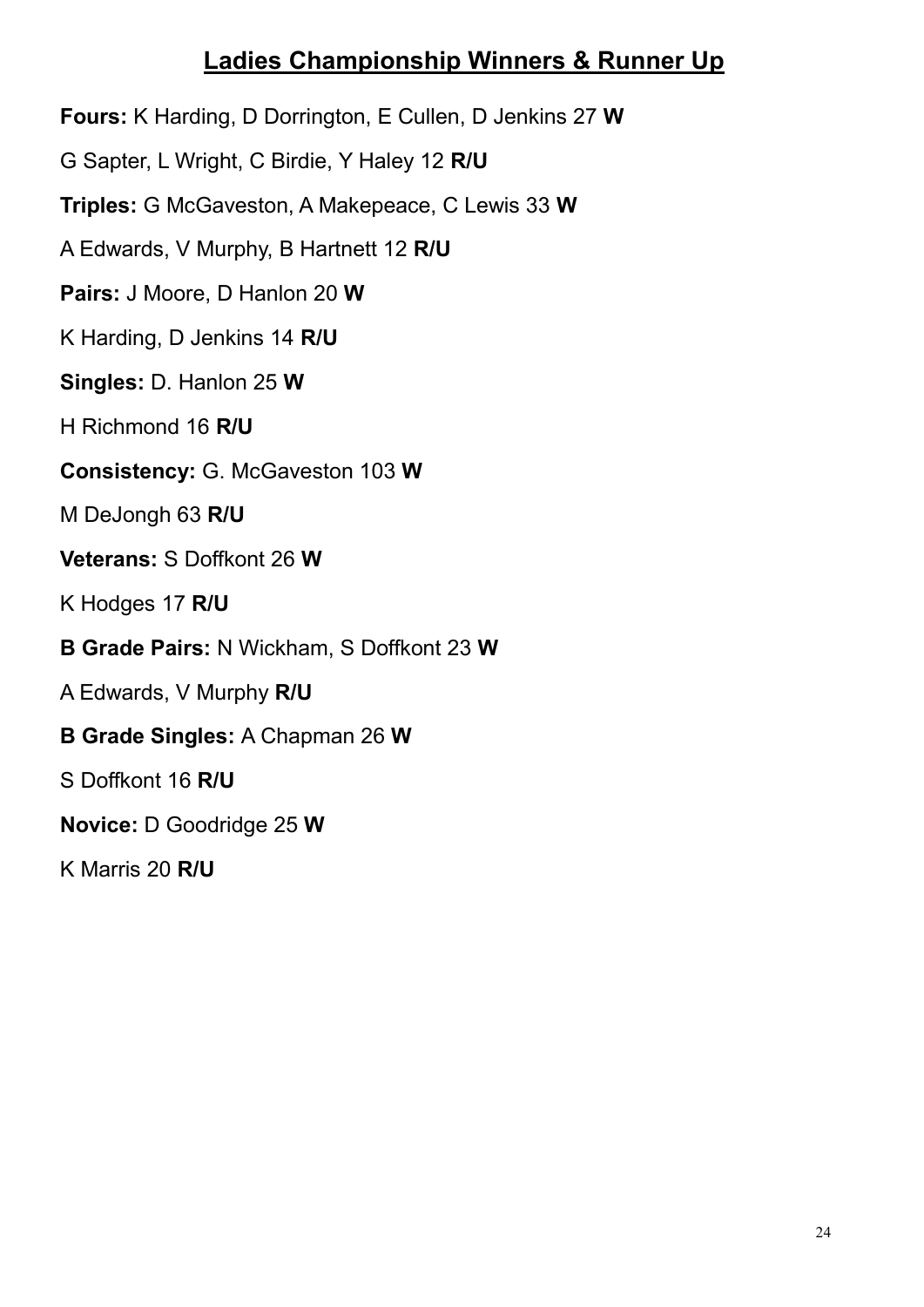# **MENS SECTION**

#### **Burleigh Heads Bowls Club Inc. [Men's Section].**

#### **NOTICE OF MEETING**

Notice is hereby given that the 81st Annual General Meeting of the Burleigh Heads Bowls Club In (Men's Section) will be held in the Clubhouse on;

Sunday 2nd December 2018 at 9.30am.

#### **BUSINESS:**

- 1. Reading the notice convening the meeting.
- 2. Election of Council.
- 3. Election of Selectors.
- 4. Notice of Motions, (refer to the Clubs Notice Board located next to the Games Office).
- 5. To transact any general business that may be brought forward in accordance with the Rules of the Club.

#### **Bruce Stotesbury**

#### **Hon Secretary**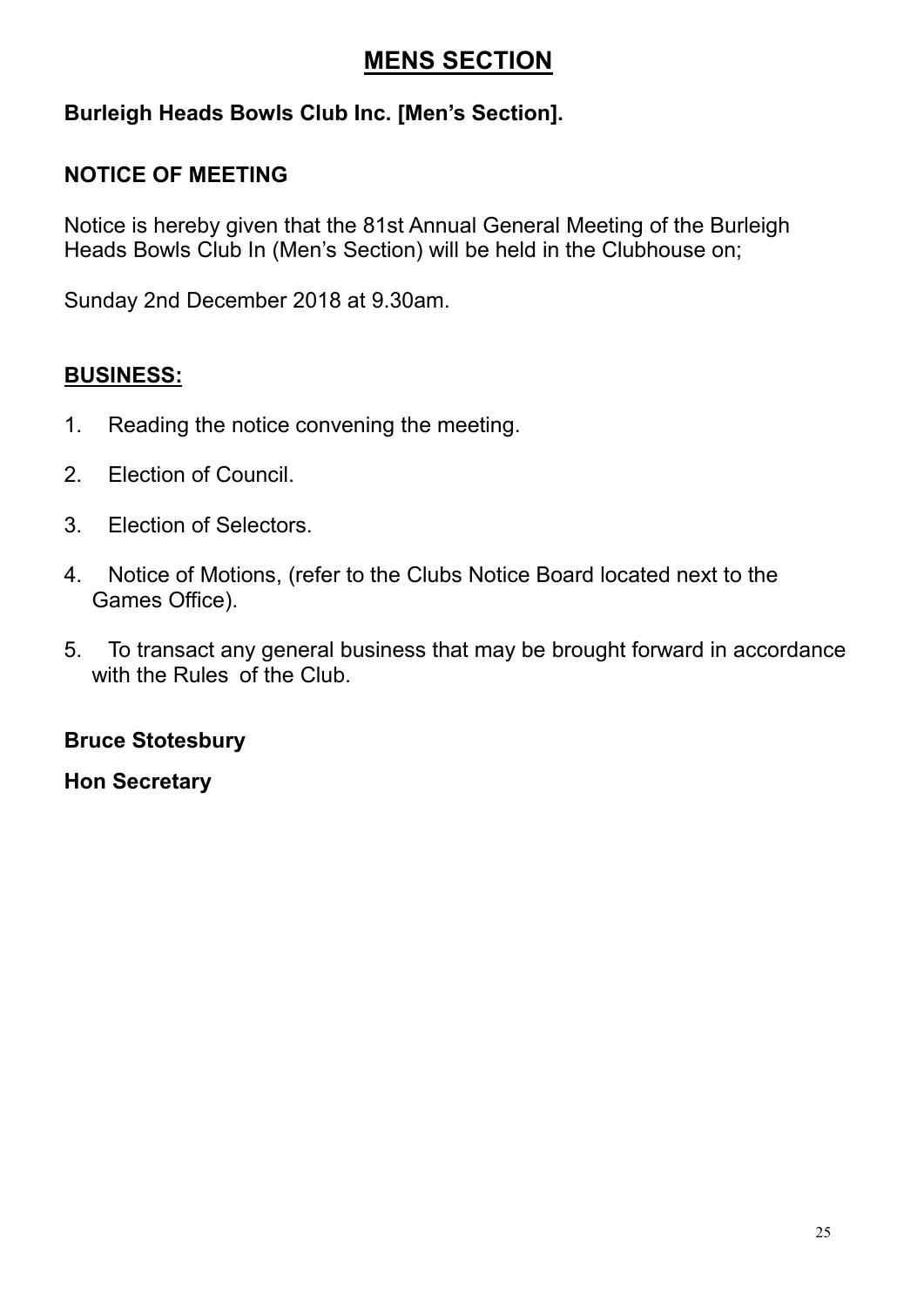#### **Burleigh Heads Bowls Club Inc. [Men's Section]**

#### **HONOUR ROLL**

#### **PRESIDENT 2017-2018** P. Hamilton

#### **VICE PRESIDENT**

B. Bottrell

#### **ADMINISTRATORS**

**HON. SECRETARY**

B. Stotesbury

#### **LIFE MEMBERS**

R. O'Shannessy K. Nicholls J. Fowler

#### **UMPIRES 2018**

K. McCarthy V. Sullivan T. Webster N. Hodges P. Hynes G. Thompson K. Masters

#### **COACHES 2018**

R. Alexander N. Hodges M. Myers R. Cush G. Irwin J. Sutherland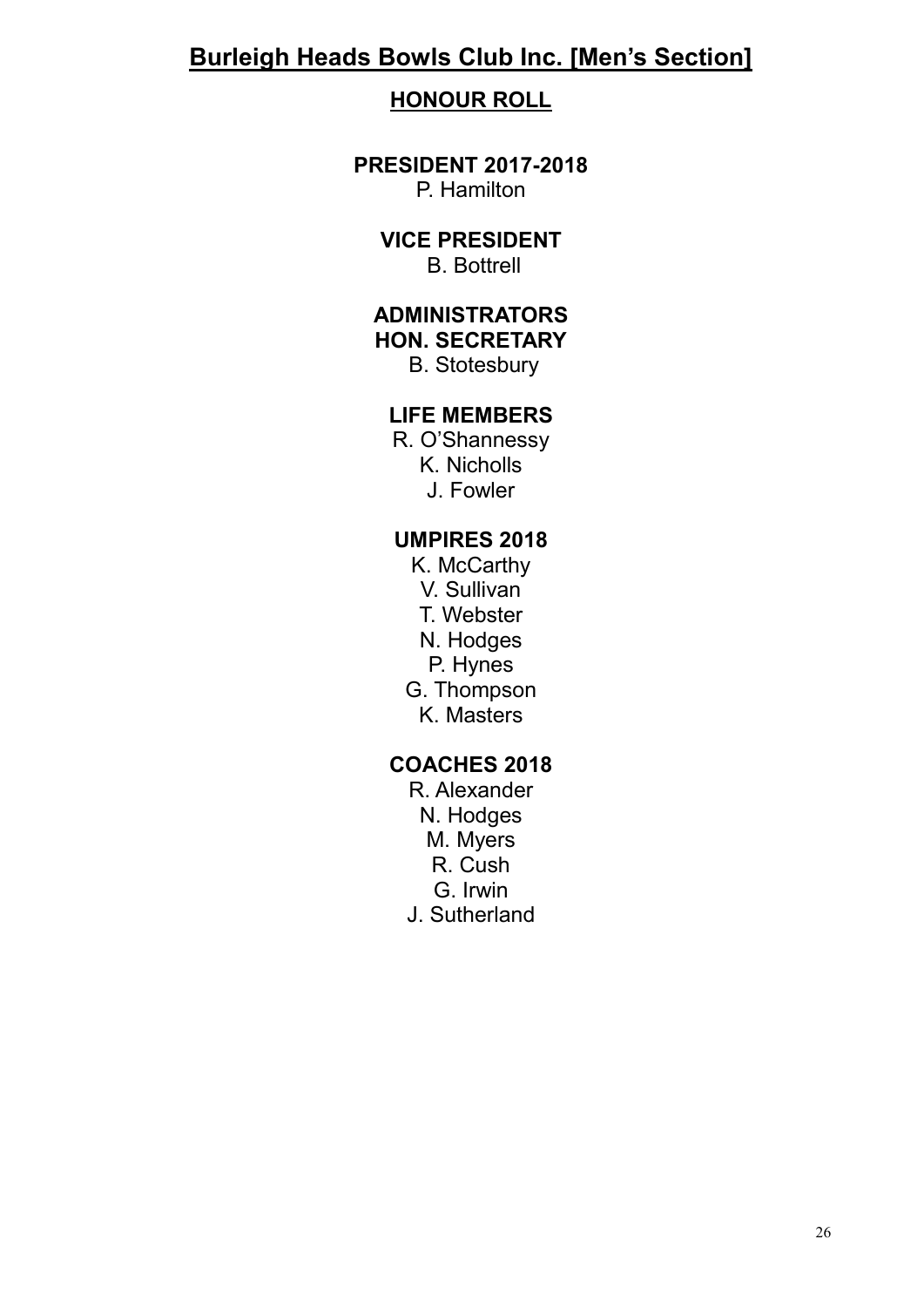### **Men's President Report**

Another year at Burleigh Heads B.C. has come and gone.

I would like to thank Trevor and Vince and their team for their dedication in producing the best greens possible. In my ten years I never saw green 1 look as good the day before being taken out as it did this year. Our club was again very busy during the winter months with our southern visitors joining us. The help received from the volunteers when greens maintenance times come round is also greatly appreciated.

Thankyou to my fellow council members, Brian Bottrell, Bruce Stotesbury, Mick Myers, Steve McGaveston and Dennis Hurst. This year we saw some new faces on the council in Steve McGaveston, Dennis Hurst and secretary Bruce Stotesbury. It has been a big learning curve for Bruce as a reasonably new bowler trying to deal with admin issues with District and Bowls Qld. Bruce deserves a special thanks for a job well done. Without their support my role would be very difficult.

Thankyou to Brian for his work organising the Wednesday and Friday afternoon and evening raffles and the Saturday raffle. Brian had a great team of helpers, Steve and Gail McGaveston, Linda Buatava, Anthony Taubman, Geoff Irwin, Russell Acworth, Greg Pierce. If I have missed anyone I apologise.

Vince again took on the role of games office coordinator and has done another fantastic job organising bowls day workers for the games office, social bowls, championship games and integrating Premier Sevens and pennants. It is not until people spend some time in the games office that they realise how much work is involved. Vince has managed to recruit a good group of assistants and although some spend more time in the games office than others, I thank every one of them for their support and their contribution.

We again noticed a slight decline in the number of winter visitors from past years. We have no control over that situation. All we can do is make Burleigh the place where visitors the coast want to play bowls. I believe we are succeeding with that objective by providing quality bowls as loan bowls, allowing them to hire lockers short term (when available), keeping our fees at a modest price and most of all and more importantly, making them feel welcome. Quite a number of our visitors thanked me for our hospitality before they went home, all telling me they will be back next year.

Sometimes I think our own members don't appreciate what our club provides for them. We have the cheapest mat fees on the coast, our return to players via trophy money is also the best on the coast. No mat fees for pennants, we pay travel money for pennants.

The Match Committee, Vince Sullivan (Chairman), Mick Myers, Dennis Hurst and Steve McGaveston have again produced another smoothly run and well organised Club Championship schedule. Thankyou for your commitment and your support. Coordinating this schedule is becoming harder when you have to work around issues such as Premier Sevens (now known as Q7's), district events, state and national events. All of which vary their schedules from year to year.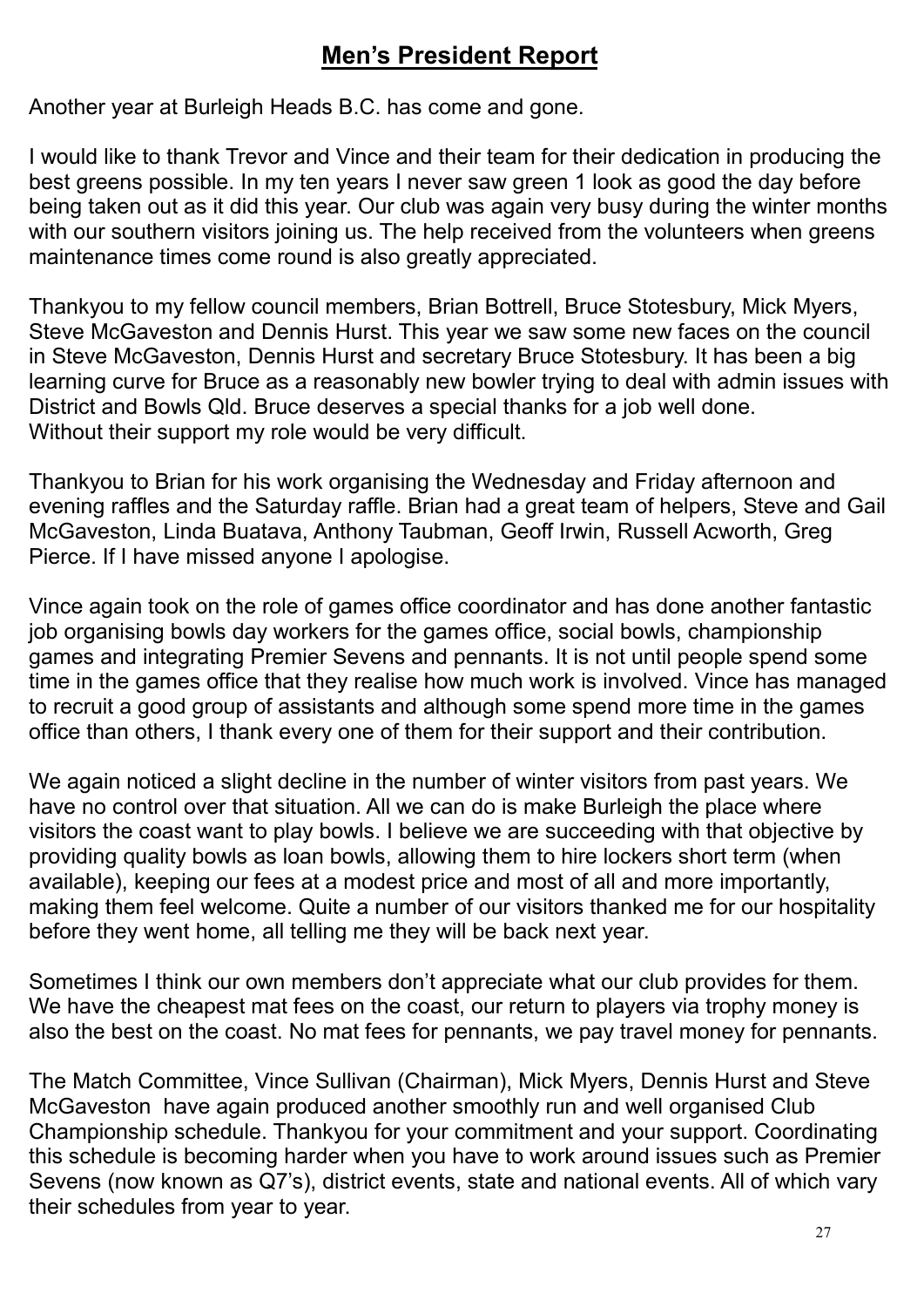To our selectors Graham Absalom, Steve Miller, Grant Fehlberg, Dave Kennedy and Shane O'Toole I say thank you for taking on the unenviable task of selecting teams to represent the Club.

This year we fielded 4 teams in pennants. Not a good year. Hopefully we will do better next year.

It was pleasing to see the response from members when we asked for volunteers to become coaches. We now have 5 new trained coaches to support Head Coach Ron Alexander.

The Burleigh Classic was once again a success. Special thanks to Bob Marin and Vince Sullivan for their coordination of the event. We tried a pairs on Friday and 2 bowl triples Saturday and Sunday to cater for the workers. The change proved successful but may

require some adjustments next year. Thankyou to June O'Dea and her team of Ladies for providing the morning teas.

This year we were again involved with the Australian Open with our club being used. Jim Wadling took on the role of coordinator for our club and did a fantastic and professional job for us.

The Commonwealth games were held on the coast this year. Congratulations to Jake & Grant Fehlberg in winning gold at the Games. I watched the final on TV. I know there were a lot of supporters from Burleigh at the game because I could hear them.

President's Day and Presentation Day was another successful day. It is great to see so many members on hand to acknowledge our championship award winners. About 100 members played bowls on a club selected day with \$880.00 going back to members as prizes. Approximately 70% of players received a prize.

Congratulations to all our 2018 Championship winners.

Thankyou to Vince Sullivan for organising our umpires for officiating at Premier Sevens, Pennants and Championship matches.

Thank you again to Clarry Nash and Paul Taubman for volunteering to take on the role of Welfare Officer for the Men's Club. Both are very dedicated to the role and I am sure those with whom they made contact appreciated their genuine concern for their wellbeing.

Thank you to the Board Members for their support of our activities throughout the year. I would also like to thank Justin and his office staff, Garry and his bar staff and Rob and his bistro staff for their cooperation and contributions to another very successful year for our Club.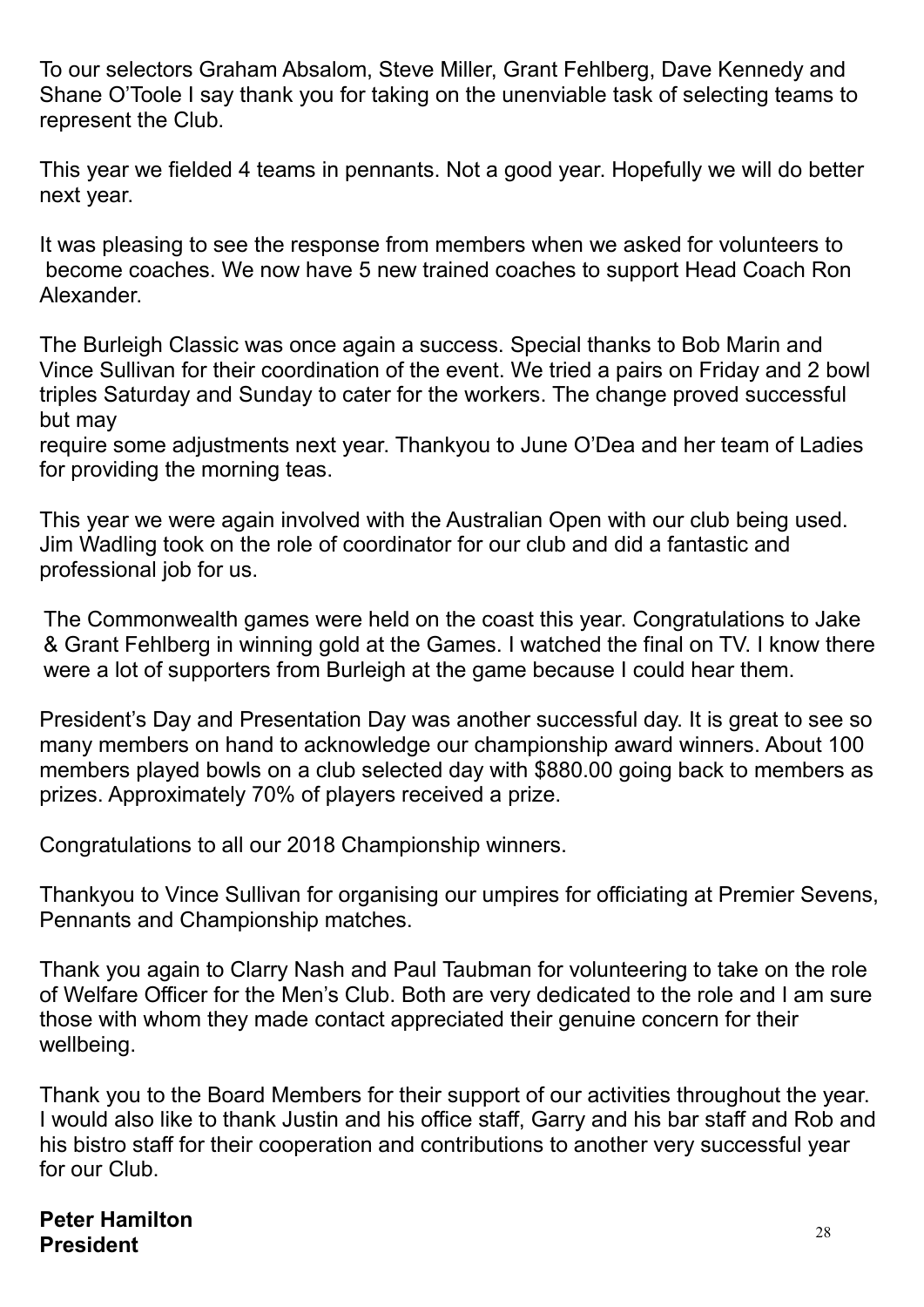#### **Secretary's Report**

Since the Men's Section AGM in December 2017 there have been 11 meetings of the Men's Council. Attendance is as follows: Peter Hamilton 11 Brian Bottrell 11 Bruce Stotesbury 9 Mick Myers 10 Steve McGaveston 10 Dennis Hurst 10

The membership of the Men's Section has decreased significantly from last year. This is a reflection of the high level of aged members retiring from bowls or no longer participating. Current members are bringing in new players, reflecting the high level of satisfaction of the current membership; new members are coming from other clubs as the migration from the southern states continues. The Gold Coast is currently one of the fastest growing regions in Australia and Burleigh Heads Bowls will continue to encourage a younger demographic to take part in lawn bowls, securing a bright future for our club.

On behalf of the Men's Council I'd like to extend our sympathy to family and friends of members who passed away during this year, notably Jim Hughes Senior who has been a fixture at the club for close to three decades. We also wish a speedy recovery to those members who are off the greens due to sickness and welcome their forthcoming return.

Where would our club be without the volunteers? Big thanks to all the members who volunteer their time throughout the year to help make this club more of a family. It could be working in the Games Office, Selling Raffle tickets; helping around the Greens, Umpiring or Managing sides, putting away the sunshades, taking down the flags. The club is a better place for everybody with your efforts.

Congratulations to the teams that participated in Premier 7's. After some first year experience, we will be more prepared for the 2019 season now renamed Q7's. Unfortunately, for the first time in a long time we had no Burleigh sides in the grand finals in of any division finals. I'm sure we will have a more successful season next year.

Thank you to all of the staff in the Office, Bistro and Bar. Your patience and great humor make Burleigh Bowls a warm and inviting place to be.

Another big thanks to my fellow Councillors for their help and support throughout my rookie year, especially President Peter Hamilton, a man with great insight and patience.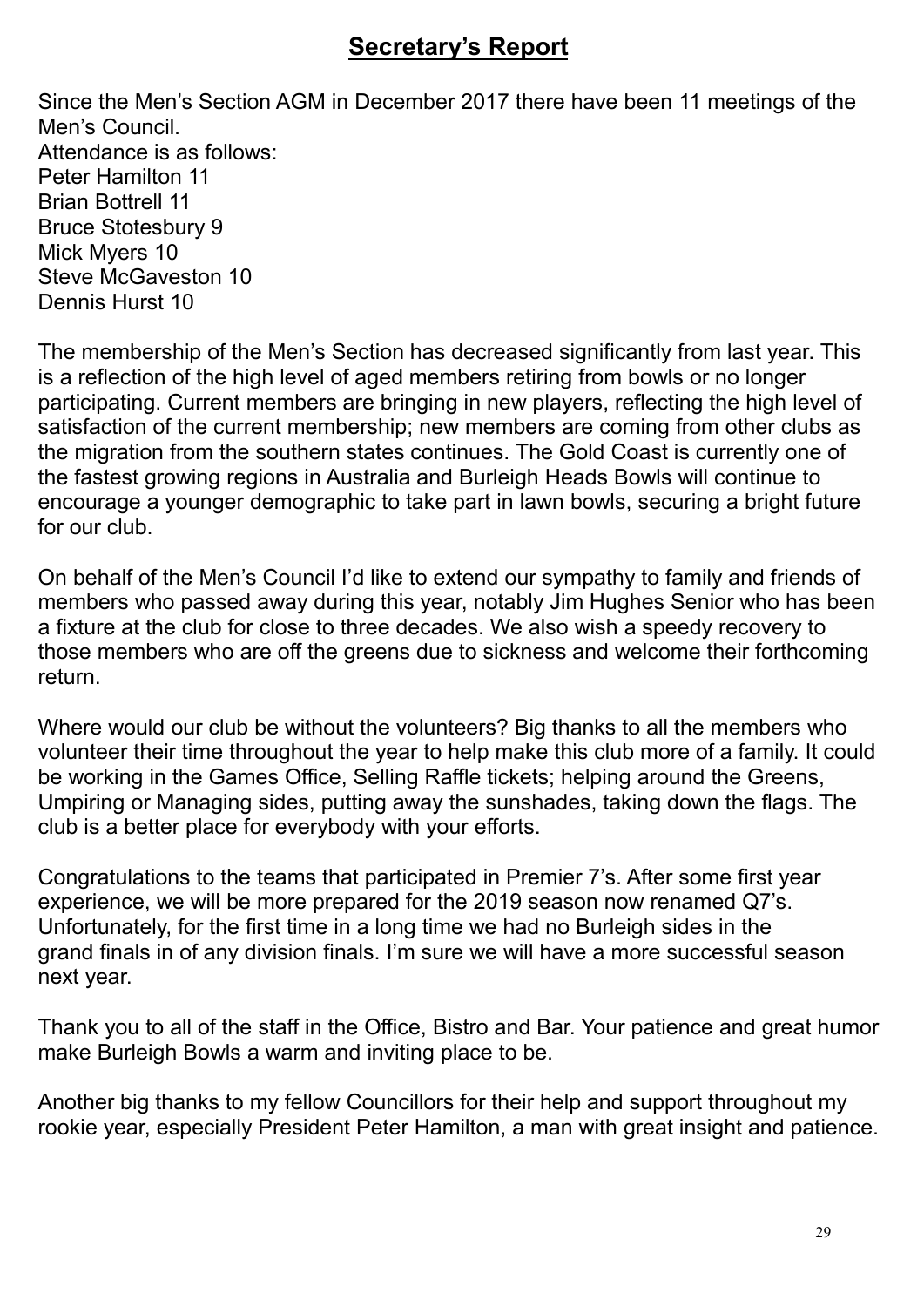And finally, thank you to all of the members who I have met and become friends with on the greens and socially. As a newcomer to bowls and Australia I was very lucky to have joined such a friendly and welcoming club. Thank you everyone.

#### **Bruce Stotesbury Hon Secretary**

# **Selectors Report**

Thanks to Grant Fehlberg, Shane O'Toole, David Kennedy and Steve Miller for their special effort on selection this year.

#### **Pennant**

Burleigh competed in four divisions this season. Divison one struggled against strong opposition and were relegated to Division 2 for the first time. Plans are fast to strengthen our representatives to regain entry to the top division.

Divisions three and six performed very well with both playing in the finals. A great experience to improve on next year.

Division seven were the brunt of changes in other divisions but competed very well.

Thanks to all players who made themselves available to represent BHBC. Fifteen bowlers represented BHBC for the first time. Thanks also to the team managers who do a great job each week with the necessary paperwork.

#### **Summer Nines**

This competition is played on Saturday morning for bowlers, make and female, from division four and below and provides an opportunity for bowlers to improve their game for promotion to pennant.

#### **Premier 7's**

Burleigh were represented in Division 1 (two teams) Division 4 and an over 60's division. All teams performed well. Division four played into the finals. Well done. This competition will now be known as Q7's to be played in Jan/Feb 2019

**Graham Absalom Chairman of Selectors**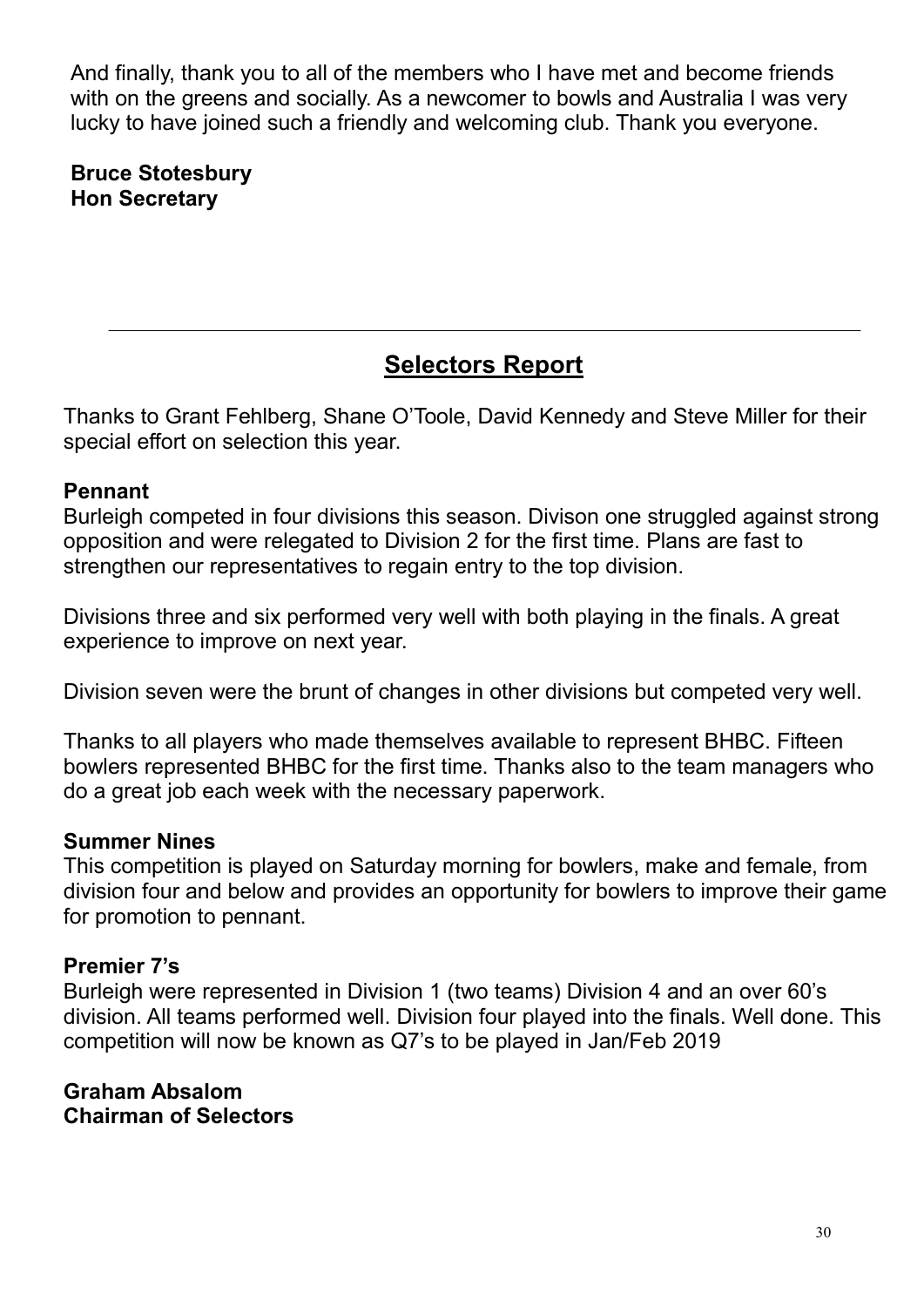#### **Games Organiser Report**

This year all our Club Competitions have been completed and all winner appear on another page of this report. Congratulations to all winners and I thank all who participated in these events.

Last year I had to report our bowling numbers were down slightly, however this year has shown some improvement with a total of 12,660 bowlers playing in social games for the period of November 2017 through to October 2018. This is up 41 players from figures the previous year and is mainly due to good winter visitors numbers, The best month was August with 1478 bowlers attending.

I would like to thank my assistants in the Games Office as without them I could not handle the huge load it takes to control all the social play plus the numerous competitions played. These people are B. Marin, G. Angus, G. Absalom, A. Cullen, P. Westlake, G. Irwin, D. Fisher, C. Nash and P. Griffiths.

Thanks also to my match committee members M. Myers and D. Hurst

Not a lot of winners from District competitions and Pennants this year, however we did have two Divisions make Pennant Finals. Due to some restructuring taking place it is hoped next year will see a big improvement in our fortunes and we will achieve some better results.

**Vince Sullivan Games Director**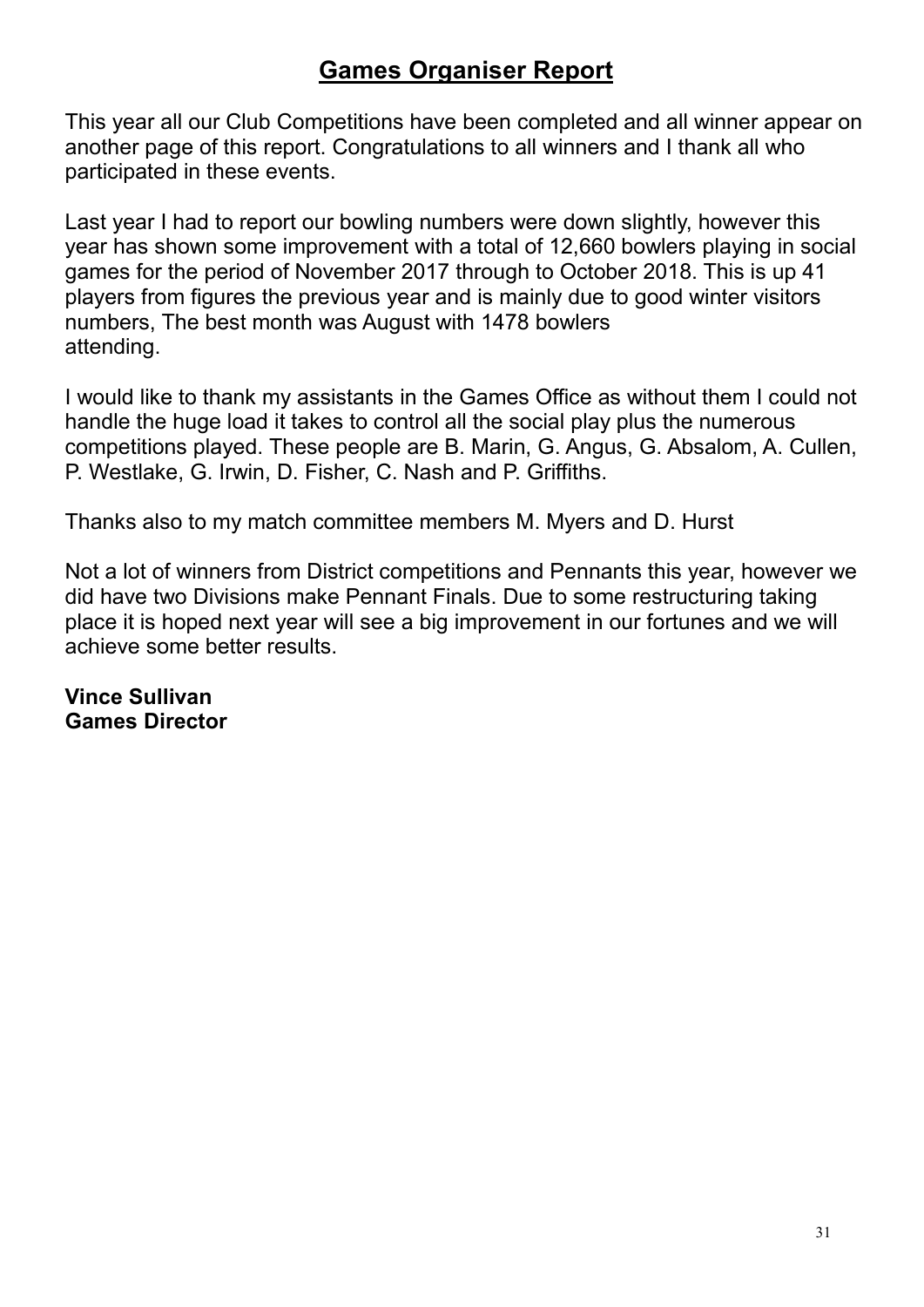#### **Men's Championship Winners & Runner Up**

**Fours:** J Miller, R Kelly, M Foley, T Kelly **W** S McGaveston, D Kennedy, M Landon, A Hyde **R/U**

**Pairs:** V Sullivan, T Crompton **W** J Fehlberg, S Coffey **R/U**

**Singles:** D Hurst **W** M Landon **R/U**

**"B" Grade Pairs:** B Stotesbury, A Opferkuch **W** J Sutherland, B Bottrell **R/U**

**Triples:** D Hurst, M Myers, S O'Toole **W** G Fehlberg, J Fehlberg, C Fehlberg **R/U**

**Handicap Singles:** Mick Myers **W** S McGaveston **R/U**

**"B" Grade Singles:** Sean Wheeler **W** C Nash **R/U**

**Veteran Pairs:** A Small, K Murphy **W** G Radcliffe, R Cale **R/U**

**Veteran Singles: W Armstrong W C Vella R/U**

**Novice Singles: D Gallagher W P Turner R/U**

**Mixed Fours:** M Holmes, J Fehlberg, A Makepeace, C Fehlberg **W G**, Shapter, K Harding, G Irwin, G Shapter **R/U**

**Mixed Pairs:** E Joselin & S O'Toole **W** J Mooney & J Fehlberg **R/U**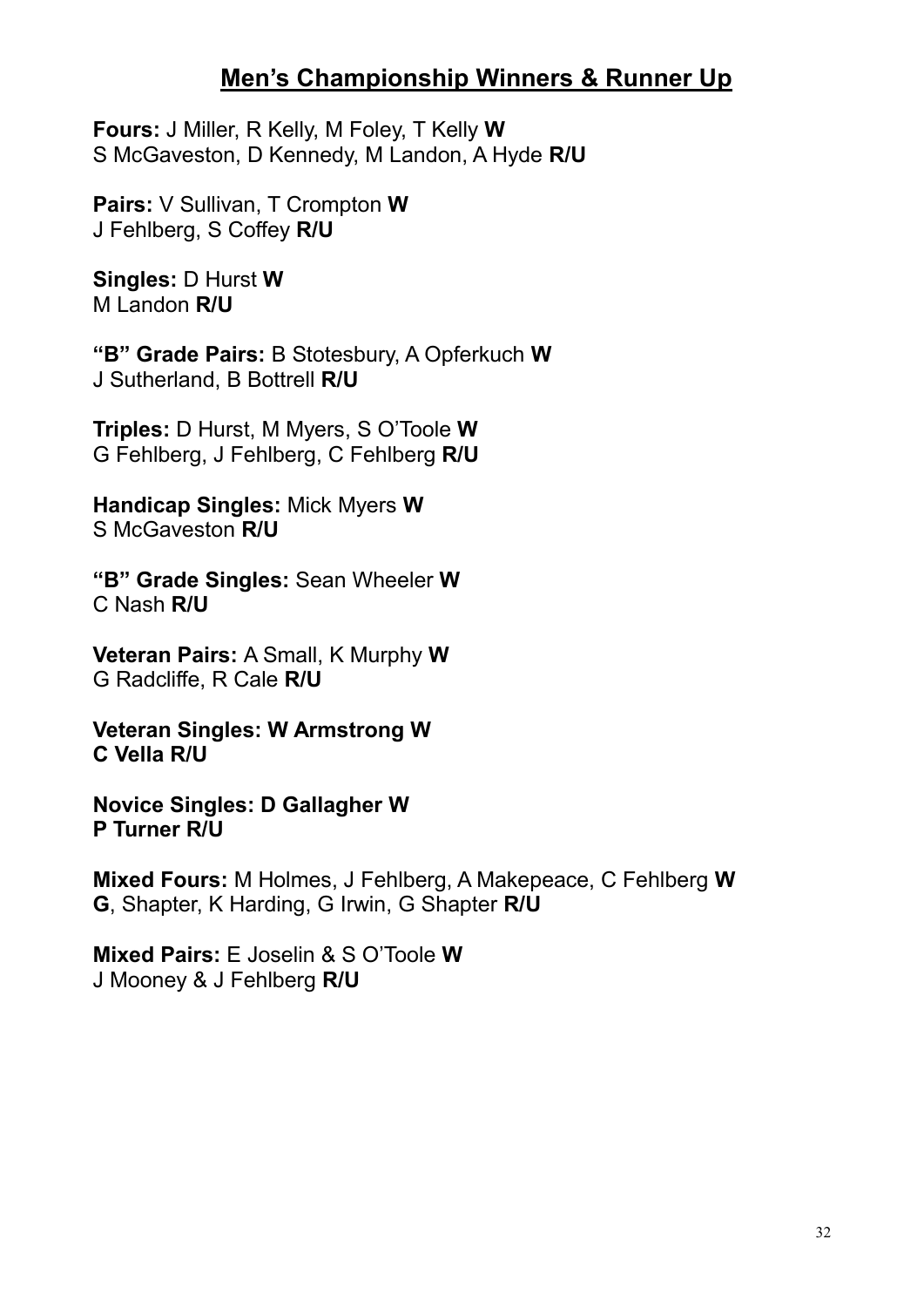### **THE CLUB ADMINISTRATORS**

#### **PRESIDENT SECRETARY TREASURER**

#### 1994 L. Potter L. J. Thomas G. McGregor L. Potter D. H. Brown G. McGregor 1996 L. Potter D. H. Brown G. McGregor J. Mortimer D. H. Brown A. Beavis J. Mortimer D. H. Brown A. Beavis D. Harvey D. H. Brown K. Moore A. Beavis D. H. Brown A. Beavis D. H. Brown C. McKenzie D. H. Brown<br>**2003** L. Landon D. H. Brown **2003** L. Landon D. H. Brown<br>**2004** D. Fisher D. H. Brown D. Fisher D. H. Brown B. Price D. H. Brown B. Price D. H. Brown D. Nicholas K. A. Spilsted D. Brown K. A. Spilsted<br>**2009** C. Hawes D. H. Brown 2. Hawes D. H. Brown<br>C. Hawes D. H. Brown C. Hawes D. H. Brown C. Hawes D.H. Brown / K. Spilsted P. Hamilton K. A. Spilsted P. Hamilton D.H. Brown P. Hamilton D.H Brown / P. Hynes P. Hamilton B. Bottrell P. Hamilton B. Bottrell

B. McGregor B. Bottrell

**P. Hamilton** B. Stotesbury

- 
- 
- 
- 
- 
- 
-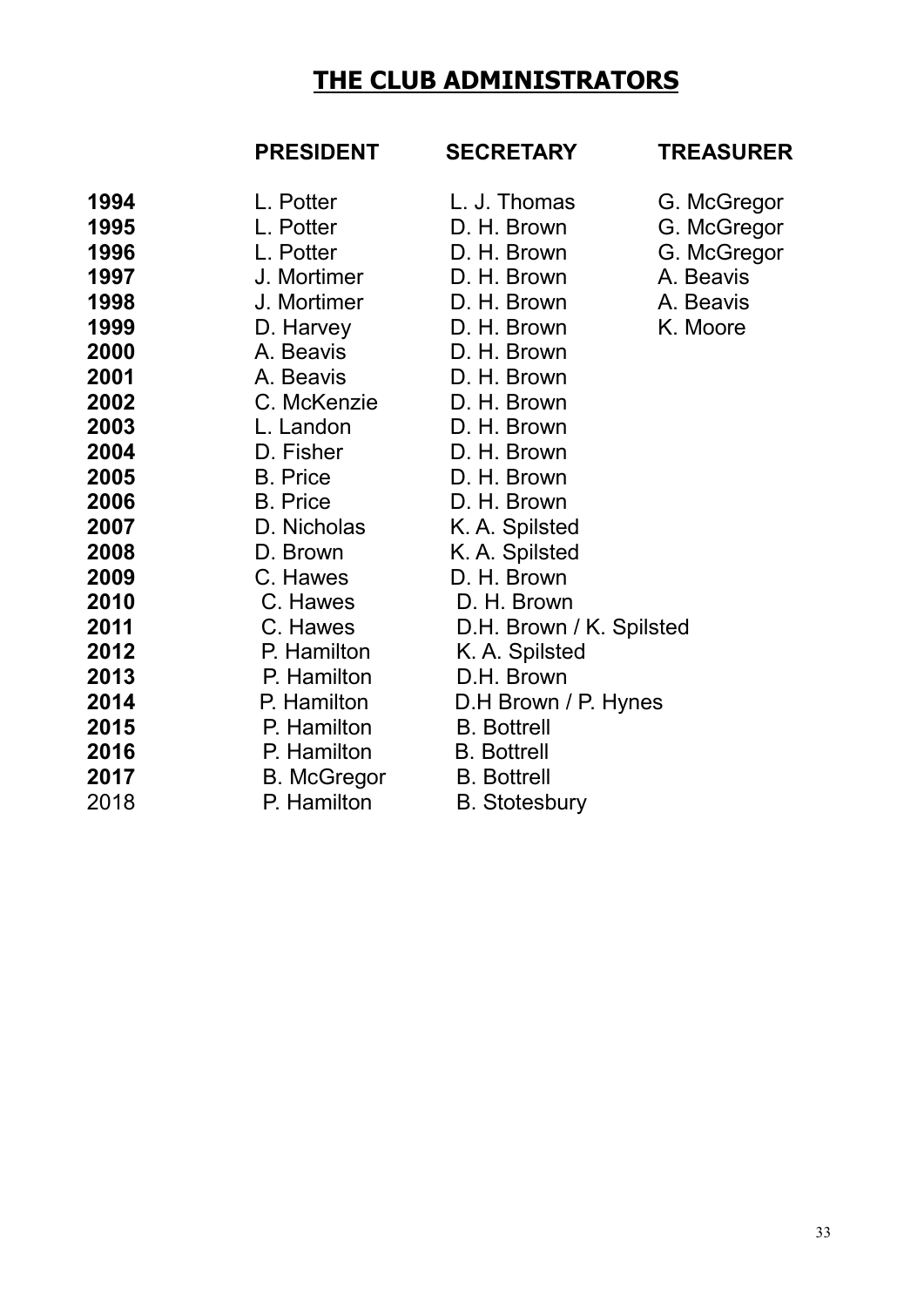# **2019 CALENDAR OF EVENTS**

Please note: The following events are a guide only. Please see your Section's Games Director or check our monthly Greens Gossip newsletter closer to dates.

| January 2019       | 1st New Years Pairs<br>2nd New Years Pairs<br>10th Ladies Bowls Commence<br>Premiere 7's, Summer Nines & Championship commence<br>26th Australia Day, reserved 28th Mixed Bowls |
|--------------------|---------------------------------------------------------------------------------------------------------------------------------------------------------------------------------|
| February 2019      | Mens Premier 7's & Summer Nines<br>Mens Championship Fours & open Singles Commence                                                                                              |
| <b>March 2019</b>  | <b>Premier 7's &amp; Summer Nines including Finals</b><br>Championship Singles & Veteran Pairs<br>Ladies Championship Fours - Round 1                                           |
| <b>April 2019</b>  | Ladies Championship Singles<br>Mens Championship Pairs, Singles (including final), B Grade<br>Singles, Veteran Pairs<br>25th Anzac Day                                          |
| <b>May 2019</b>    | 4th, 5th & 6th Burleigh Classic<br><b>Ladies Championship Pairs</b>                                                                                                             |
| <b>June 2019</b>   | Ladies Birthday<br><b>Ladies Championship Triples</b><br><b>Ladies Novice Singles</b><br><b>Australian Open</b><br><b>Mens Championship Triples</b><br>C of C Fours             |
| <b>July 2019</b>   | <b>Pennants Commence</b><br>C of C Pairs & C of C Singles<br><b>Mens Championship Triples</b><br>Ladies Gala Day<br>Ladies B Grade Singles<br><b>Ladies Veteran Singles</b>     |
| <b>August 2019</b> | Ladies B Grade Pairs<br><b>Pennants including Finals</b><br>Mens Championship triples including final & handicap Singles<br><b>Australian Indoor Tweed Heads</b>                |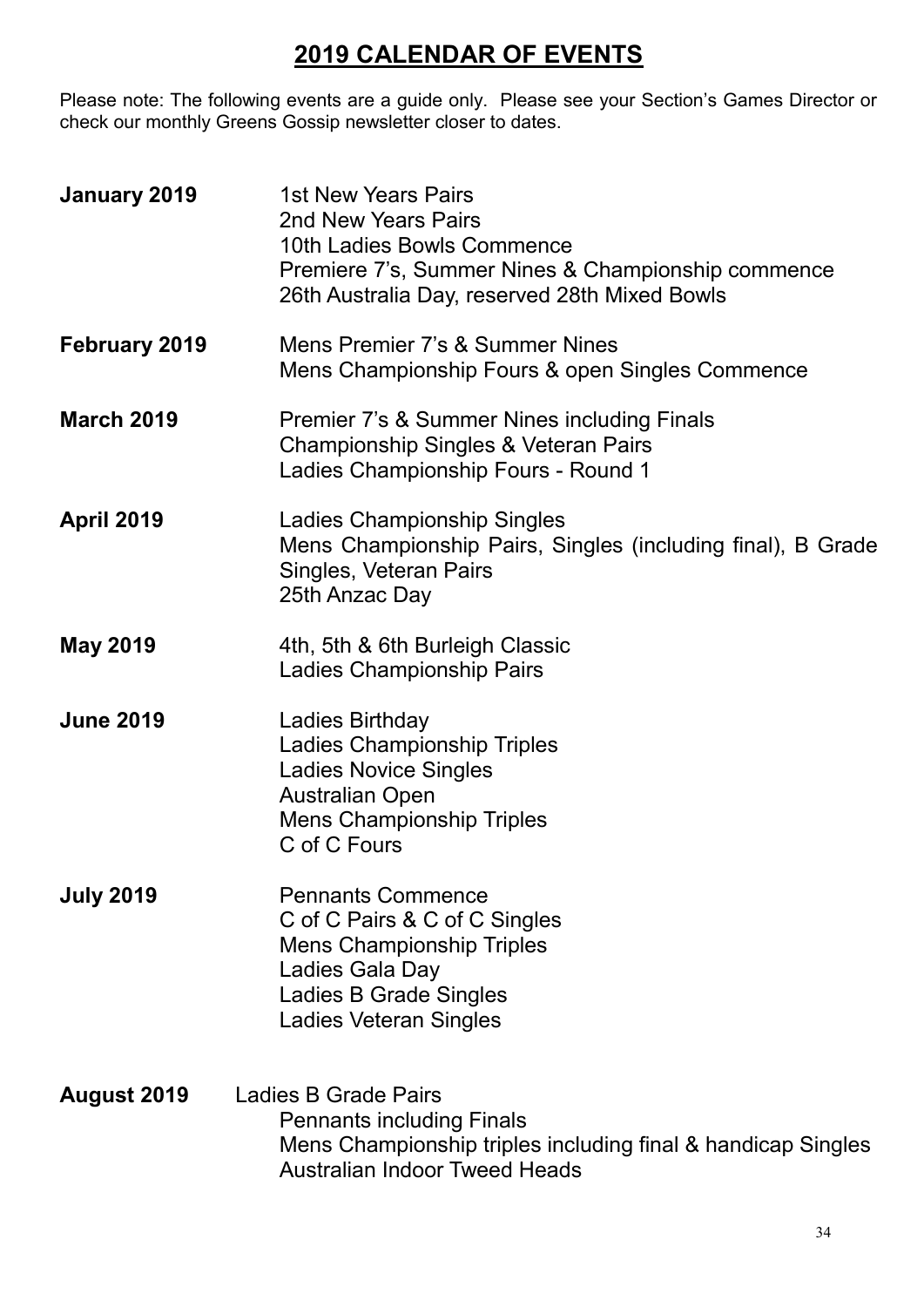| <b>September 2019</b> | <b>Mens District Singles</b><br>Mens Mixed fours, Handicap Singles including Finals,<br>Mixed pairs<br>Men's Presidents Day & Trophy Presentations<br>Midweek 9 a side Challenge commences<br><b>Ladies Presidents Day</b> |
|-----------------------|----------------------------------------------------------------------------------------------------------------------------------------------------------------------------------------------------------------------------|
| October 2019          | Ladies Presentation Day<br><b>Mens Mixed Pairs</b><br>Mens District Pairs & Midweek 9 a Side Challenge                                                                                                                     |
| November 2019         | Mens Mixed Pairs including Final<br><b>Annual Meeting</b>                                                                                                                                                                  |
| December 2019         | 5th Ladies Christmas Party<br>6th Ladies Last Game of Bowls<br>Mens Championship Fours for 2020 commence                                                                                                                   |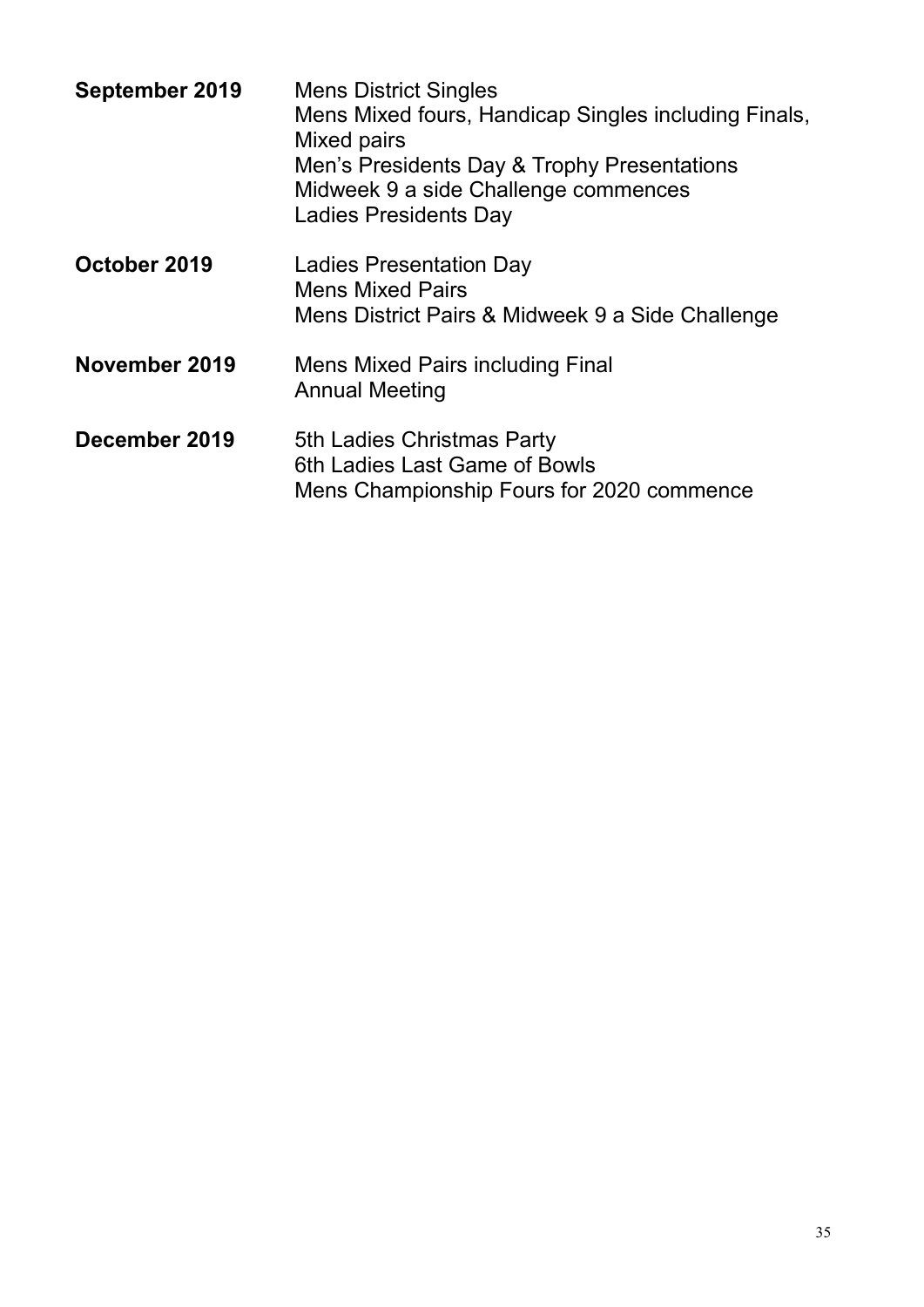

#### **Burleigh Heads Bowls Club Inc**

ABN 21 138 019 928

Financial Statements **For the year ended 30 September 2018**

#### **JMR GROUP**

**Chartered Accountants & Company Auditors** Suite 13 Level 1 Riverwalk One Building 140 Robina Town Centre Drive Robina QLD 4226 Phone: (07) 5562 0333 Fax: (07) 5562 0777

Email: info@jmrgroup.com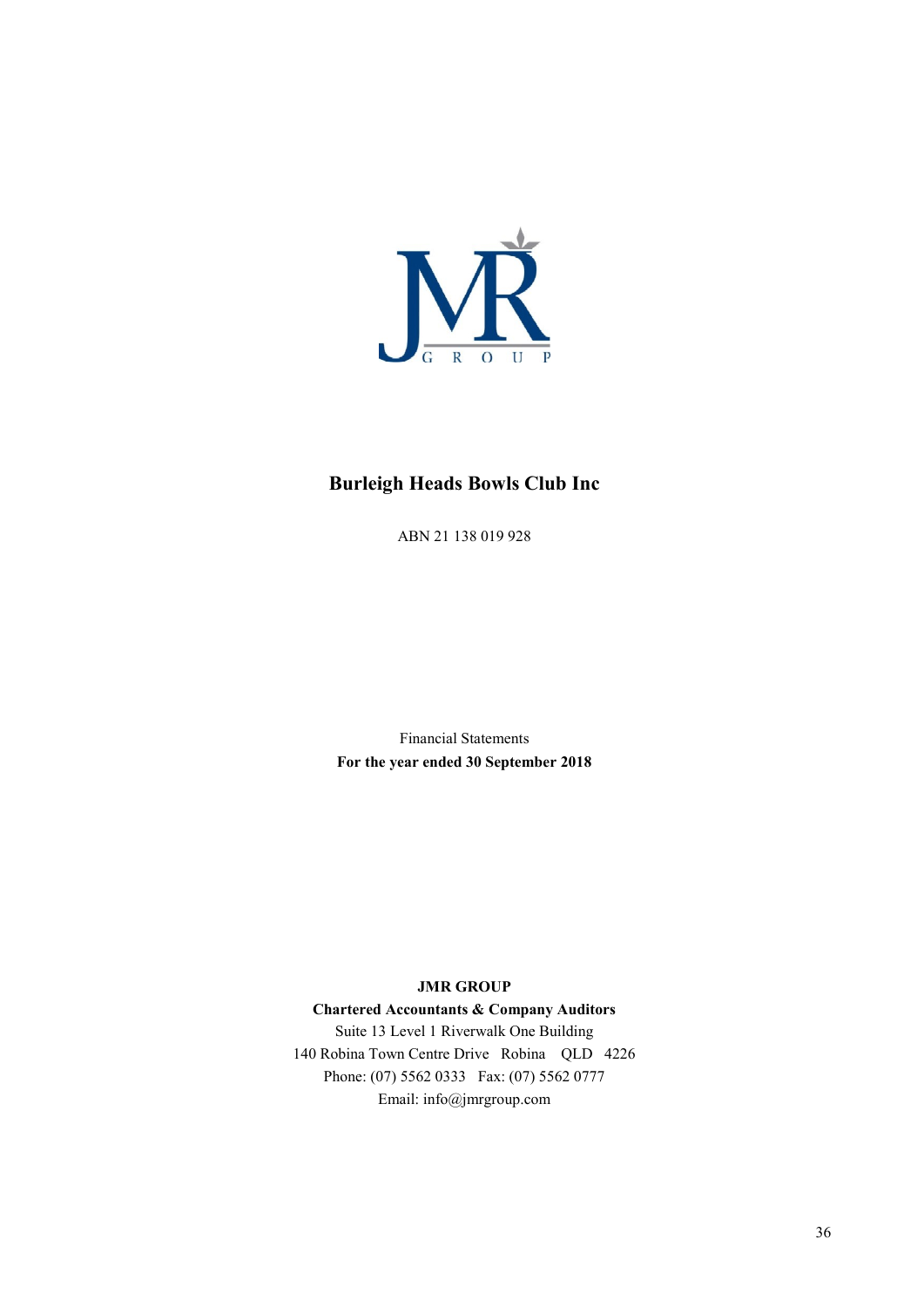#### **Contents**

Statement by Members of the Committee

Independent Auditor's Report

Income and Expenditure Statement

Detailed Balance Sheet

Notes to the Financial Statements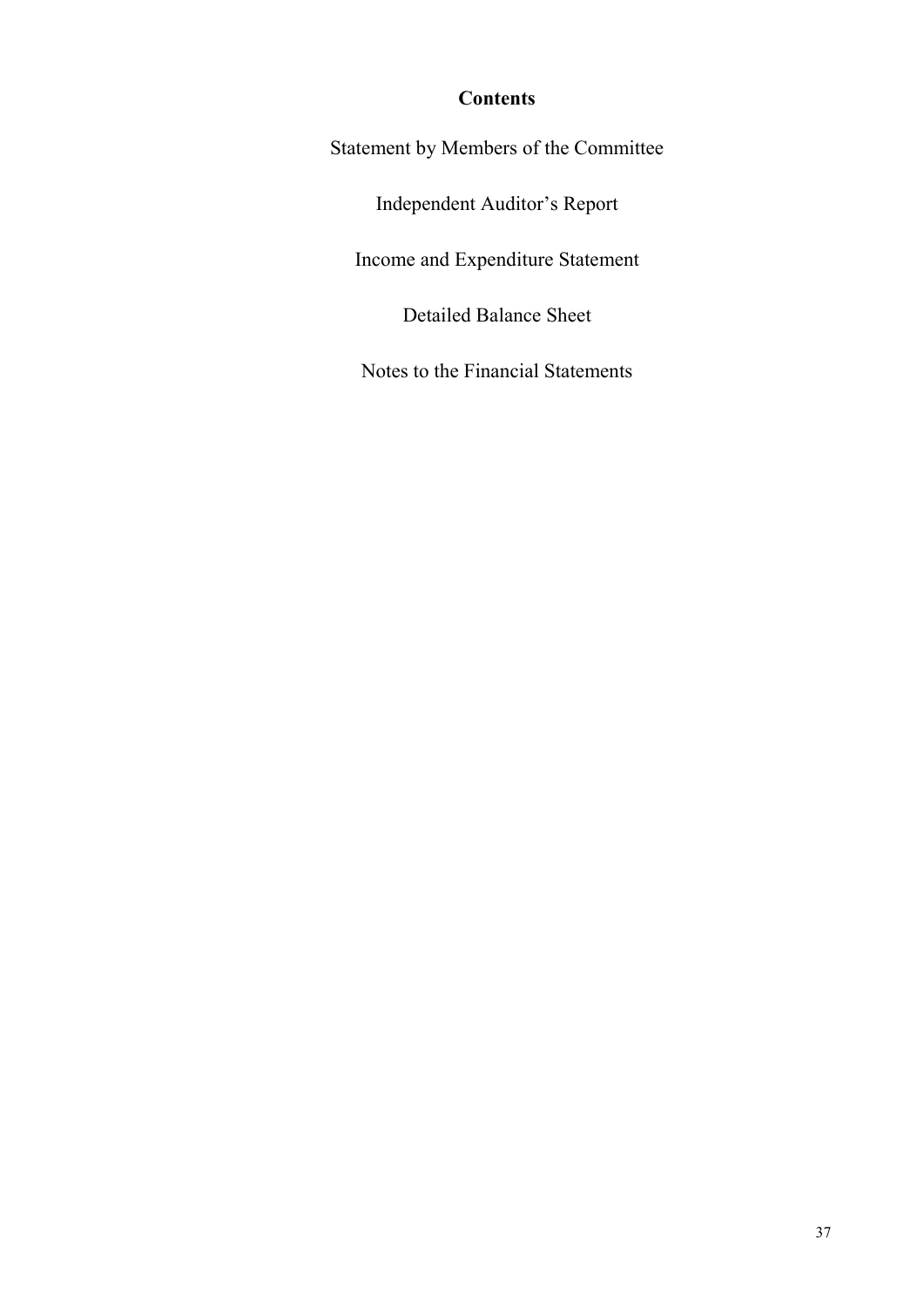#### **Statement by Members of the Committee For the year ended 30 September 2018**

The Committee has determined that the association is not a reporting entity and that this general purpose financial report should be prepared in accordance with the accounting policies outlined in Note 7 to the financial statements.

In the opinion of the Committee the Income and Expenditure Statement, Statement of Financial Position, and Notes to the Financial Statements:

- Presents fairly the financial position of Burleigh Heads Bowls Club Inc as at 30 September 2018 and its performance for the year ended on that date.
- At the date of this statement, there are reasonable grounds to believe that the association will be able to pay its debts as and when they fall due.

This statement is made in accordance with a resolution of the Committee and is signed for and on behalf of the Committee by:

Chairman

Treasurer

Dated: .11.2017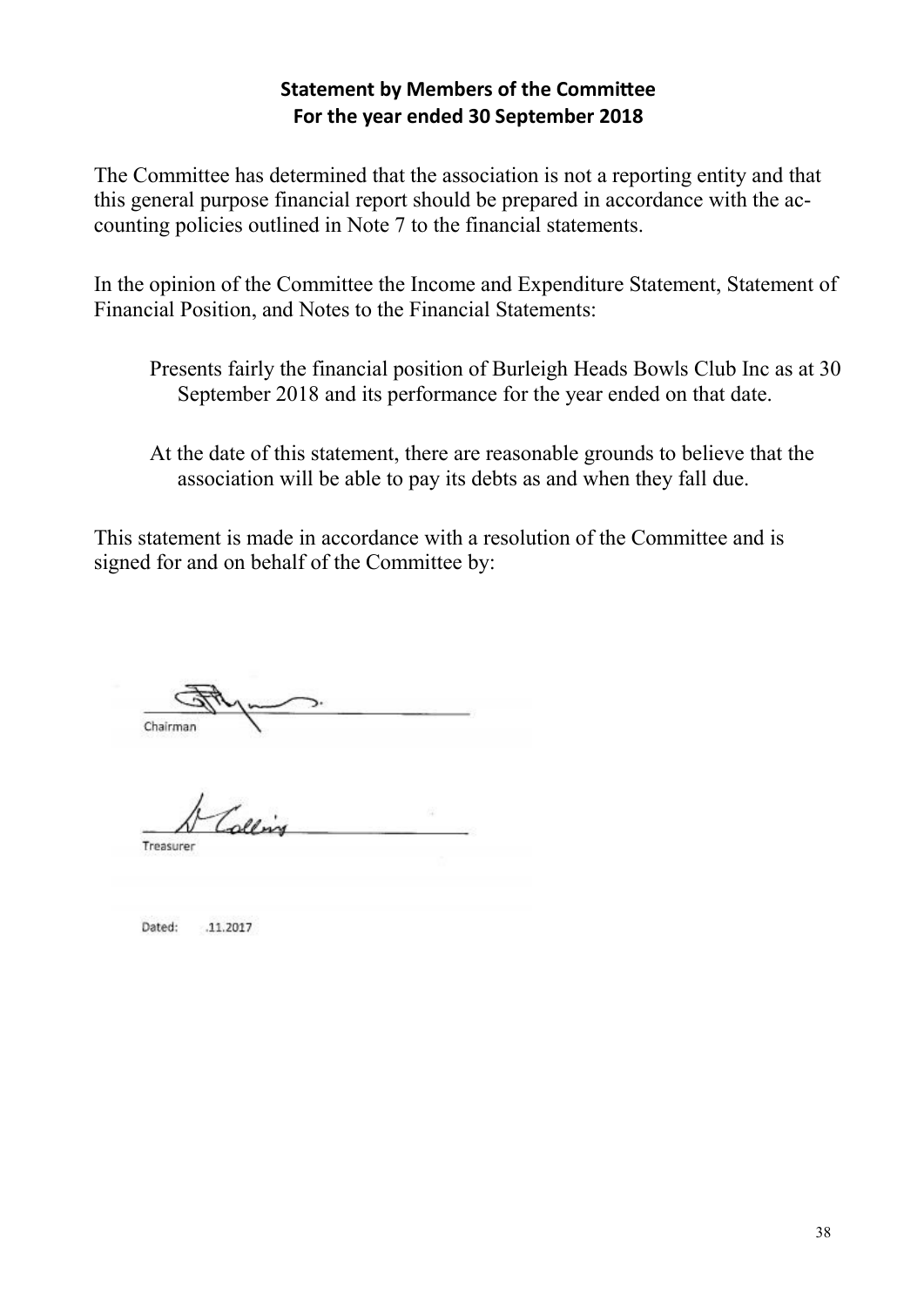#### **INDEPENDENT AUDITOR'S REPORT**

#### **TO THE MEMBERS OF BURLEIGH HEADS BOWLS CLUB INC.**

#### **SCOPE**

We have audited the attached financial report, being a general purpose financial report comprising the Executive's Declaration, Statement of Income and Expenditure, Detailed Balance Sheet and Notes to the Financial Statements for the year ended 30 September 2018 of Burleigh Heads Bowls Club Inc. The Executive is responsible for the financial report and has determined that the accounting policies used and described in Note 7 to the financial statements which form part of the financial report are appropriate to meet the requirements of the Associations Incorporations Act Queensland and are appropriate to meet the needs of the members. We have conducted an independent audit of this financial report in order to express an opinion on it to the members of Burleigh Heads Bowls Club Inc. No opinion is expressed as to whether the accounting policies used are appropriate to the needs of the members

The financial statements have been prepared for the purpose of fulfilling the requirements of the Associations Incorporation Act Queensland. We disclaim any assumption of responsibility for any reliance on this report or on the financial report to which it relates to any person other than the members, or for any purpose other than that for which it was prepared.

Our audit has been conducted in accordance with Australian Auditing Standards. Our procedures included examination, on a test basis, of evidence supporting the amounts and other disclosures in the financial report, and the evaluation of significant accounting estimates. These procedures have been undertaken to form an opinion whether, in all material respects, the financial report is presented fairly in accordance with the accounting policies described in Note 7 so as to present a view which is consistent with our understanding of the association's financial position, and performance as represented by the results of its operations and its cash flows. These policies do not require the application of all Accounting Standards and other mandatory professional reporting requirements in Australia.

The audit opinion expressed in this report has been formed on the above basis.

#### **AUDIT OPINION**

In our opinion, the financial report presents fairly, in accordance with the accounting policies described in Note 7 to the financial statements, the financial position of Burleigh Heads Bowls Club Inc as at 30 September 2018 and the results of its operations for the year then ended.

Signed on: 14<sup>th</sup> November 2018

**RUSSELL TREVORROW** Registered Company Auditor No. 8708 JMR GROUP PO Box 4055 Robina Town Centre. Qld. 4230.

 $\_$  , and the set of the set of the set of the set of the set of the set of the set of the set of the set of the set of the set of the set of the set of the set of the set of the set of the set of the set of the set of th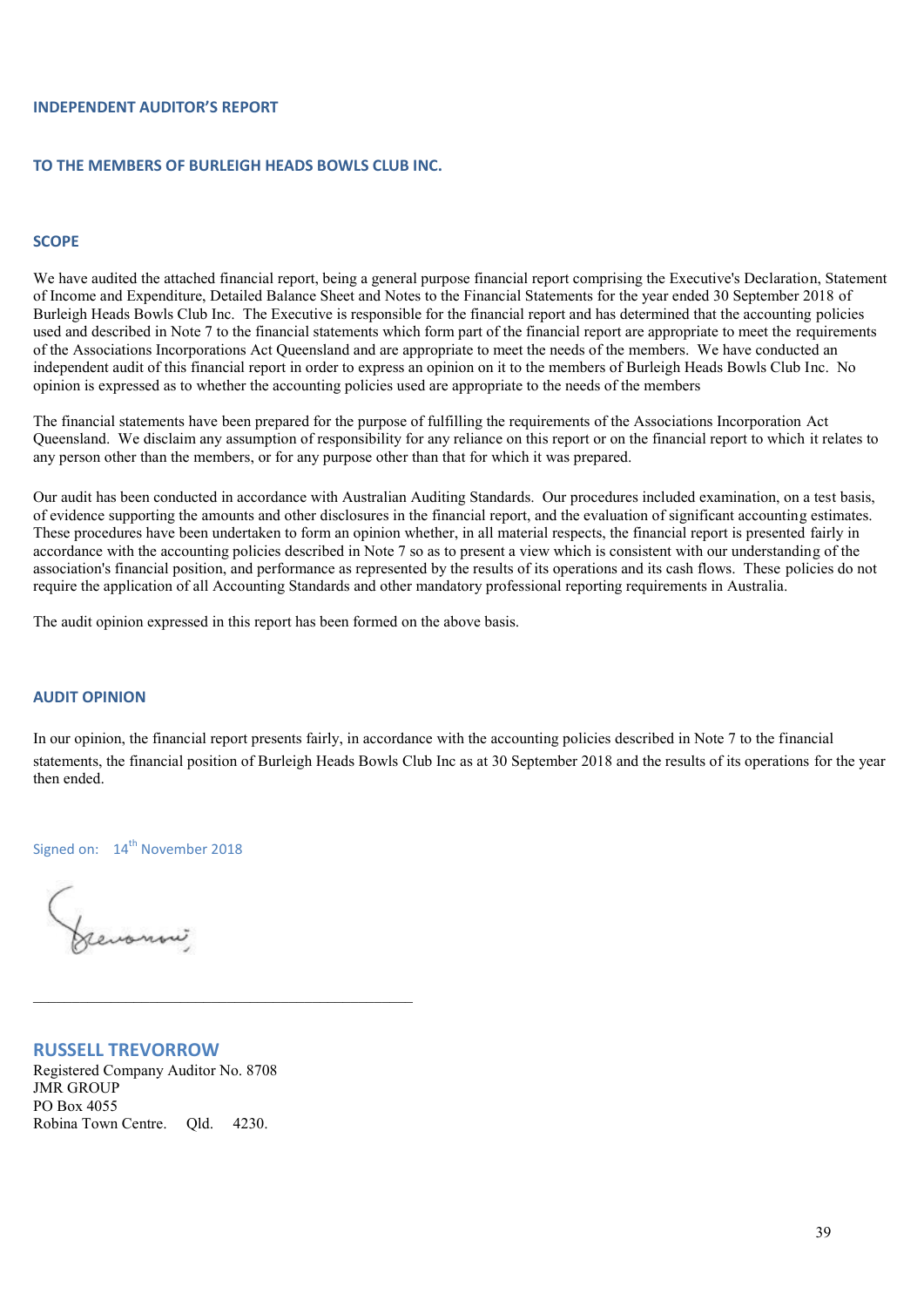#### **Income and Expenditure Statement**

| <b>Trading Income Surplus/(Loss)</b>   |              | 2018          | 2017          |
|----------------------------------------|--------------|---------------|---------------|
| Net Surplus - Ladies                   | 1            | 5,742.87      | 12,176.56     |
| Net Surplus - Men                      | $\mathbf{2}$ | 28,517.34     | 10,220.27     |
| Net Surplus - Bar                      | 3            | 374,549.53    | 339,869.44    |
| Net Surplus - Gaming                   | 4            | 400,435.27    | 468,722.20    |
| Net Surplus - Keno                     | 5            | 28,697.77     | 4,709.47      |
| Net (Loss) Bowling Green               | 6            | $-139,405.24$ | $-180,312.29$ |
| Net (Loss) Kitchen                     | 7            | $-21,137.78$  |               |
| <b>Total Trading Surplus</b>           |              | 677,399.76    | 655,385.65    |
| Administration                         |              |               |               |
| <b>Income</b>                          |              |               |               |
| Sales - Raffles                        |              | 6,946.10      |               |
| <b>Barefoot Bowls</b>                  |              | 48,027.92     | 28,968.70     |
| Caterer's Contract                     |              | 10,099.99     | 53,418.04     |
| Donations                              |              | 104.75        |               |
| ATM/Vending m/c Commissions            |              | 8,714.21      | 6,992.45      |
| <b>Interest Received</b>               |              | 18,345.94     | 25,463.93     |
| Merchandise Sales                      |              | 1,444.47      | 204.56        |
| Membership Subscriptions               |              | 56,576.46     | 60,812.29     |
| Sponsorship                            |              | 12,818.18     | 2,491.96      |
| Sundry Income                          |              | 21,674.51     | 5,960.87      |
| Total Administration income            |              | 184,752.53    | 184,312.80    |
| <b>Net Income</b>                      |              | 862,152.29    | 839,698.45    |
| <b>Expenses</b>                        |              |               |               |
| 80 <sup>th</sup> Birthday Celebrations |              |               | 5,604.00      |
| Advertising and promotion              |              | 9,062.06      | 32,238.74     |
| <b>Affiliation Fees</b>                |              | 36,731.58     | 36,089.83     |
| Accounting fees                        |              | 28,970.39     | 2,636.50      |
| <b>ATM</b> Lease                       |              | 450.87        |               |
| Audit fees                             |              | 9,840.91      | 7,155.00      |
| <b>Barefoot Bowls</b>                  |              | 1,448.20      | 622.17        |
| Bank fees and charges                  |              | 6,362.23      | 3,263.10      |
| Catering                               |              | 2,635.18      | 1,134.97      |
| Cleaning and rubbish removal           |              | 60,795.64     | 37,742.48     |
| Coffee Machine Consumables             |              | 3,799.68      | 5,878.28      |
| Computer expenses                      |              | 5,642.36      | 5,723.56      |
| <b>Contract Payments</b>               |              |               | 6,197.00      |
| Donations                              |              | 1,997.98      | 289.26        |
| Electricity                            |              | 27,800.15     | 32,336.29     |
| Entertainment-Live                     |              | 93,190.94     | 71,095.21     |
| Freight                                |              | 19.09         |               |
| Licence Fee                            |              | 3,014.70      | 2,486.99      |
| Entertainment & Catering               |              | 25,708.40     | 27,134.49     |
| First Aid                              |              | 1,136.50      | 581.27        |
| Honorariums                            |              | 11,460.00     | 10,412.50     |
| Insurance                              |              | 25,528.61     | 26,256.27     |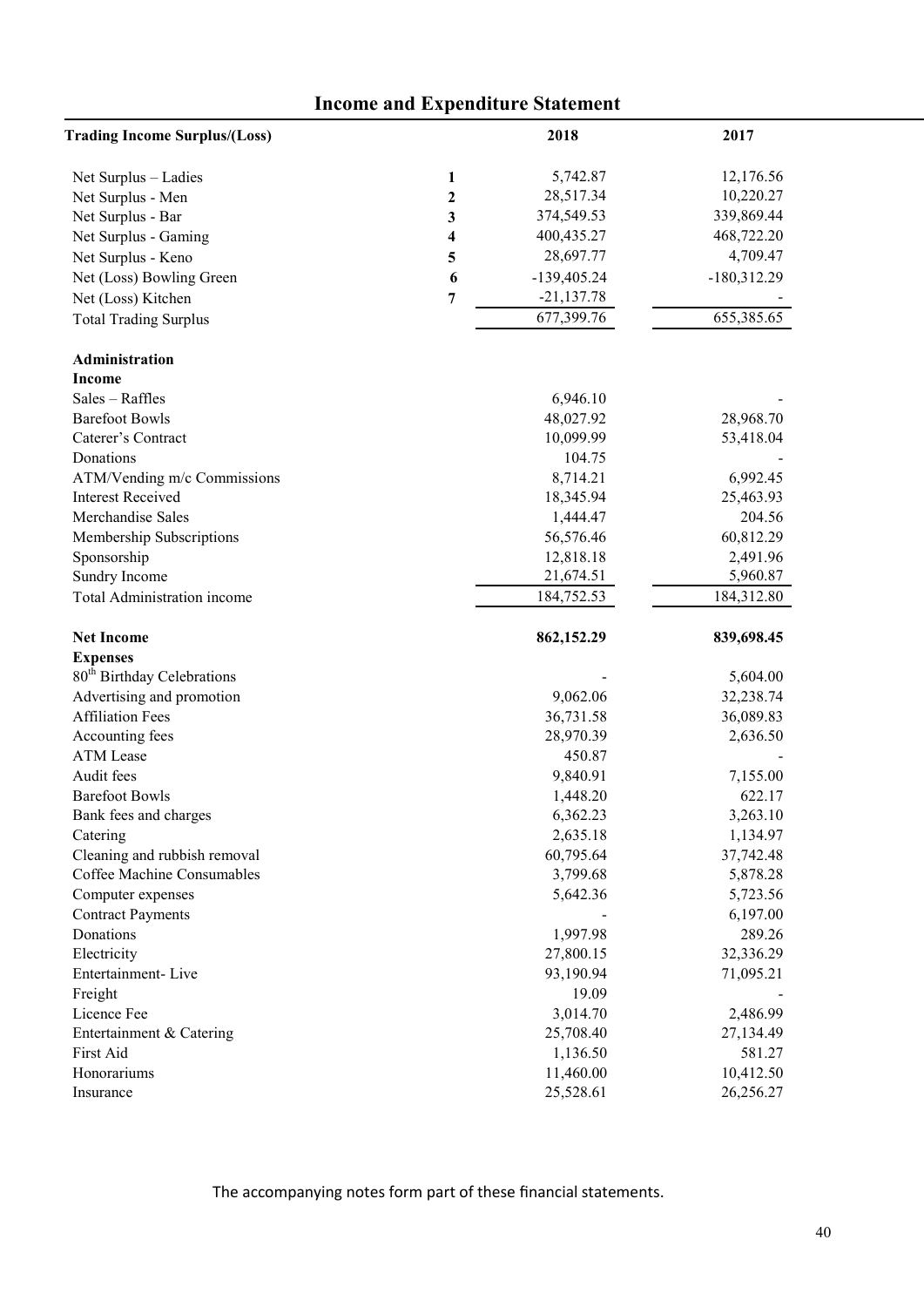|                                               | <b>Income and Expenditure Statement</b> |               |  |
|-----------------------------------------------|-----------------------------------------|---------------|--|
|                                               | 2018                                    | 2017          |  |
| Leased equipment                              |                                         | 8,343.15      |  |
| Members Draw                                  | 14,750.00                               | 22,680.00     |  |
| Merchandise - purchases                       | 446.40                                  |               |  |
| Pest Control                                  | 567.00                                  | 1,290.91      |  |
| Printing, stationery & postage                | 24,476.39                               | 21,794.57     |  |
| Promotions                                    | 71,361.26                               | 46,746.57     |  |
| Provision - Long Service Leave                | $-772.04$                               | $-11,224.66$  |  |
| Provision for RDO's                           | 350.61                                  |               |  |
| Professional Fees                             | 3,890.00                                | 17,948.16     |  |
| Provision for Annual Leave                    | $-744.38$                               | $-3,279.98$   |  |
| Raffle Expenses                               | 2,323.60                                |               |  |
| Rates                                         | 34,274.59                               | 40,570.23     |  |
| Rent                                          | 127.00                                  | 123.00        |  |
| Repairs & maintenance                         | 22,494.99                               | 50,025.73     |  |
| Security                                      | 15,166.00                               | 15,977.09     |  |
| Subscriptions                                 | 2,306.25                                | 3,256.80      |  |
| Staff amenities                               | 13,175.38                               | 1,663.02      |  |
| <b>Staff Training</b>                         | 6,251.07                                | 232.73        |  |
| Sundry expenses                               | 3,265.41                                | 1,637.42      |  |
| Superannuation                                | 20,001.67                               | 21,647.64     |  |
| Telephone                                     | 5,388.66                                | 5,870.68      |  |
| Uniforms - Administration                     |                                         | 535.26        |  |
| Wages Administration                          | 237,850.71                              | 259,542.71    |  |
| Workers Compensation                          | 5,250.23                                | 2,202.88      |  |
| Wi-Fi                                         | 1,750.34                                | 1,850.13      |  |
| Total expenses                                | 839,546.61                              | 824,311.95    |  |
| Net operating profit from ordinary activities | 22,605.68                               | 15,386.50     |  |
| Less:                                         |                                         |               |  |
| Amortisation - Website Development            | 1,000.00                                | 1,000.00      |  |
| Amortisation - Leasehold Improvements         | 12,725.00                               | 13,573.00     |  |
| Depreciation - plant & equipment              | 159,367.32                              | 154,383.00    |  |
|                                               | 173,092.32                              | 168,956.00    |  |
|                                               |                                         |               |  |
| Net surplus/(loss) from ordinary activities   | (150, 486.64)                           | (153, 569.50) |  |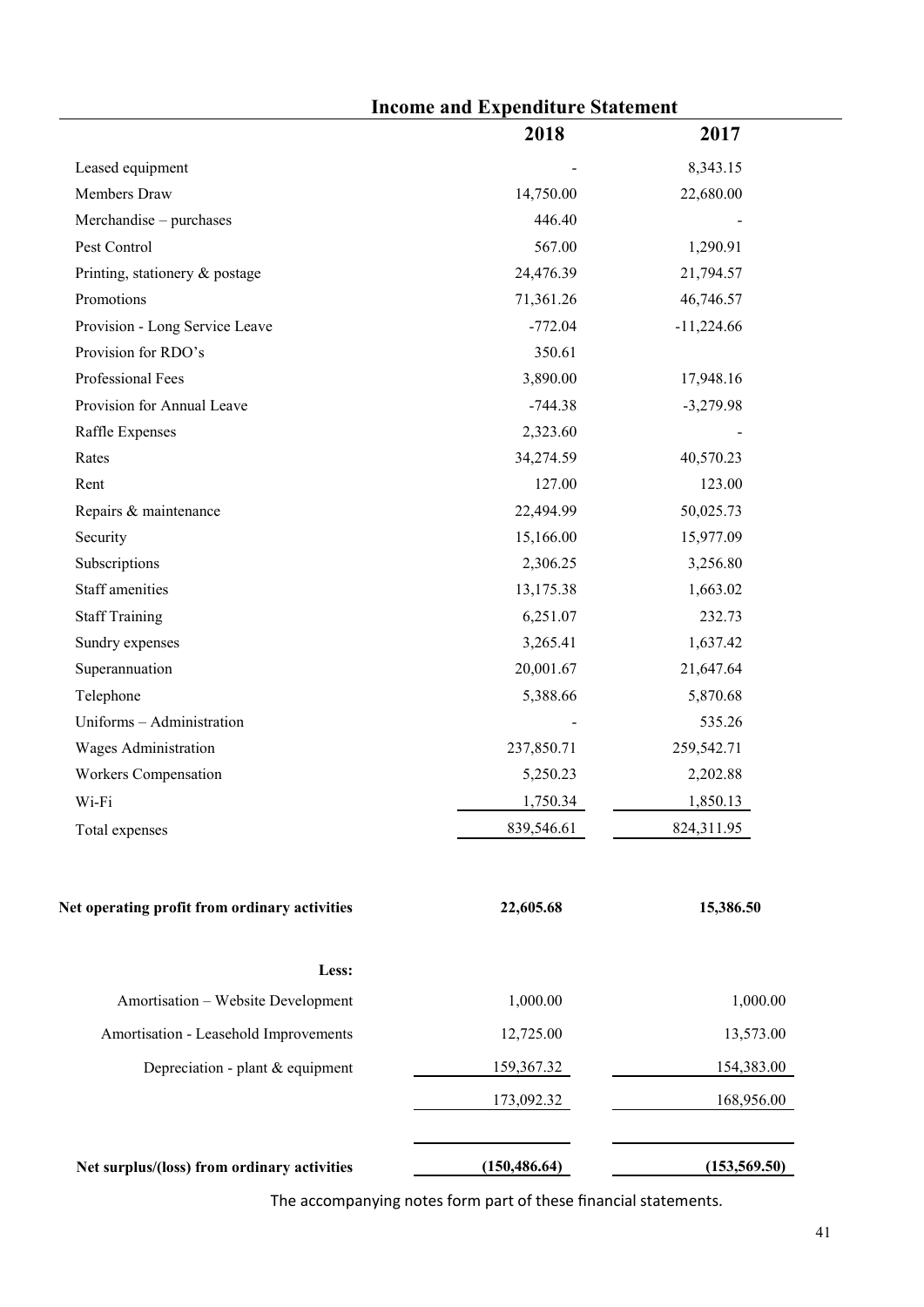|                                      |     | <b>Balance Sheet as at 30 September 2018</b> |                |
|--------------------------------------|-----|----------------------------------------------|----------------|
|                                      |     | 2018                                         | 2017           |
| <b>Current Assets</b>                |     |                                              |                |
| <b>Cash Assets</b>                   |     |                                              |                |
| Cash at bank - General Account       |     | 78,942.55                                    | 74,804.98      |
| Cash At Bank - Gaming Account        |     | 83,028.03                                    | 98,056.79      |
| Cash at Bank - Max-i Direct          |     | 3,855.00                                     | 15,543.08      |
| Card-It - Odyssey Trust Account      |     | 2,172.50                                     | 8,370.82       |
| Investments - Term Deposits          | 9   | 786,000.00                                   | 786,000.00     |
| Jackpot Joker - Float                |     | 550.00                                       | 600.00         |
| Cash on hand                         |     | 31,212.50                                    | 77,788.55      |
|                                      |     | 985,760.58                                   | 1,061,164.22   |
| <b>Receivables</b>                   |     |                                              |                |
| <b>Sundry Debtors</b>                |     | 5,567.00                                     | 550.00         |
| Card-It - Security Deposit           |     | 2,992.98                                     | 2,501.91       |
| <b>Accrued Interest</b>              |     | 840.01                                       | 897.76         |
|                                      |     | 9,399.99                                     | 3,949.67       |
| <b>Inventories</b>                   |     |                                              |                |
| Stock On Hand At Cost                |     | 51,171.84                                    | 54,297.62      |
|                                      |     | 51,171.84                                    | 54,297.62      |
| Other                                |     |                                              |                |
| Security Deposit - Gas               |     | 380.00                                       | 380.00         |
| Prepayments                          |     | 49,115.65                                    | 38,793.31      |
|                                      |     | 49,495.65                                    | 39,173.31      |
| <b>Total Current Assets</b>          |     | 1,095,828.06                                 | 1,158,584.82   |
| <b>Non-Current Assets</b>            |     |                                              |                |
| <b>Property, Plant and Equipment</b> |     |                                              |                |
| Leasehold Improvements - at cost     |     | 3,675,892.68                                 | 3,675,892.68   |
| Less: Accumulated amortisation       |     | (3,485,016.50)                               | (3,472,291.50) |
| Plant & equipment - at cost          |     | 1,698,814.97                                 | 1,554,359.59   |
| Less: Accumulated depreciation       |     | (1,308,507.40)                               | (1,195,640.08) |
|                                      | 10  | 581,183.75                                   | 562,320.69     |
| <b>Intangible Assets</b>             |     |                                              |                |
| Website Development                  |     | 5,000.00                                     | 5,000.00       |
| Less: Accumulated Amortisation       |     | (4,000.00)                                   | (3,000.00)     |
|                                      | 10a | 1,000.00                                     | 2,000.00       |
| <b>Total Non-Current Assets</b>      |     | 582,183.75                                   | 564,320.69     |
| <b>Total Assets</b>                  |     | 1,678,011.81                                 | 1,722,905.51   |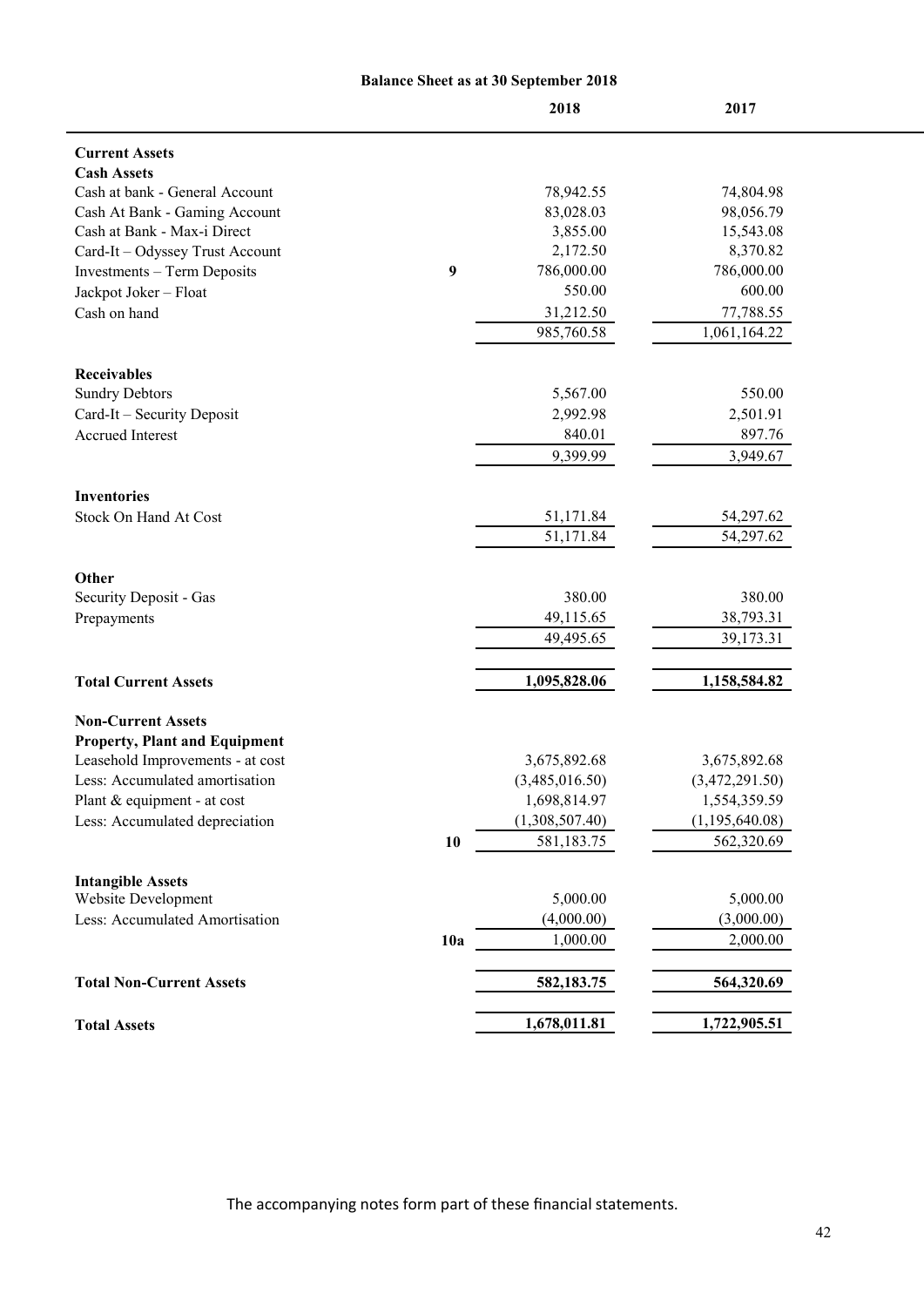|                                         | <b>Balance Sheet as at 30 September 2018</b> |               |  |
|-----------------------------------------|----------------------------------------------|---------------|--|
| <b>Current Liabilities</b>              | 2018                                         | 2017          |  |
|                                         |                                              |               |  |
| <b>Payables</b>                         |                                              |               |  |
| <b>Unsecured:</b>                       |                                              |               |  |
| - Trade creditors                       | 81,791.22                                    | 86,671.92     |  |
| - Card-It - Member Liability - Cash     | 2,992.98                                     | 2,501.91      |  |
| - Subscriptions in advance              | 28,271.70                                    | 28,531.37     |  |
| - Accrued Expenses                      | 23,142.90                                    | 3,158.81      |  |
| - Monies Held - Other Committees        | 260.00<br>136,458.80                         | 3145.00       |  |
| <b>Current Tax Liabilities</b>          |                                              | 124,009.01    |  |
|                                         |                                              |               |  |
| GST clearing<br><b>PAYG</b> Liabilities | 52,023.01                                    | 37,708.00     |  |
|                                         | 11,651.00                                    | 7,463.22      |  |
|                                         | 63,674.01                                    | 45,171.22     |  |
| <b>Provisions</b>                       |                                              |               |  |
| Provision Annual Leave                  | 8,573.53                                     | 17,167.22     |  |
| Provision for RDO's                     | 3,373.31                                     | 2,379.97      |  |
| Provision for Link Jackpots             | 89,271.47                                    | 86291.34      |  |
|                                         | 101,218.31                                   | 105,838.53    |  |
| Other                                   |                                              |               |  |
| Superannuation Payable                  | 21,454.27                                    |               |  |
|                                         | 21,454.27                                    |               |  |
|                                         |                                              |               |  |
| <b>Total Current Liabilities</b>        | 322,805.39                                   | 275,018.76    |  |
| <b>Non-Current Liabilities</b>          |                                              |               |  |
| <b>Financial Liabilities</b>            |                                              |               |  |
| Bonds held                              |                                              | 4,000.00      |  |
| Leasebank                               | 73,328.66                                    |               |  |
| Less: Unexpired Interest                | $-6,569.86$                                  |               |  |
|                                         | 66,812.80                                    | 4,000.00      |  |
| <b>Provisions</b>                       |                                              |               |  |
| Provision for Long Service Leave        | 34,947.25                                    | 39,953.74     |  |
|                                         | 34,947.25                                    | 39,953.74     |  |
| <b>Total Non-Current Liabilities</b>    | 101,760.05                                   | 43,953.74     |  |
| <b>Total Liabilities</b>                | 424,565.44                                   | 318,972.50    |  |
|                                         |                                              |               |  |
| <b>Net Assets</b>                       | 1,253,446.37                                 | 1,403,933.01  |  |
| <b>Members' Funds</b>                   |                                              |               |  |
|                                         |                                              |               |  |
| <b>Opening Balance</b>                  | 1,388,084.25                                 | 1,541,653.75  |  |
| Net surplus / (deficit)                 | $-150,486.64$                                | $-153,569.50$ |  |
|                                         | 1,237,597.61                                 | 1,388,084.25  |  |
| Member's Funds on Amalgamation          | 15,848.76                                    | 15,848.76     |  |
| <b>Total Members' Funds</b>             | 1,253,466.37                                 | 1,403,933.01  |  |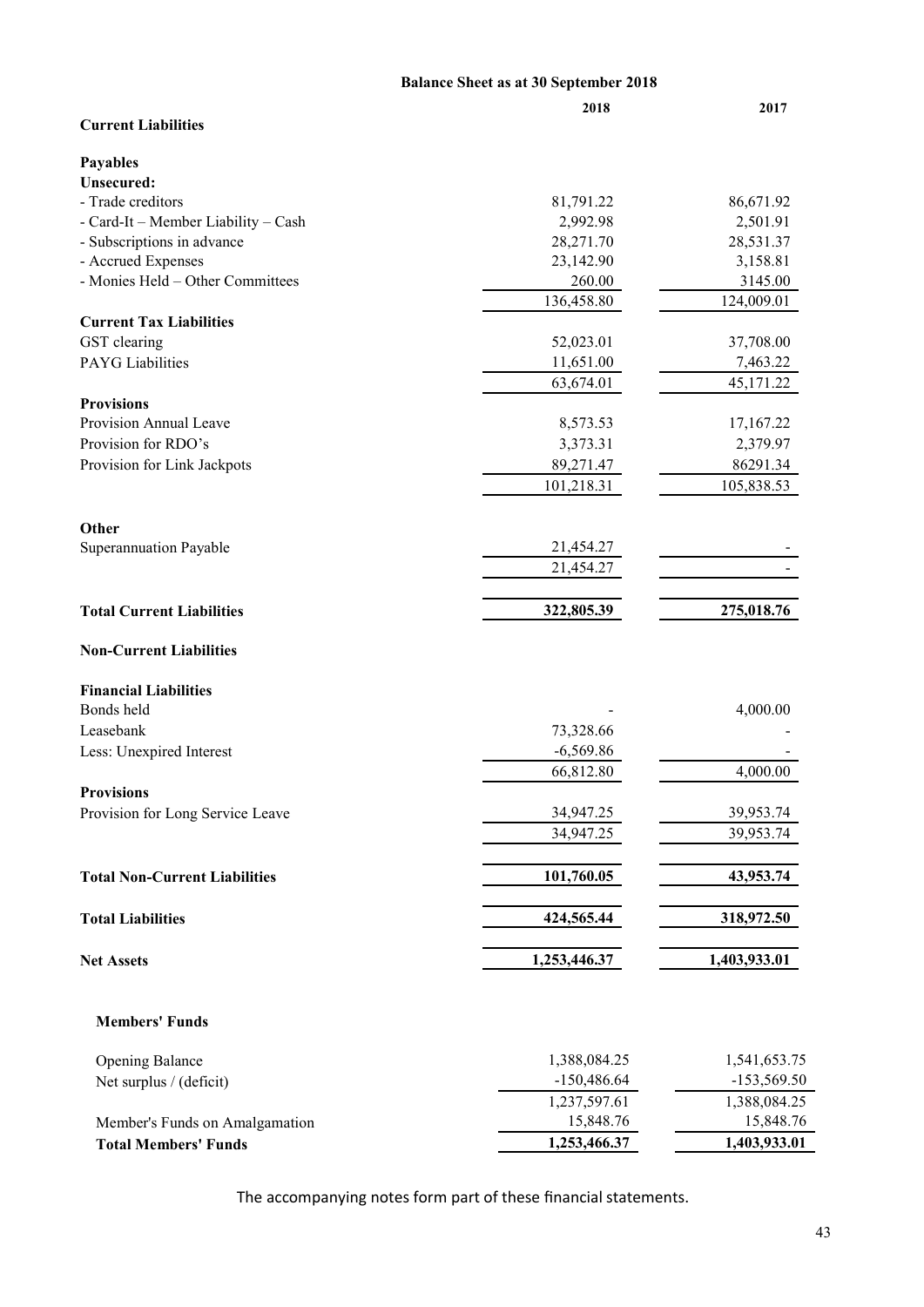|                                      | 2018                           | 2017        |
|--------------------------------------|--------------------------------|-------------|
|                                      | \$                             | $\mathbb S$ |
|                                      |                                |             |
|                                      | <b>Note 1 - Ladies Section</b> |             |
| Income                               |                                |             |
| Sales - Raffles                      | 5,650.02                       | 5,598.54    |
| Donations                            | 118.10                         |             |
| Green fees                           | 34,640.43                      | 27,002.33   |
| Merchandise sales                    | 1,593.61                       | 693.18      |
| Sponsorship                          |                                | 1,000.00    |
| Gala Day                             | 1,134.51                       | 577.27      |
| Total income                         | 43,136.67                      | 34,871.32   |
|                                      |                                |             |
|                                      |                                |             |
| <b>Expenses</b>                      |                                |             |
| Catering                             | 1,209.19                       | 1,756.49    |
| <b>District Events</b>               |                                | 304.10      |
| Entertainment & Catering             |                                | 2,202.15    |
| First Aid                            |                                | 473.25      |
| Honorariums                          | 5,195.00                       | 5,570.00    |
| Merchandise - purchases              | 262.56                         | 417.93      |
| President's Account                  | 1,432.73                       | 190.00      |
| Promotions                           | 4,019.88                       |             |
| Raffle expenses                      | 207.30                         | 299.91      |
| <b>Sundry Expenses</b>               | 522.73                         |             |
| Travel / Team expenses               | 794.55                         | 1,119.00    |
| Telephone                            | 441.20                         | 436.78      |
| Trophies                             | 15,995.34                      | 15,047.15   |
| Uniforms                             | 83.64                          |             |
| Welfare                              | 118.18                         |             |
| Yearly stock adjustment              | 7,111.50                       | (5,122.00)  |
| Total expenses                       | 37,393.80                      | 22,694.76   |
|                                      |                                |             |
| Net Surplus from ordinary activities | 5,742.87                       | 12,176.56   |

**These notes should be read in conjunction with the attached financial statements. These notes should be read in conjunction with the attached financial statements.**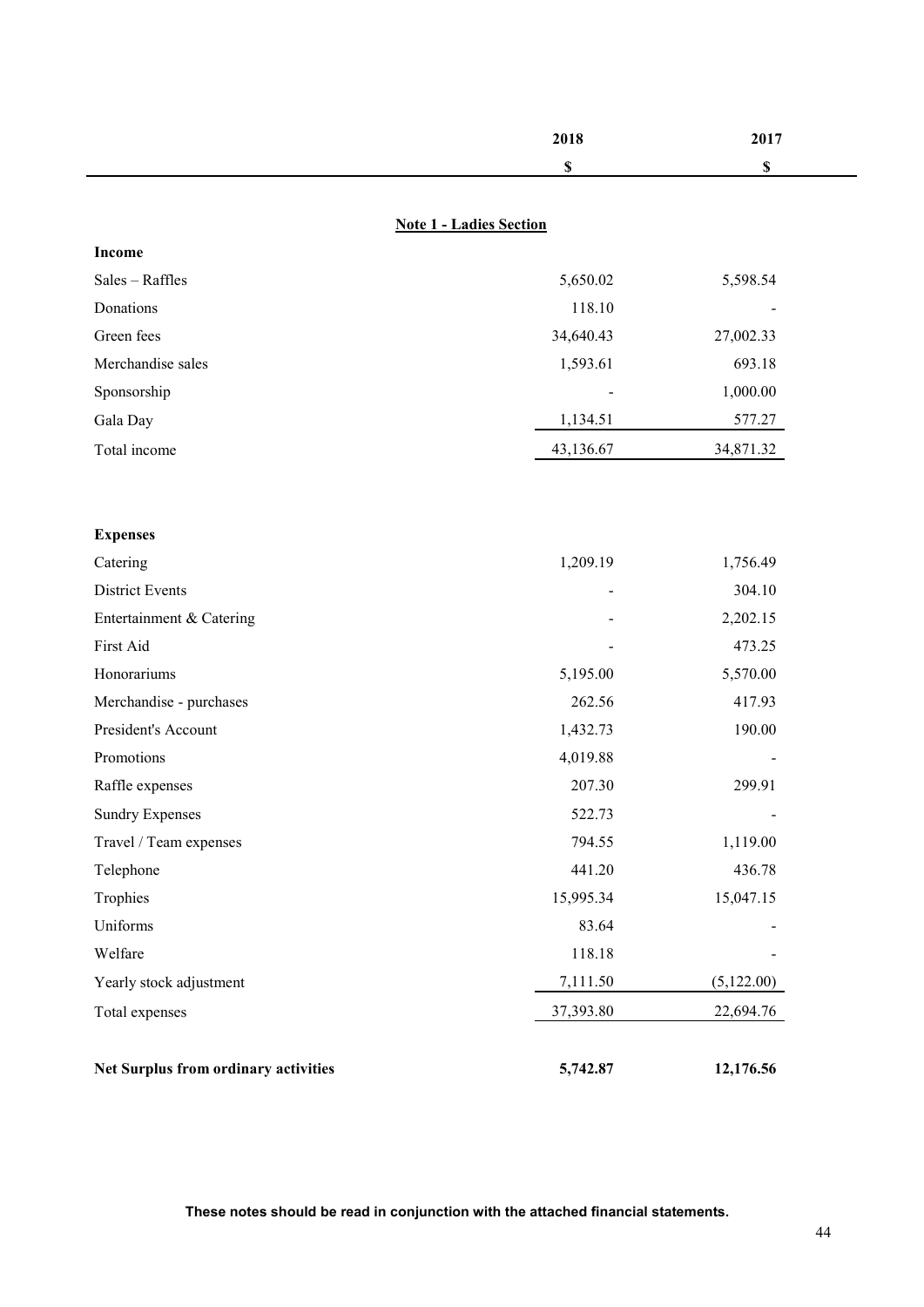|                                   | <b>Note 2 - Men's Section</b> |            |
|-----------------------------------|-------------------------------|------------|
| Income                            |                               |            |
| Sales - Raffles                   | 59,230.75                     | 71,535.15  |
| <b>Burleigh Heads Classic</b>     | 1,157.31                      | 7,090.87   |
| <b>District Games</b>             | 159.08                        | 272.71     |
| Green fees                        | 103,721.17                    | 102,834.44 |
| Merchandise sales                 | 3,976.12                      | 5,931.26   |
| Sponsorship                       | 409.09                        | 4,202.59   |
| Super Challenge Prize Money       | 828.18                        | 15,363.63  |
| Total income                      | 169,481.70                    | 207,230.65 |
|                                   |                               |            |
| <b>Expenses</b><br>Advertising    |                               |            |
| <b>Bar Snacks</b>                 |                               | 1,276.30   |
| Catering                          | 5,284.37                      | 10,623.75  |
| <b>District Events</b>            | 259.09                        | 159.09     |
| Donations                         | 721.65                        |            |
| Jackpot Joker                     |                               | 554.32     |
| Entertainment - Catering          |                               | 6,080.73   |
| First Aid                         |                               | 473.25     |
| Honorariums                       | 4,630.00                      | 7,630.00   |
| Merchandise - purchases           | 4,230.72                      | 7,653.72   |
| President's Day                   |                               |            |
| Promotions                        | 5,472.03                      |            |
| Raffle expenses                   | 48,546.95                     | 67,305.34  |
| Super Challenge - Buses           | 1,445.30                      | 1,201.00   |
| Super Challenge - Prizes/Trophies |                               | 13,612.45  |
| <b>Burleigh Heads Classic</b>     | 5,430.00                      | 15,433.64  |
| Sundry                            | 240.00                        |            |
| Travel / Team expenses            | 746.70                        | 1,698.63   |
| Telephone                         | 1,401.92                      | 2,404.16   |
| Trophies                          | 64,358.83                     | 60,279.00  |
| Yearly stock adjustment           | $-1,803.20$                   | 625.00     |
| Total expenses                    | 140,964.36                    | 197,010.38 |
|                                   |                               |            |

| Net Surplus/(Loss) from ordinary activities | 28,517.34 | 10,220.27 |
|---------------------------------------------|-----------|-----------|
|                                             |           |           |

**2018 2017**

**\$ \$**

**These notes should be read in conjunction with the attached financial statements. These notes should be read in conjunction with the attached financial statements.**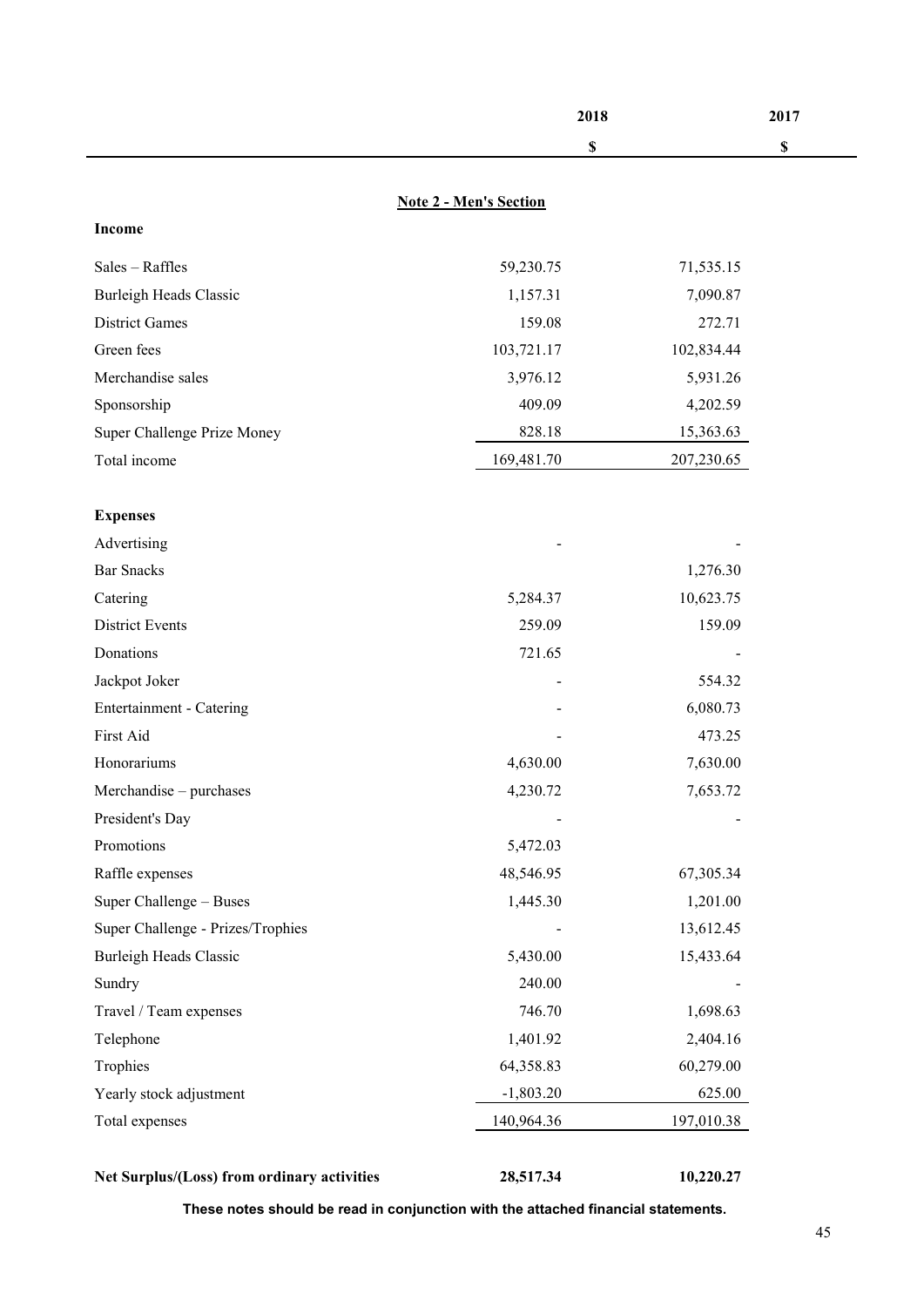|                                      | 2018         | 2017         |  |
|--------------------------------------|--------------|--------------|--|
|                                      | \$           | \$           |  |
|                                      |              |              |  |
| Note 3 - Bar                         |              |              |  |
| Income                               |              |              |  |
| <b>Bar Sales</b>                     | 1,227,483.11 | 1,139,785.66 |  |
| Total income                         | 1,227,483.11 | 1,139,785.66 |  |
|                                      |              |              |  |
| <b>Cost of Sales</b>                 |              |              |  |
| Opening Stock                        | 38,298.62    | 37,825.00    |  |
| Liquor purchases                     | 422,211.12   | 404,141.42   |  |
| Non Liquor purchases                 | 42,723.44    | 40,397.42    |  |
| Freight & Cartage                    | 6,812.28     | 8,025.71     |  |
| <b>Closing Stock</b>                 | (30, 579.67) | (38, 298.62) |  |
|                                      | 479,465.79   | 452,090.93   |  |
| <b>Gross Profit</b>                  | 748,017.32   | 687,694.73   |  |
| <b>Expenses</b>                      |              |              |  |
| <b>Cleaning Products</b>             | 1,399.65     |              |  |
| <b>Computer Expenses</b>             |              | 3,021.83     |  |
| Electricity                          | 6,999.96     | 7,471.06     |  |
| Laundry                              |              | 66.99        |  |
| Licence Fees                         | 4,676.91     | 4,518.27     |  |
| Promotions                           | 514.37       |              |  |
| Provision - Long Service Leave       | $-4,234.45$  | $-1,461.06$  |  |
| Provision for Annual Leave           | $-7,849.31$  | 678.03       |  |
| Provision for RDO's                  | 642.73       | 1,646.47     |  |
| Staff drinks                         |              | 8,184.80     |  |
| <b>Staff Training</b>                | 851.59       | 492.00       |  |
| Security                             |              |              |  |
| Sundry expenses                      | 174.13       | 154.72       |  |
| Superannuation                       | 29,498.14    | 24,752.91    |  |
| Telephone                            | 1,238.24     | 1,111.47     |  |
| Uniforms                             | 564.00       | 1,483.82     |  |
| Wages                                | 321,745.08   | 287,881.79   |  |
| Workcover Insurance                  | 8029.67      | 2,007.43     |  |
| Repairs and maintenance              | 9,217.08     | 5,814.76     |  |
| Total expenses                       | 373,467.79   | 347,825.29   |  |
| Net Surplus from ordinary activities | 374,549.53   | 339,869.44   |  |
| Surplus as a percentage              | 30.51%       | $30.00\%$    |  |

**These notes should be read in conjunction with the attached financial statements.**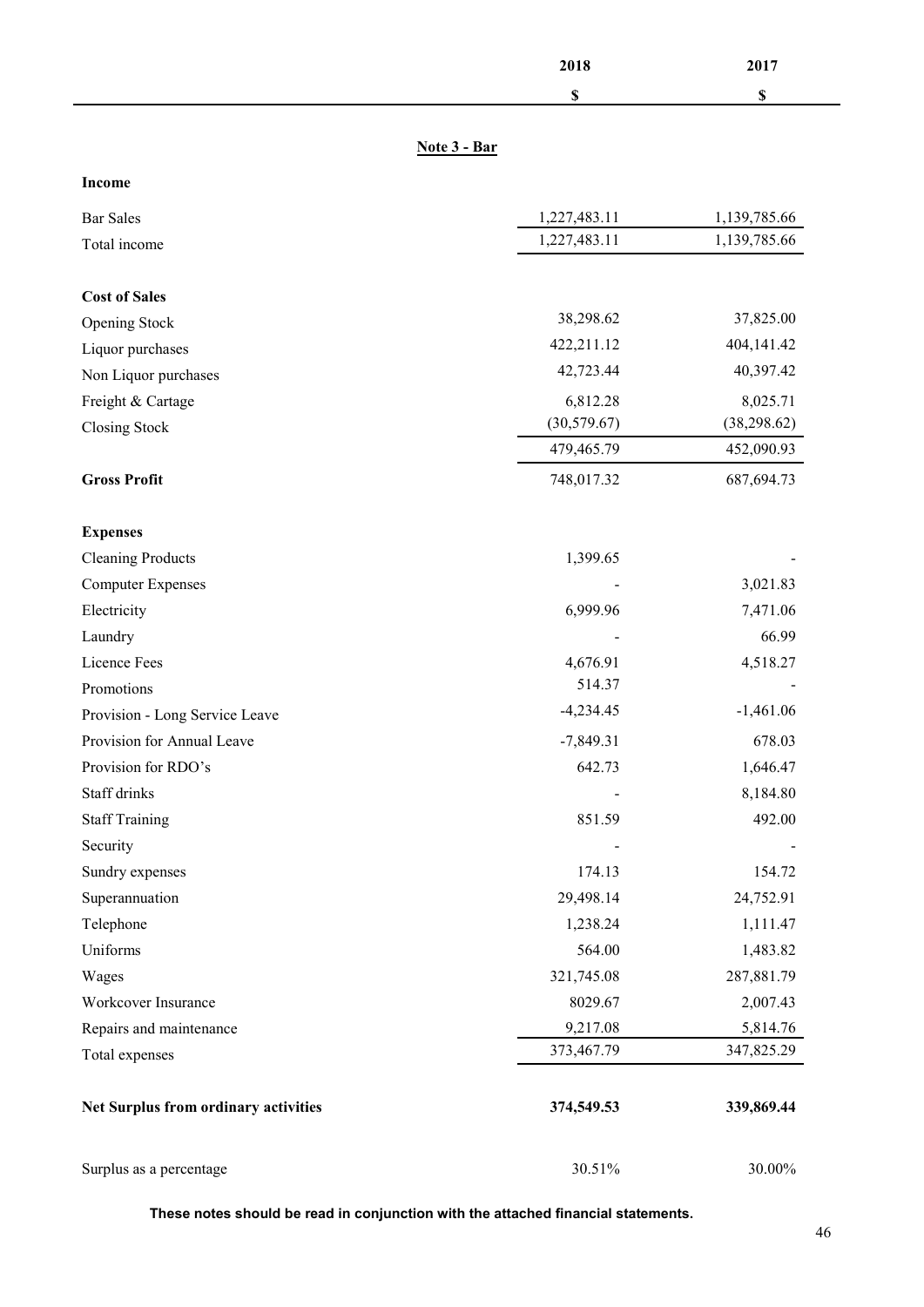|                                      | 2018                   | 2017       |
|--------------------------------------|------------------------|------------|
|                                      | $\mathbb S$            | \$         |
|                                      | <b>Note 4 - Gaming</b> |            |
| <b>Income</b>                        |                        |            |
| Gaming Income                        | 657,321.06             | 756,741.17 |
|                                      |                        | 1,664.42   |
| Sundry Income                        | 24,000.00              |            |
| Profit/(Loss) on Sale of Assets      |                        |            |
| <b>Total Income</b>                  | 681,321.06             | 758,405.59 |
|                                      |                        |            |
| <b>Expenses</b>                      |                        |            |
| Audit fees                           | 4,884.09               | 3,695.00   |
| Electricity                          | 6,999.96               | 7,471.06   |
| Gaming - Member Points               | 31,109.30              | 24,300.60  |
| Government charges                   | 141,486.27             | 167,451.64 |
| <b>Interest Expense</b>              | 2,526.90               |            |
| Promotions                           | 4,775.96               | 312.50     |
| Provision for Link Jackpots          | 3,181.10               | 2,320.64   |
| Repairs & maintenance                | 5,443.03               | 4,140.16   |
| Sundry expenses                      | 306.18                 | 56.79      |
| Superannuation                       | 6,973.00               | 6,935.00   |
| Wages                                | 73,200.00              | 73,000.00  |
| Total expenses                       | 280,885.79             | 289,683.39 |
|                                      |                        |            |
| Net Surplus from ordinary activities | 400,435.27             | 468,722.20 |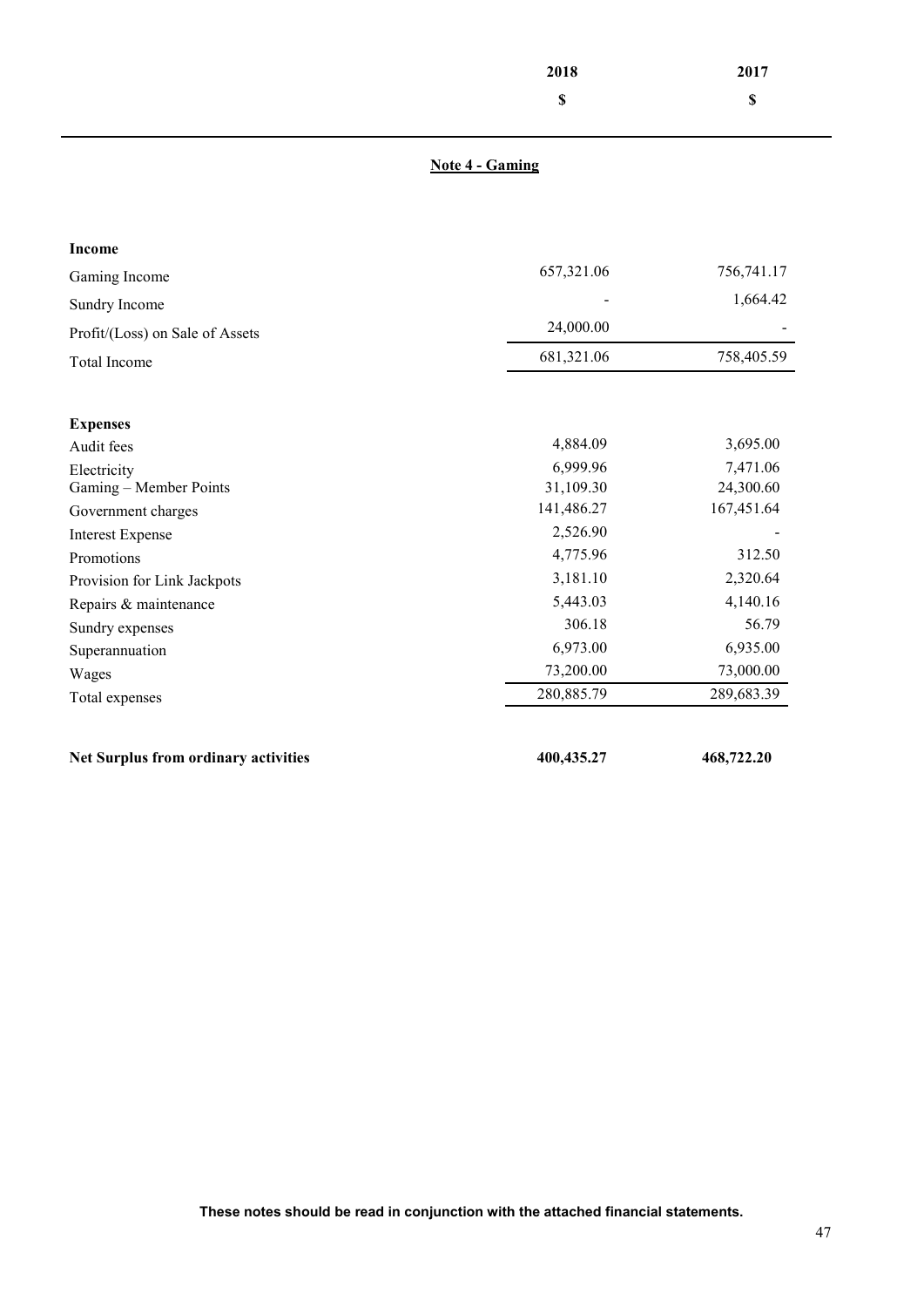|                                      |               | 2018<br>$\mathbb S$ | 2017<br>$\mathbb S$ |
|--------------------------------------|---------------|---------------------|---------------------|
|                                      | Note 5 - Keno |                     |                     |
| <b>Income</b>                        |               |                     |                     |
| Trading profit                       |               | 161,474.40          | 134,952.18          |
| Total income                         |               | 161,474.40          | 134,952.18          |
|                                      |               |                     |                     |
| <b>Expenses</b>                      |               |                     |                     |
| Promotions                           |               | 750.00              |                     |
| Jupiters Keno                        |               | 132,026.63          | 130,242.71          |
| Total expenses                       |               | 132,776.63          | 130,242.71          |
|                                      |               |                     |                     |
| Net Surplus from ordinary activities |               | 28,697.77           | 4,709.47            |
|                                      |               | 2018                | 2017                |
|                                      |               | $\mathbb S$         | $\pmb{\mathbb{S}}$  |

#### **Note 6 - Greens**

| <b>Expenses</b>                     |               |               |
|-------------------------------------|---------------|---------------|
| Electricity                         | 749.98        | 7,471.06      |
| Maintenance-- Greens                | 37,340.37     | 61,429.57     |
| Provision for RDO's                 |               | 733.50        |
| Repairs & maintenance               |               | 243.30        |
| <b>Sundry Expenses</b>              |               | 90.91         |
| Superannuation                      | 8,296.20      | 9,599.69      |
| Uniforms                            | 328.50        | 662.37        |
| Wages                               | 90,528.39     | 99,541.43     |
| Workcover Insurance                 | 2,161.80      | 540.46        |
| Total expenses                      | $-139,405.24$ | $-180,312.29$ |
|                                     |               |               |
| Net (loss) from ordinary activities | (139, 405.24) | (180, 312.29) |

**These notes should be read in conjunction with the attached financial statements. These notes should be read in conjunction with the attached financial statements.**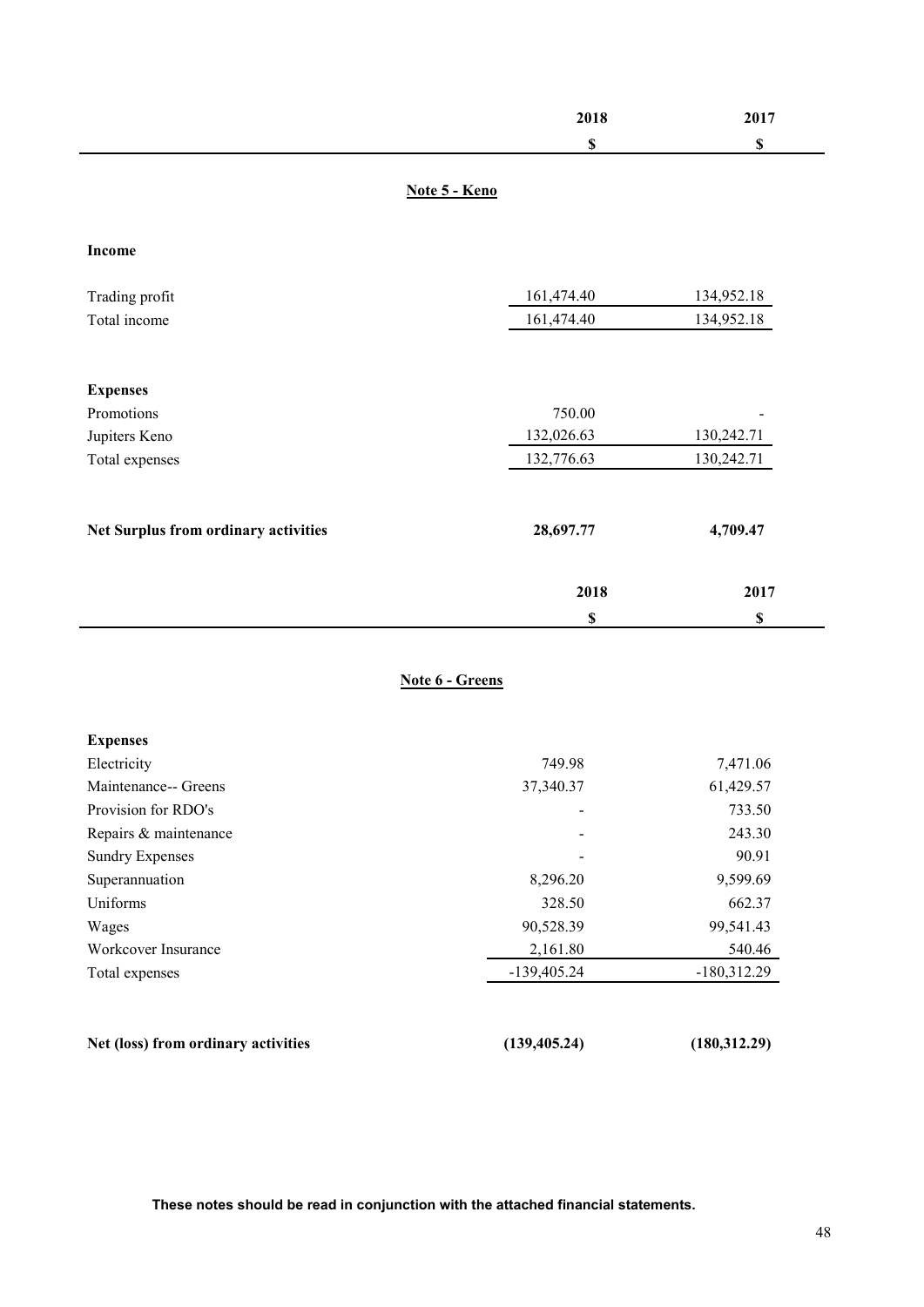#### **Note 7 - Kitchen**

#### **Income**

| Sales                                       | 632,686.73   |  |
|---------------------------------------------|--------------|--|
| Total income                                | 632,686.73   |  |
| <b>Cost of Sales</b>                        |              |  |
| Opening Stock                               |              |  |
| Purchases                                   | 256,522.62   |  |
| Freight & Cartage                           | 17.82        |  |
| <b>Closing Stock</b>                        | (9,901.26)   |  |
|                                             | 246,639.18   |  |
| <b>Gross Profit</b>                         | 386,047.55   |  |
| <b>Expenses</b>                             |              |  |
| Advertising                                 | 233.30       |  |
| Cleaning & Rubbish Removal                  | 3,215.94     |  |
| Electricity                                 | 12,272.76    |  |
| Promotions                                  | 1,039.98     |  |
| Repairs and Maintenance                     | 11,986.78    |  |
| Superannuation                              | 29,845.18    |  |
| Telephone                                   | 830.39       |  |
| Uniforms                                    | 50.00        |  |
| Wages                                       | 331,255.09   |  |
| Workcover Insurance                         | 1,438.59     |  |
| Kitchen Consumables                         | 15,017.32    |  |
| Total expenses                              | 407,185.33   |  |
| <b>Net Surplus from ordinary activities</b> | (21, 137.78) |  |

**These notes should be read in conjunction with the attached financial statements.**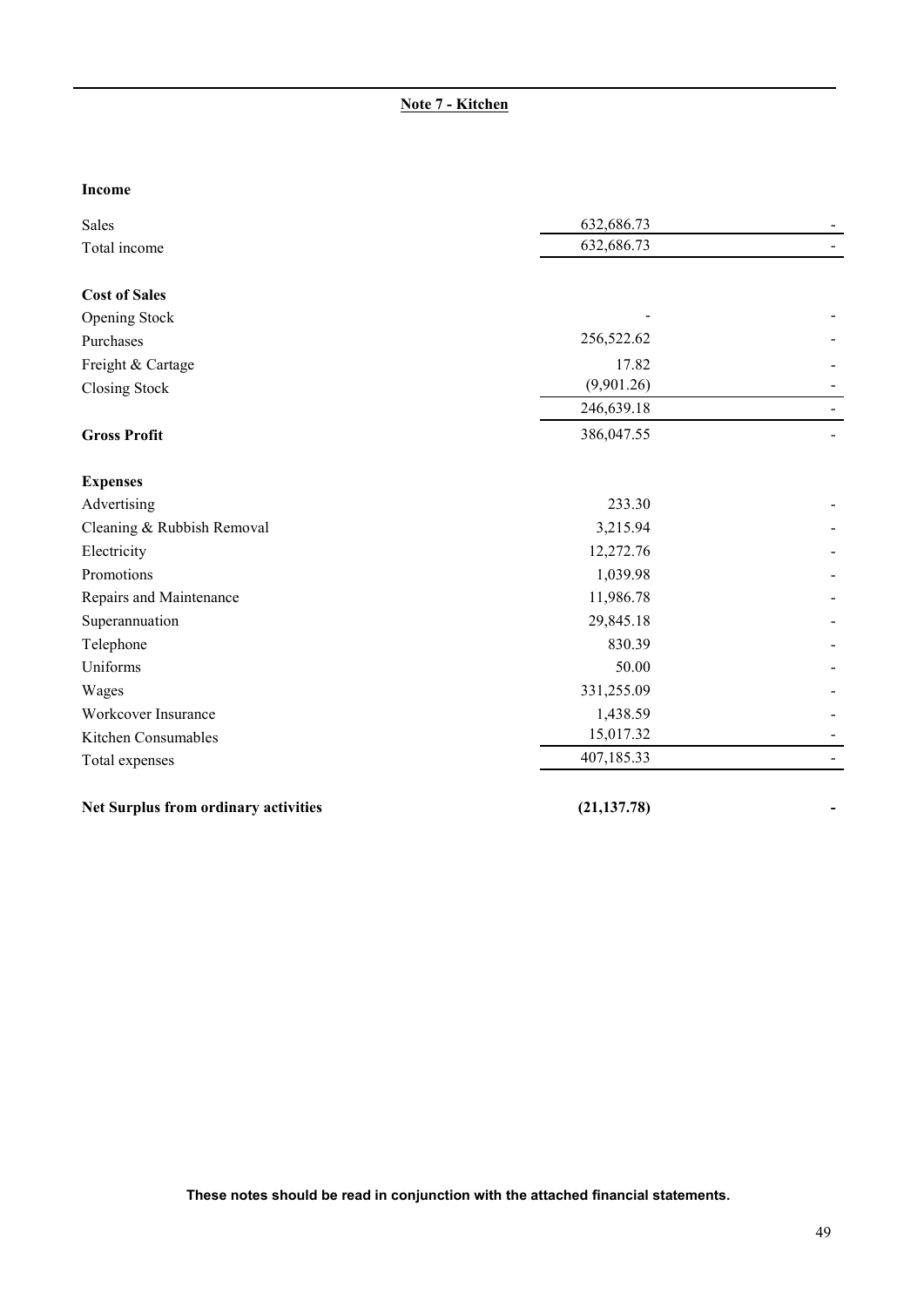#### **Note 8: Summary of Significant Accounting Policies**

The financial report is a general purpose financial report prepared in order to satisfy the financial reporting requirements of the *Associations Incorporations Act*. The committee has determined that the association is not a reporting entity. The report has been prepared in accordance with the requirements of the *Associations Incorporation Act* and the following Australian Accounting Standards:

| <b>AASB</b> 112: | Income Taxes                                              |
|------------------|-----------------------------------------------------------|
| AASB 1031:       | Materiality                                               |
| <b>AASB</b> 110: | Events after the Balance Sheet date                       |
| AASB 117:        | Leases                                                    |
|                  | No other Australian Accounting Standards, Urgent Issues C |

Group Interpretations or other authoritative pronouncements of the Australian Accounting Standards Board have been applied.

The financial report has been prepared on an accruals basis and is based on historic costs and does not take into account changing money values, or except where specifically stated, current valuations of non-current assets.

The following specific accounting policies, which are consistent with the previous period unless otherwise stated, have been adopted in the preparation of this financial report:

#### **Income Tax**

The Burleigh Heads Bowls Club Inc. does not incur a liability for income tax due to an exemption under the *Income Tax Act*.

#### **Inventories**

Inventories are measured at the lower of the cost and net realisable value.

#### **Property, Plant and Equipment**

Property, plant and equipment are brought to account at cost or at independent or executive's valuation, less where applicable, any accumulated depreciation or amortisation. The carrying amount of property, plant and equipment is reviewed annually by the Board to ensure it is not in excess of the recoverable amount from those assets. The recoverable amount is assessed on the basis of the expected net cash flows, which will be received from the assets employment and subsequent disposal. The expected net cash flows have not been discounted to present values in determining recoverable amounts.

The depreciation rates used for each class of assets are:

| <b>Class of Fixed Asset</b> | <b>Depreciation Period</b>          |
|-----------------------------|-------------------------------------|
| <b>Buildings</b>            | 15 years                            |
| Plant and equipment         | $3 \text{ years} - 6 \text{ years}$ |

**Leases**

Leases of fixed assets, where substantially all the risk and benefits incidental to the ownership of the asset, but not the legal ownership, are transferred to the entities within the economic entity are classified as finance leases.

Finance leases are capitalised, recording an asset and a liability equal to the present value of the minimum lease payments, including any guaranteed residual valued. Leased assets are amortised on a straight line basis over their estimated useful lives where it is likely that the Burleigh Heads Bowls Club Inc. will obtain ownership of the asset or over the term of the lease. Lease payments are allocated between the reduction of the lease liability and the lease interest expense for the

period.

Lease incentives received under operating leases are recognised as a liability. Lease payments received reduced the liability.

Leases of PPE, where substantially all the risks and benefits incidental to the ownership of the asset, but not the legal ownership, are transferred to the association, are classified as finance leases.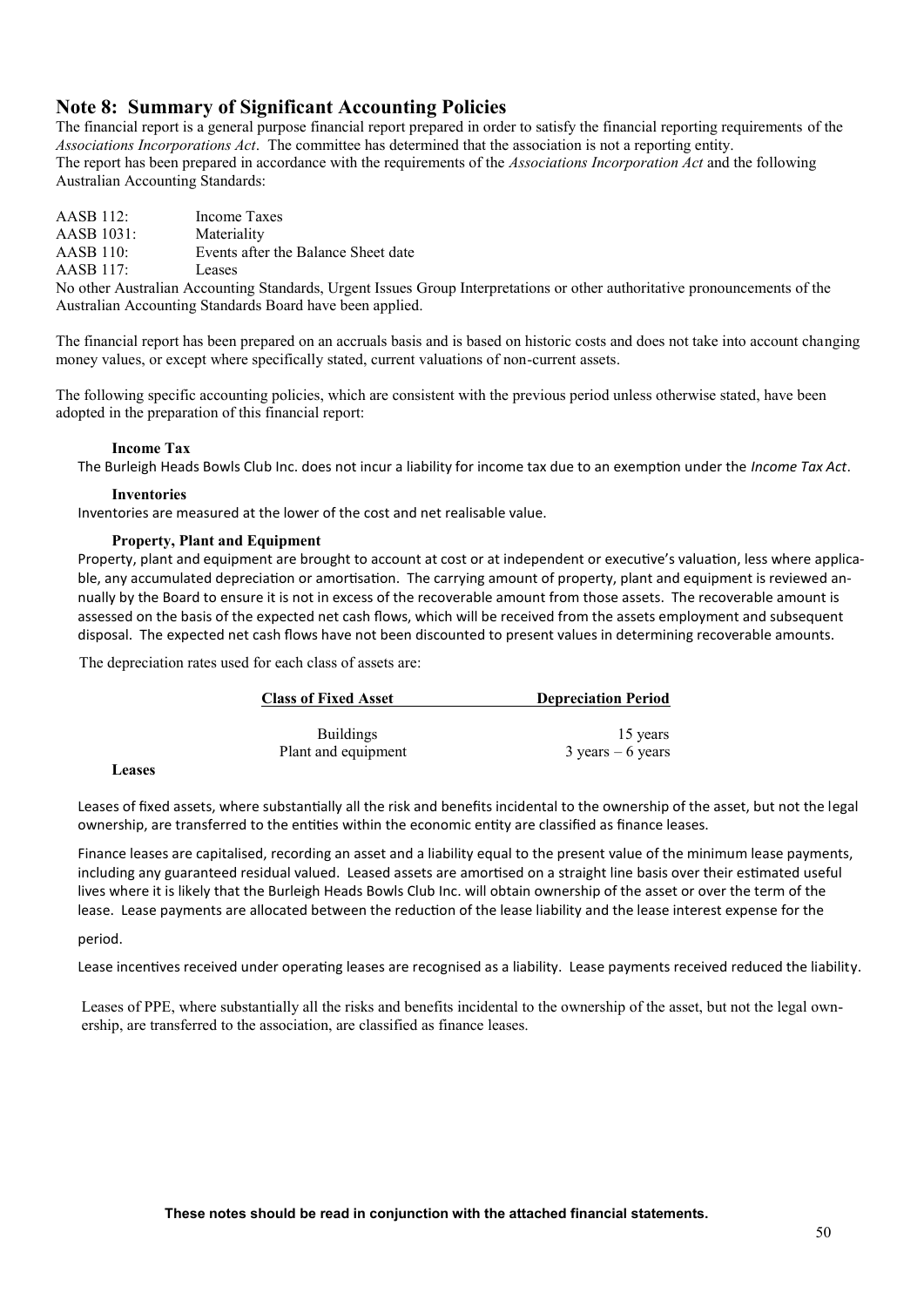#### **Employee Entitlements**

Provision is made for the entity's liability for employee entitlements arising from services rendered by employees to balance date. Employee entitlements expected to be paid later than one year have been measured at the present value of the estimated future cash outflows to be made for those entitlements.

Contributions are made by the Burleigh Heads Bowls Club Inc. to employee's superannuation funds and are charged as expenses when incurred.

#### **Note 9: Investments**

There were nine Term Investment Accounts operating with Westpac during the year:

| <b>Type</b>         | Amount    | Term      | Rate       |
|---------------------|-----------|-----------|------------|
| <b>Term Deposit</b> | \$40,000  | 12 months | 2.50%pa    |
| <b>Term Deposit</b> | \$50,000  | 12 months | 2.50%pa    |
| <b>Term Deposit</b> | \$160,000 | 12 months | $2.25%$ pa |
| <b>Term Deposit</b> | \$105,000 | 12 months | $2.25%$ pa |
| <b>Term Deposit</b> | \$75,000  | 12 months | $2.35%$ pa |
| <b>Term Deposit</b> | \$166,000 | 12 months | $2.50%$ pa |
| <b>Term Deposit</b> | \$110,000 | 12 months | $2.25%$ pa |
| <b>Term Deposit</b> | \$80,000  | 12 months | $2.35%$ pa |
|                     |           |           |            |

**Total Investments: \$786,000**

.

#### **Note 10 : Movement in Carrying Amounts**

Movement in carrying amounts for each class of property, plant and equipment between the beginning and the end of the current year.

| <b>Gross Carrying Amount</b>        | Leasehold Im-<br>provements | Plant & Equip-<br>ment | <b>Total</b> |
|-------------------------------------|-----------------------------|------------------------|--------------|
| Balance at Beginning of the year    | 3,675,893                   | 1,554,360              | 5,230,253    |
| Additions                           |                             | 190,955                | 190,955      |
| Disposals                           |                             | $-46,500$              | $-46,500$    |
| <b>Balance at 30 September 2018</b> | 3,675,893                   | 1,698,815              | 5,374,708    |
|                                     | Leasehold Im-               | Plant & Equip-         |              |
| <b>Accumulated Depreciation</b>     | provements                  | ment                   | <b>Total</b> |
| Balance at Beginning of the year    | (3,472,292)                 | (1,195,641)            | (4,667,933)  |
| Disposals                           |                             | 46,500                 | 46,500       |
| <b>Amortisation Expense</b>         | (12, 725)                   |                        | (12, 725)    |
| Depreciation Expenses               |                             | (159, 367)             | (159, 367)   |
| <b>Balance at 30 September 2018</b> | (3,485,017)                 | (1,308,508)            | (4,793,525)  |
| Net carrying amount                 | 190,876                     | 390,307                | 581,183      |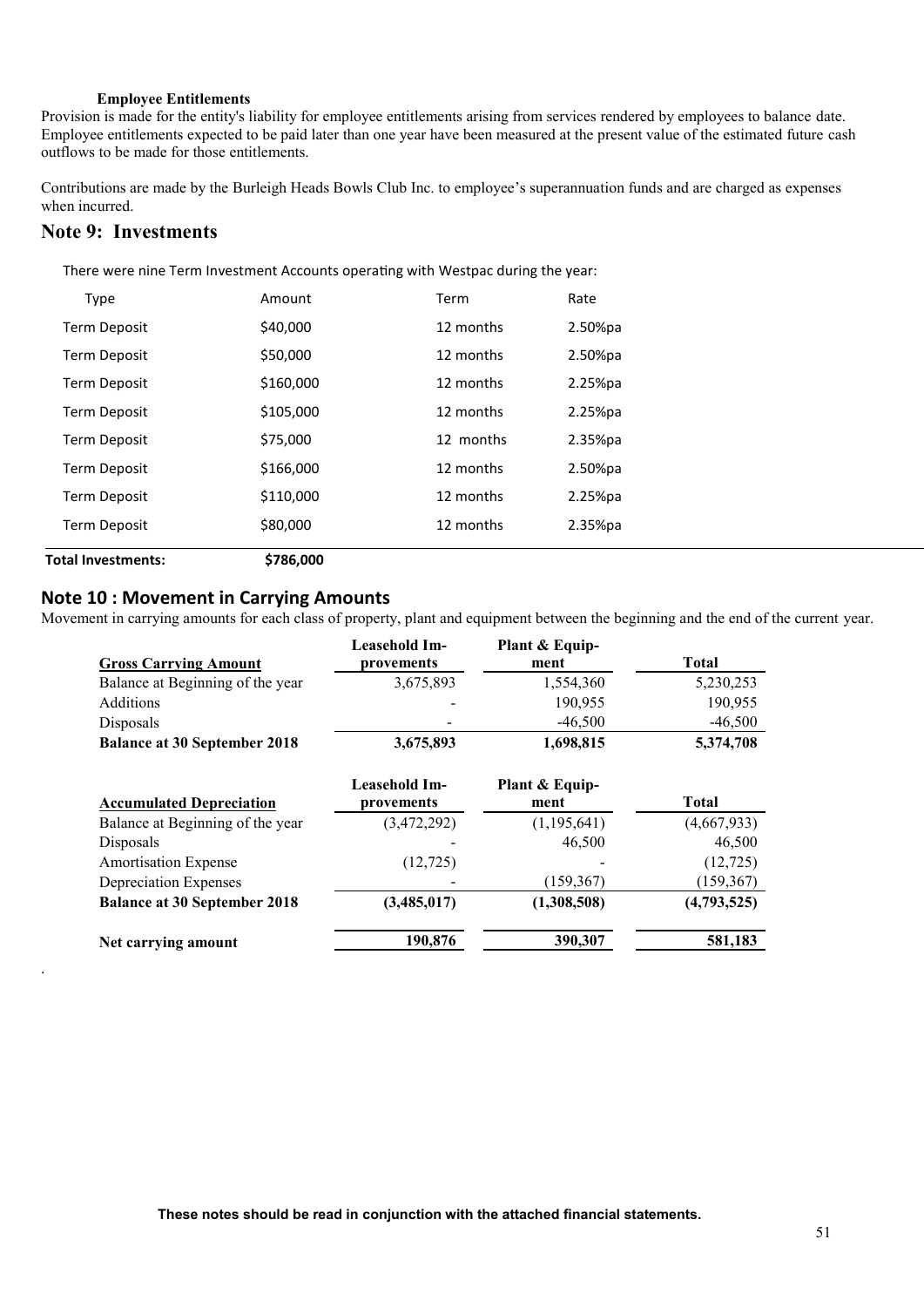#### **Note 10a : Movement in Carrying Amounts**

Movement in carrying amounts for intangible Assets between the beginning and the end of the current year.

| <b>Gross Carrying Amount</b>        | <b>Intangible Assets</b> |
|-------------------------------------|--------------------------|
| Balance at Beginning of the year    | 5,000                    |
| <b>Additions</b>                    |                          |
| Disposals                           |                          |
| <b>Balance at 30 September 2018</b> | 5,000                    |
| <b>Accumulated Amortisation</b>     | <b>Intangible Assets</b> |
| Balance at Beginning of the year    | (3,000)                  |
| Disposals                           |                          |
| <b>Amortisation Expense</b>         | (1,000)                  |
| Depreciation Expenses               |                          |
| <b>Balance at 30 September 2018</b> | (4,000)                  |
| Net carrying amount                 | 1,000                    |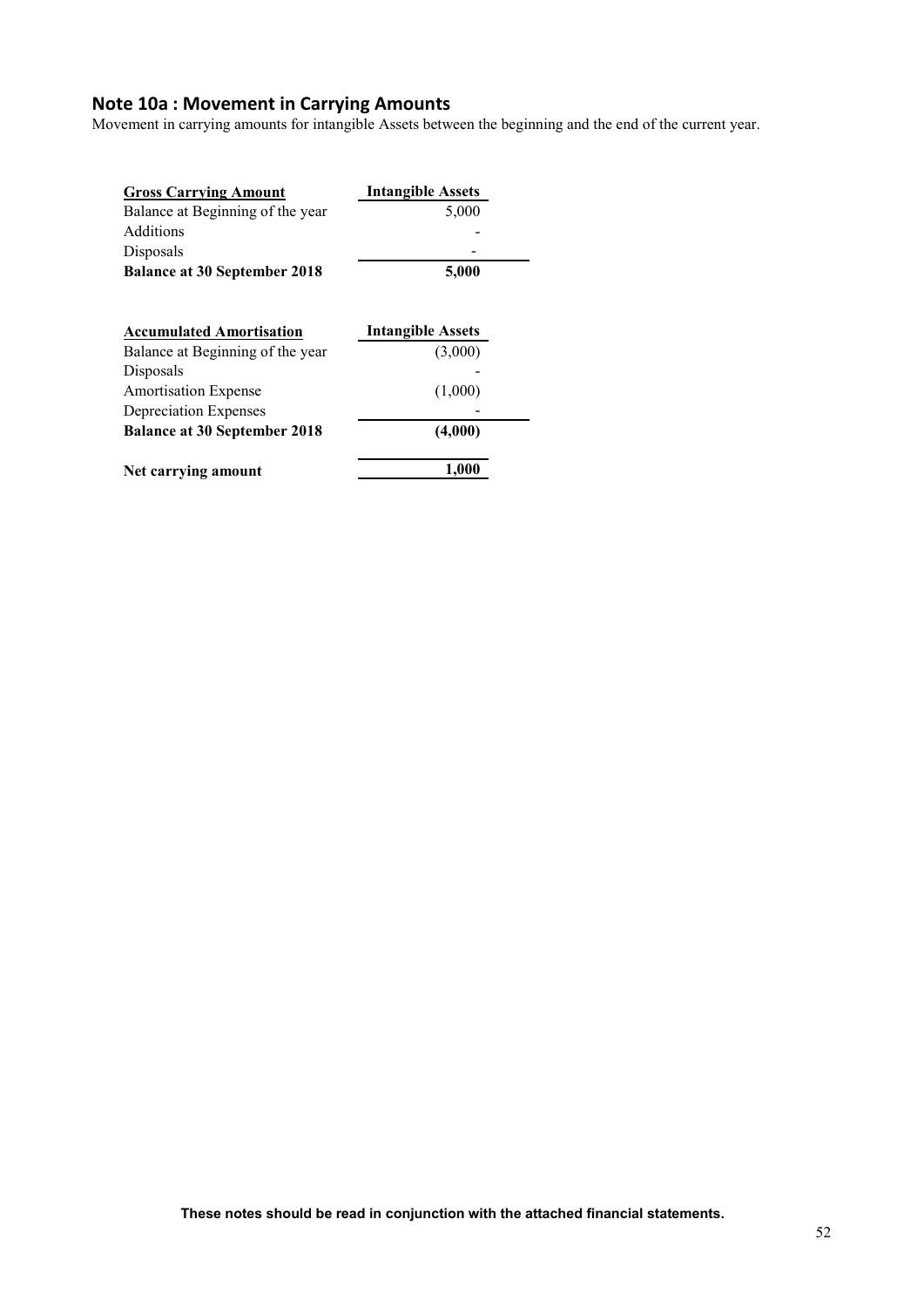# **Men's Phone Numbers**

| Graham          | Absalom           |              | 0402 303 063       |
|-----------------|-------------------|--------------|--------------------|
| Russell         | Acworth           |              | 0407 028 997       |
| Ronald          | Alexander         | 5535 5798    | 0421 028 578       |
| Denis           | Altmann           |              | 0418 639 102       |
| Graham          | Angus             | 5520 4583    |                    |
| Albert          | Archer            | 5535 7350    |                    |
| Winston         | Armstrong         | 5535 2365    |                    |
| <b>Roderick</b> | <b>Baggaley</b>   | 55351029     | 0408 738 367       |
| Keith           | <b>Beckwith</b>   | 5535 9540    | 0467 651 268       |
| <b>Brett</b>    | Bisby             |              | 0417 607 617       |
| Lloyd           | <b>Black</b>      | 5525 7262    |                    |
| John            | <b>Black</b>      | 5535 1091    | 0419 766 170       |
| George          | <b>Blackburn</b>  | 5535 9153    |                    |
| Peter           | <b>Blay</b>       |              | 0407 228 939       |
| Michael         | <b>Bloomfield</b> |              | 0409 686 338       |
| <b>Mick</b>     | <b>Boland</b>     |              | 0411 193 691       |
| Scott           | <b>Boniwell</b>   |              |                    |
| Kenneth         | <b>Bostock</b>    |              | 0409 060 831       |
| <b>Brian</b>    | <b>Bottrell</b>   |              | 0401 448 454       |
| John            | <b>Bowden</b>     | 5576 3280    |                    |
| Kevin           | <b>Bowlay</b>     |              | 0435 051 856       |
| John            | <b>Bracken</b>    | 5525 1844    |                    |
| Keith           | <b>Brady</b>      | 5535 0515    |                    |
| <b>John</b>     | <b>Brixton</b>    | 5535 1449    |                    |
| Edward          | <b>Brooks</b>     | 07 3807 3297 | 0409 640 206       |
| Paul            | Brown             |              | 0417 388 900       |
| Jim             | <b>Brown</b>      |              | 0438 727 899       |
| John(frank)     | Brundell          |              | 0408 140 872       |
| Abraham         | <b>Buatava</b>    |              | 0404 610 484       |
| John            | <b>Buatava</b>    |              | 0450 922 686       |
| John            | <b>Buck</b>       | 5535 5326    |                    |
| Fred            | <b>Bullock</b>    | 5520 1929    |                    |
| Raymond         | <b>Bush</b>       | 5520 6677    |                    |
| <b>Arthur</b>   | <b>Butcher</b>    |              | 0433 792 819       |
| <b>Jack</b>     | Cahill            |              | 0402 652 800       |
| Louis           | Caile             | 359522680    | 0405 390 225       |
| Ronald          | Cale              | 5576 5921    |                    |
| <b>James</b>    | Capewell          | 755356561    | 0416 579 490       |
| Herbert         | Carmody           | 5520 3395    | 0412 325 545<br>53 |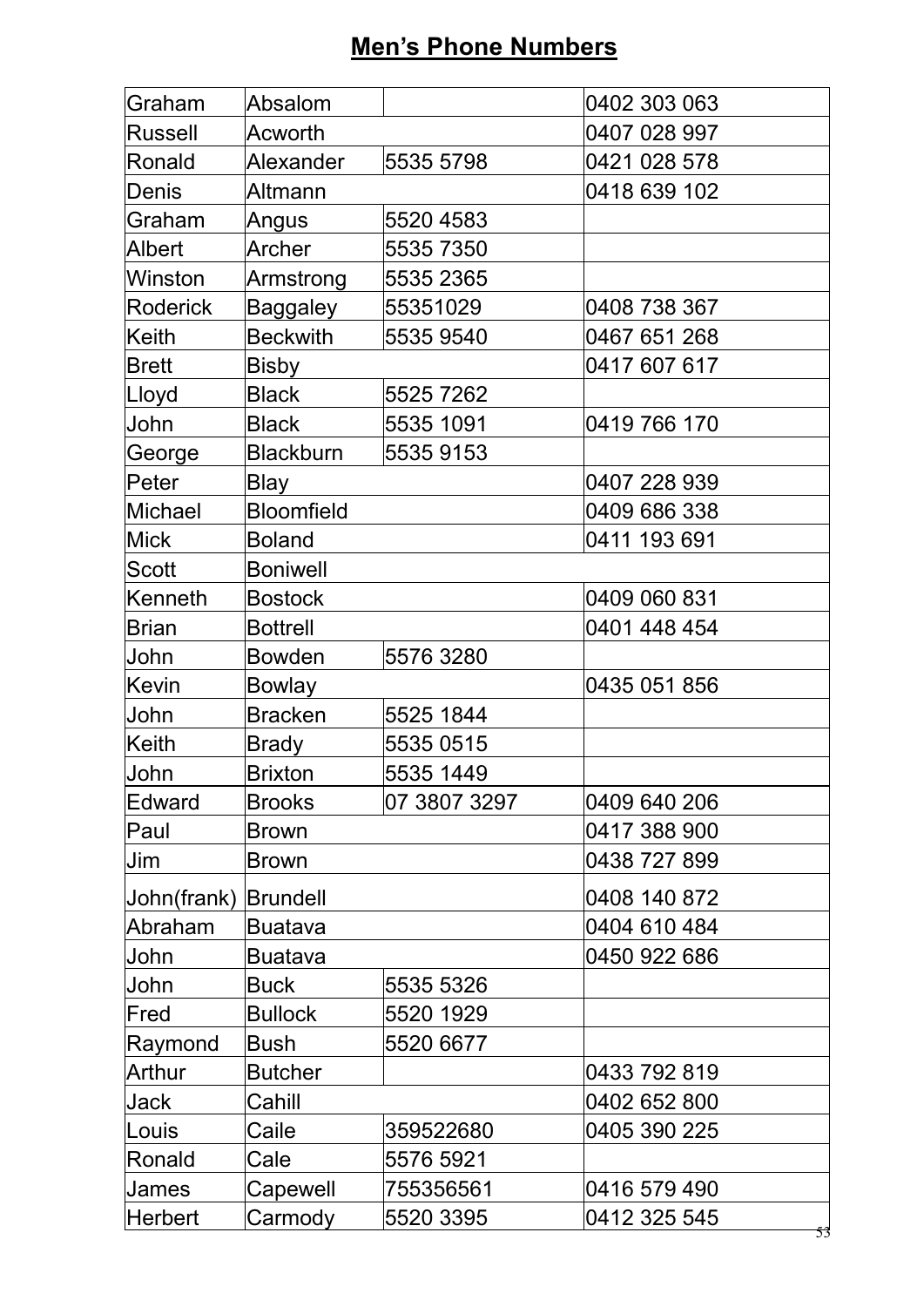| Paul          | Casey                    |           | 0401 684 163 |
|---------------|--------------------------|-----------|--------------|
| Grant         | Casey                    |           | 0438 739 747 |
| <b>Peter</b>  | <b>Cheshire</b>          |           | 0427 396 660 |
| Michael       | Chipperfield             |           | 0434 013 868 |
| David         | <b>Christie</b>          |           | 0417 195 319 |
| Thomas        | Clarke                   | 5535 2526 |              |
| Craig         | <b>Clarke</b>            |           | 0405 090 912 |
| <b>Steven</b> | Coffey                   | 5593 4546 | 0427 128 732 |
| Donald        | Collins                  | 5535 7175 |              |
| William       | <b>Collins</b>           | 5576 5135 |              |
| Colin         | Collins                  | 5535 5499 |              |
| Greg          | Compton                  |           | 0408 256 494 |
| <b>Bob</b>    | Cook                     |           | 0419 702 983 |
| Dennis        | Cooke                    | 5535 6819 | 0410 523 228 |
| Leslie        | Cooper                   | 5535 3416 |              |
| Neville       | Cowan                    | 5576 2756 |              |
| Geoff         | Crittenden               | 5578 6860 | 0405 124 708 |
| Trevor        | Crompton                 | 5576 4332 | 0451 703 315 |
| Ron           | Cronk                    |           | 0427 607 016 |
| Allan         | Cullen                   | 5530 4879 | 0401 257 040 |
| Keith         | Cullingford<br>5535 4860 |           |              |
| Ray           | Cush                     |           | 0400 944 077 |
| Graham        | <b>Dark</b>              | 55201856  |              |
| George        | Davidson                 | 55355735  |              |
| Trevor        | Davis                    | 5535 6107 |              |
| <b>Steven</b> | De Jongh                 |           | 0439 907 342 |
| <b>Scott</b>  | De Jongh-fitzpatrick     |           | 0439 364 979 |
| Peter         | De Kleyn                 |           | 0422 046 416 |
| Graeme        | <b>Dexter</b>            | 5535 7628 |              |
| Gerard        | <b>Doffkont</b>          | 5576 0868 |              |
| Mario         | Dona                     | 5535 2564 | 0402 345 430 |
| Kenneth       | Douglas                  | 5593 5201 |              |
| David         | Downie                   |           | 0431 926 516 |
| Peter         | Dunn                     | 5522 0587 |              |
| Robert        | Dunn                     |           | 0419 184 776 |
| Denny         | <b>Edwards</b>           |           | 0422 871 246 |
| Arthur        | <b>Ellams</b>            |           | 0409 925 204 |
| John          | Engwirda                 | 5535 1275 | 0407 195 489 |
| Kenneth       | Evans                    | 5535 8521 |              |
| Philip        | 5576 4135<br>Eves        |           |              |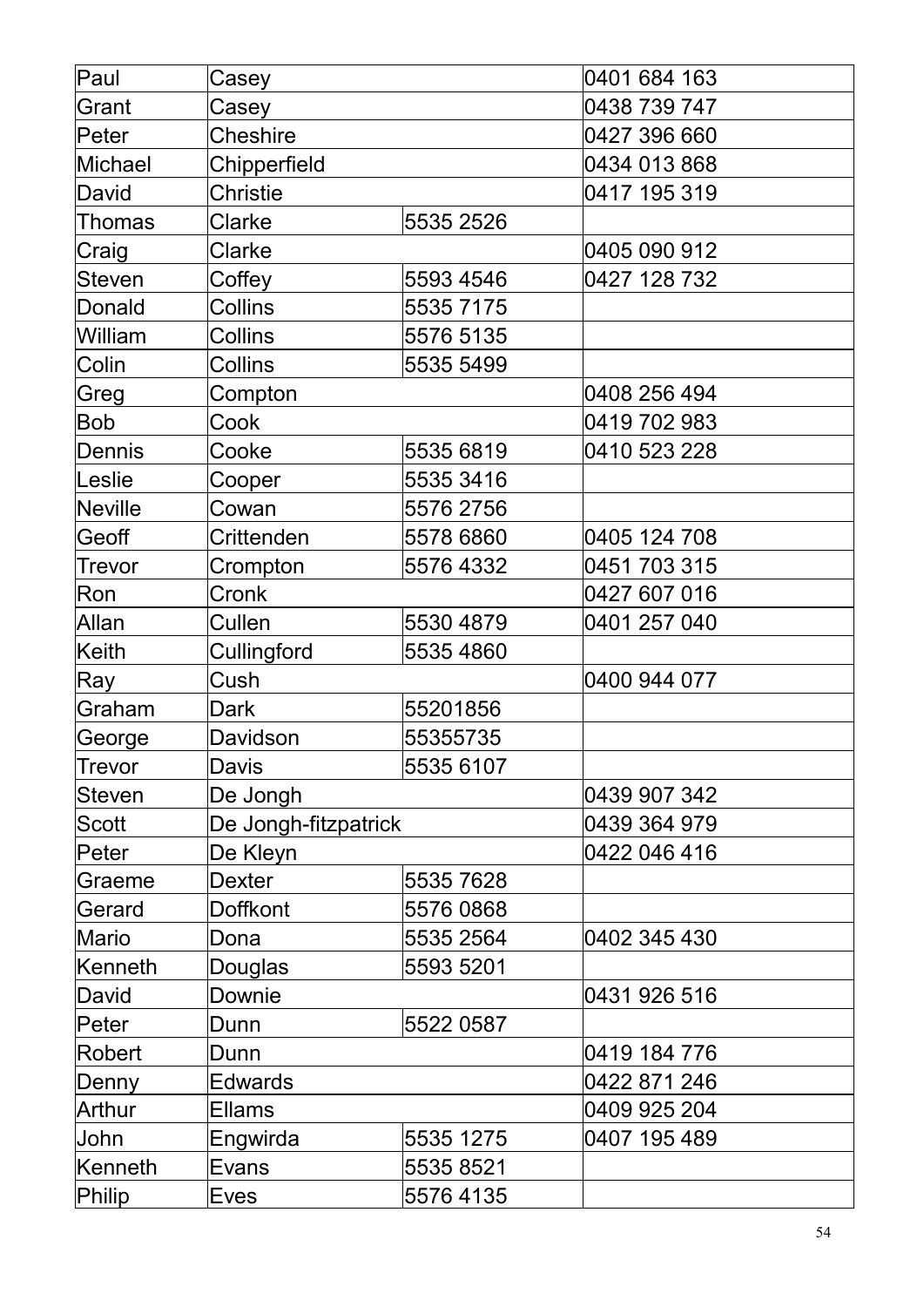| Barry         | Faulkner        |              | 0412 820 588 |
|---------------|-----------------|--------------|--------------|
| Cody          | Fehlberg        | 5535 5484    | 0421 784 575 |
| Jake          | Fehlberg        | 5535 5484    | 0432 342 722 |
| Grant         | Fehlberg        | 5535 5484    | 0401 388 173 |
| <b>Steven</b> | Fehlberg        | 55346594     |              |
| David         | Fisher          |              | 0459 140 065 |
| William       | <b>Fletcher</b> |              | 0438 224 349 |
| Mark          | Foley           |              | 0415 355 677 |
| Thomas        | Forshaw         |              | 0427 782 258 |
| Simon         | Fowler          |              |              |
| Kevin         | Free            | 55765254     | 0414 185 716 |
| Grant         | Fulton          |              | 0401 951 352 |
| <b>Barry</b>  | <b>Funnell</b>  | 5535 8260    |              |
| <b>Steve</b>  | Furlong         |              | 0481 001 833 |
| Colin         | Gabriel         | 07 5667 9202 | 0421 882 494 |
| <b>Brian</b>  | Gallagher       | 5535 5089    |              |
| Dean          | Gallagher       |              | 0431 415 665 |
| Ray           | Gallagher       |              | 0433 873 944 |
| <b>Mike</b>   | Goldston        |              | 0418 686 575 |
| Jay           | Goodrich        | 55463673     | 0422 741 969 |
| <b>Robert</b> | Graham          | 5534 3703    |              |
| Rodney        | Greensill       | 5535 6047    |              |
| Paul          | Griffiths       |              | 0418 606 027 |
| <b>Brian</b>  | Guthridge       | 5535 9222    |              |
| ∣Lyall        | Guthridge       | 5535 9222    |              |
| Gregg         | Hage            | 5534 9434    | 0407 349 422 |
| <b>Brian</b>  | Hall            |              | 0423 251 665 |
| Neville       | Hall            | 5535 1863    | 0402 457 940 |
| <b>Brian</b>  | Hallam          | 5520 6332    |              |
| Andrew        | Halloran        |              | 0429 120 077 |
| Peter         | <b>Hamilton</b> | 5607 0422    | 0409 047 766 |
| James         | Haralampou      | 5535 7041    | 0409 357 041 |
| Nevin         | <b>Harris</b>   | 5568 7829    |              |
| Llewellyn     | <b>Hart</b>     | 5593 4425    |              |
| Jeffrey       | Heapy           |              | 0420 989 845 |
| Darryl        | <b>Heeney</b>   | 5520 0092    | 0412 096 802 |
| Kevin         | Henderson       |              | 0475087919   |
| David         | Henderson       | 5578 8796    |              |
| Colin         | Herbertson      | 5520 6586    |              |
| Wes           | Heritage        | 5535 8758    |              |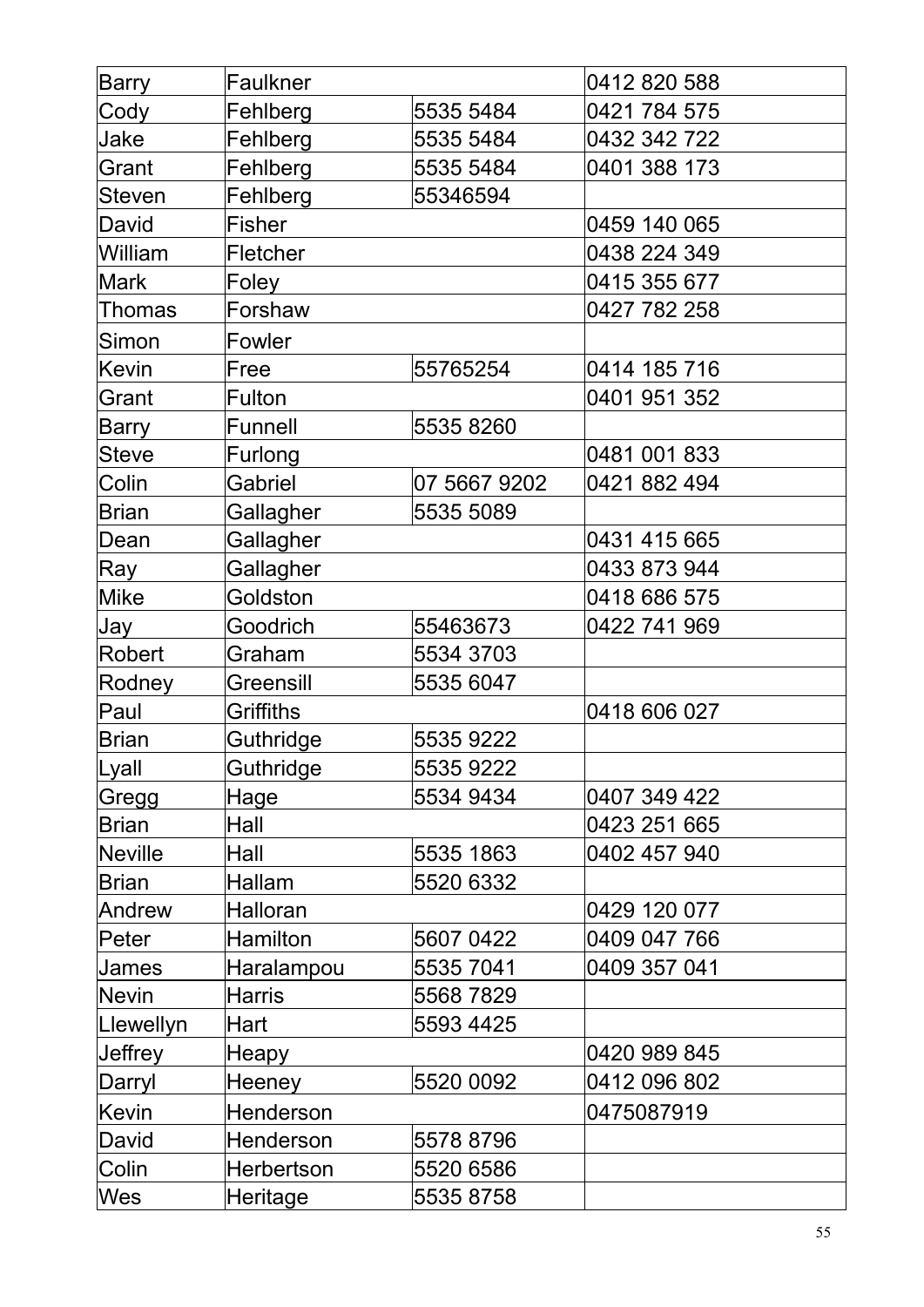| Dennis              | Hernon          |              | 0424 469 994 |
|---------------------|-----------------|--------------|--------------|
| Terence             | Heyer           | 5520 4452    |              |
| Peter               | <b>Hickman</b>  |              | 0417 075 022 |
| Cameron             | <b>Hilton</b>   |              | 0424 416 797 |
| Noel                | <b>Hodges</b>   | 5562 2999    | 0407 222 654 |
| Allan               | <b>Holmes</b>   |              | 0418 761 957 |
| Derrick             | Hooker          |              | 0408 674 130 |
| Russell             | Houghton        |              | 0438 118 558 |
| Colin               | <b>Hughes</b>   | 5535 5806    |              |
| Jim                 | <b>Hughes</b>   |              | 0417 417 342 |
| John                | <b>Hughes</b>   |              | 0435 351 570 |
| <b>Noel</b>         | Hull            | 5535 4671    |              |
| Dennis              | <b>Hurst</b>    |              | 0420 926 938 |
| <b>Mark</b>         | <b>Hurst</b>    |              | 0498 109 394 |
| Darcy               | Hutchen         |              | 0405 191 856 |
| Neville Robert Huth |                 | 5535 4209    |              |
| Alex                | Hyde            |              | 0416 046 731 |
| Paul                | Hynes           |              | 0419 679 672 |
| Robert              | Hynes           |              | 0429 337 851 |
| <b>Stuart</b>       | Ireland         |              | 0459 695 877 |
| Geoff               | Irwin           | 5535 2535    | 0414 180 294 |
| <b>Terry</b>        | Jarred          |              | 0408 331 052 |
| Richard             | <b>Jeffery</b>  | 5593 8161    |              |
| Gregory             | Jenkins         |              | 0414 306 105 |
| Peter               | Johnson         | 5598 7622    | 0418 117 771 |
| Matthew             | Jones           | 5533 1107    |              |
| Graham              | Jones           |              | 0419 678 261 |
| Kevin               | Jordan          |              | 0428 591 115 |
| Sean                | Kearney         |              | 0419 112 916 |
| Dennis              | Keating         | 07 5530 5764 | 0411 707 074 |
| Bernard             | Kelly           | 5574 6261    |              |
| <b>Ross</b>         | <b>Kelly</b>    | 5576 0562    |              |
| Tasman              | <b>Kelly</b>    | 5535 2615    | 0410 614 114 |
| Drew                | Kendal          |              | 0429 948 698 |
| Ray                 | Kennedy         | 55201318     |              |
| David               | Kennedy         | 5520 1318    | 0421 312 365 |
| <b>Ross</b>         | Kennedy         |              | 0404 472 582 |
| Peter               | Kerrigan        |              | 0449 104 317 |
| Walter              | <b>Kitching</b> | 5535 7738    | 0420 384 580 |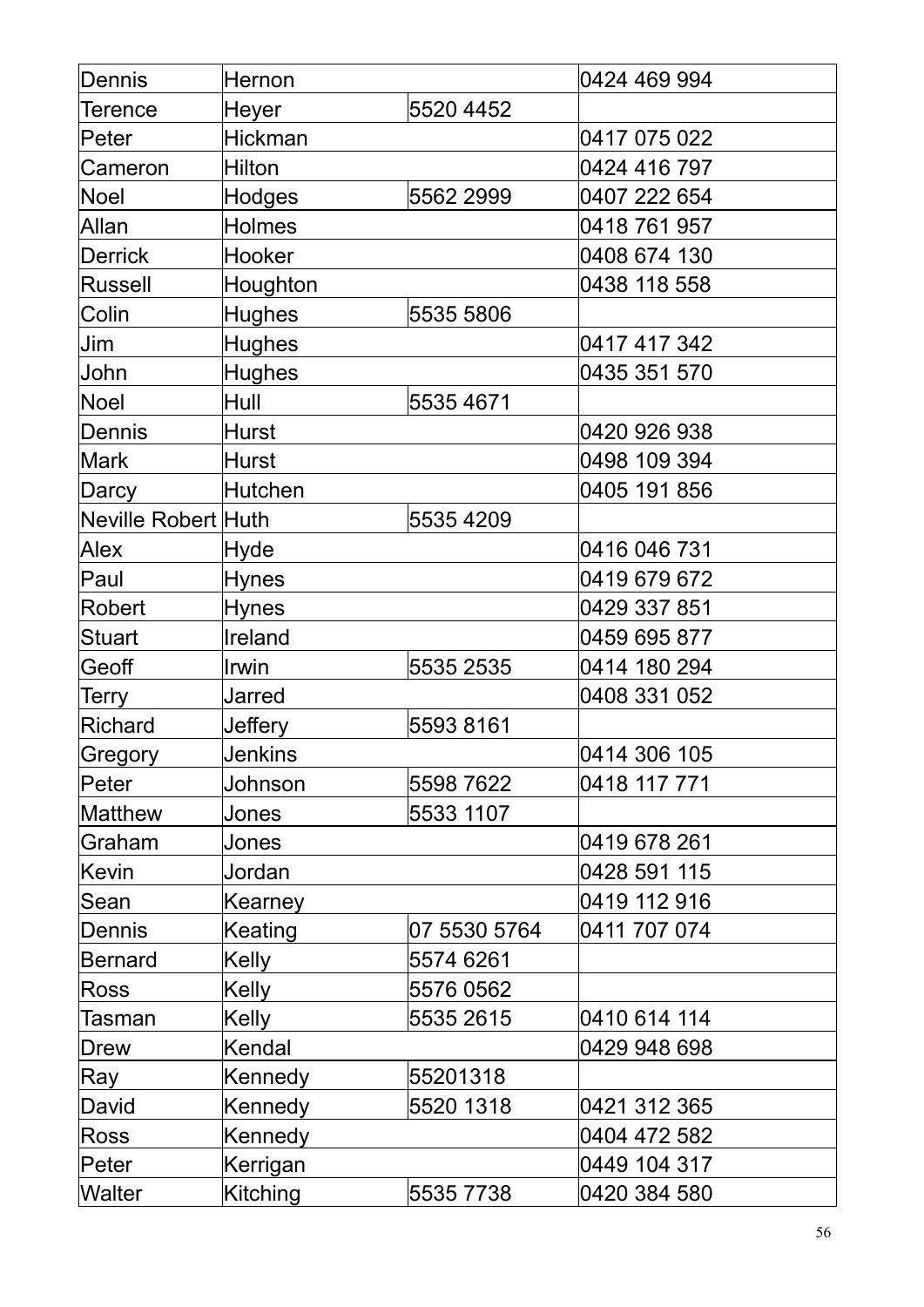| Raymond         | <b>Krauss</b>     | 5522 0396    |              |
|-----------------|-------------------|--------------|--------------|
| Damien          | Kresinger         |              | 0429 498 360 |
| Frederick       | Land              |              | 0450 561 623 |
| Leslie          | Landon            | 5593 4002    |              |
| Michael         | Landon            |              | 0474 206 171 |
| lan             | _aw               | 07 5530 3868 | 0416 128 935 |
| Alan            | Law               |              | 0402 885 799 |
| Graham          | Lee               | 5535 3953    |              |
| Roberto         | Leser             | 5535 0037    |              |
| Leo             | Lindstrom         | 5568 7570    |              |
| William         | Lodge             | 07 5502 1885 |              |
| Gerald          | Lowe              | 5593 5423    |              |
| Peter           | Luke              | 07 5530 5714 | 0457 072 735 |
| Darren          | Lunt              |              | 0433 544 486 |
| Glen            | Lynch             |              | 0438 765 362 |
| Alan            | Macgregor         | 55938858     |              |
| Kenneth         | Mackenzie         |              | 0437 839 262 |
| Robert          | Marin             | 5520 1732    | 0413 219 214 |
| Thomas          | <b>Marris</b>     |              | 0418 754 311 |
| Raymond         | Martin            | 5535 4559    |              |
| Keith           | <b>Masters</b>    |              | 0411 048 101 |
| Jeffrey         | Maughan           | 03 6272 2741 | 0410 121 819 |
| Kevin           | Mccarthy          | 5576 6885    |              |
| Stephen         | <b>McGaveston</b> |              | 0404 373 320 |
| <b>Bruce</b>    | Mcgregor          | 5508 2091    |              |
| James           | McGuire           |              | 0424 022 914 |
| Roy             | McKay             | 55342132     |              |
| Bill            | McKenzie          |              | 0431 184 856 |
| Roy             | Mclaren           | 5520 6681    |              |
| Stephen         | Mclean            |              | 0424 703 738 |
| lan             | McLennan          |              | 0418 450 196 |
| Brian           | <b>McPherson</b>  |              | 0414 716 197 |
| Alan            | McQueen           |              | 0408 538 541 |
| <b>Henry</b>    | <b>Meier</b>      | 5526 9910    |              |
| John            | Miller            | 5535 7549    |              |
| Stephen         | <b>Miller</b>     |              | 0409 279 250 |
| lan William     | Mitchell          |              | 0419 882 215 |
| Kenneth         | <b>Moore</b>      | 5576 5514    |              |
| Ossie           | Moore             |              | 0413 445 330 |
| <b>Terrence</b> | Moore             |              | 0410 941 481 |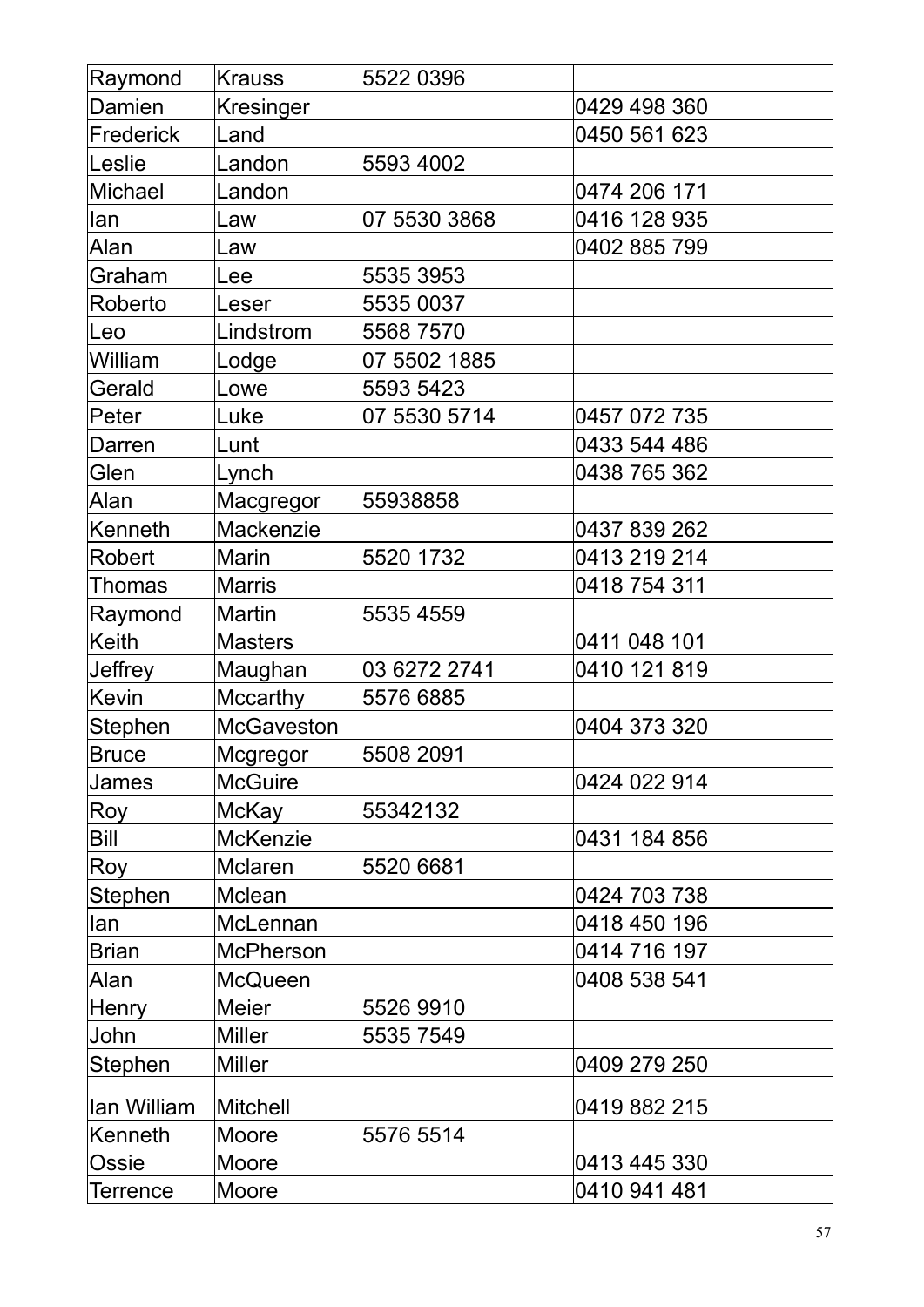| Bryan                  | <b>Moore</b>   |              | 0414 475 449  |
|------------------------|----------------|--------------|---------------|
| Gianni                 | <b>Morale</b>  | 55934869     |               |
| Allan                  | <b>Morley</b>  | 5520 4301    | 0408 765 790  |
| Stephan                | Mulawa         | 5534 5752    |               |
| Ray                    | Mulholland     | 5520 3385    |               |
| Robert                 | <b>Mullens</b> | 5536 5936    |               |
| <b>Keith</b>           | <b>Murphy</b>  |              | 0418 859 934  |
| David                  | <b>Murphy</b>  |              | 0428 158 190  |
| Ron                    | <b>Murray</b>  | 55207647     |               |
| <b>Mick</b>            | <b>Myers</b>   |              | 0409 344 909  |
| Clarence               | <b>Nash</b>    | 5520 4558    | 0418 746 033  |
| Anthony                | <b>Neven</b>   |              | 0411 118 930  |
| John                   | Nicholas       | 5535 5543    |               |
| <b>Richard</b>         | <b>Nichols</b> |              | 0414 388 654  |
| Robert                 | <b>Noble</b>   | 55621409     |               |
| Graham                 | Oats           | 03 5721 4271 | 0417 125 270  |
| Francis                | O'Brien        | 5593 8153    |               |
| Bill                   | O'Callaghan    |              | 0408 595 542  |
| Justin Peter O'Donnell |                |              | 0424945878    |
| Kevin                  | O'Donoghue     | 5535 6542    |               |
| <b>Charles</b>         | Ogden          | 03 6376 8133 |               |
| Paul                   | O'Neill        |              | 0413 273 713  |
| Andrew                 | Opferkuch      |              | 0412 75 5 222 |
| lShane                 | O'Toole        |              | 0411 874 453  |
| Albert                 | Panther        | 5535 8545    |               |
| John                   | Parker         |              | 0416 960 355  |
| David                  | <b>Parkes</b>  |              | 0424 930 190  |
| Brian R                | Paroz          | 5534 5559    |               |
| Anthony                | Pavitt         |              | 0427 598 183  |
| Andrew                 | Peasley        |              | 0432 684 180  |
| Ronald                 | <b>Perkins</b> | 5535 8560    | 0418 733 770  |
| <b>Russ</b>            | <b>Peters</b>  | 5576 3997    | 0418 153 793  |
| Gregory                | Pierce         |              | 0421 599 794  |
| Florian J              | Piwanski       |              | 0488 531 313  |
| John                   | Pope           | 5576 3267    |               |
| Victor                 | Power          | 5576 2228    |               |
| Gary                   | Presnell       |              | 0408 143 057  |
| <b>Barry</b>           | Purnell        | 55757451     |               |
| Graeme                 | Radcliff       |              | 0419 819 868  |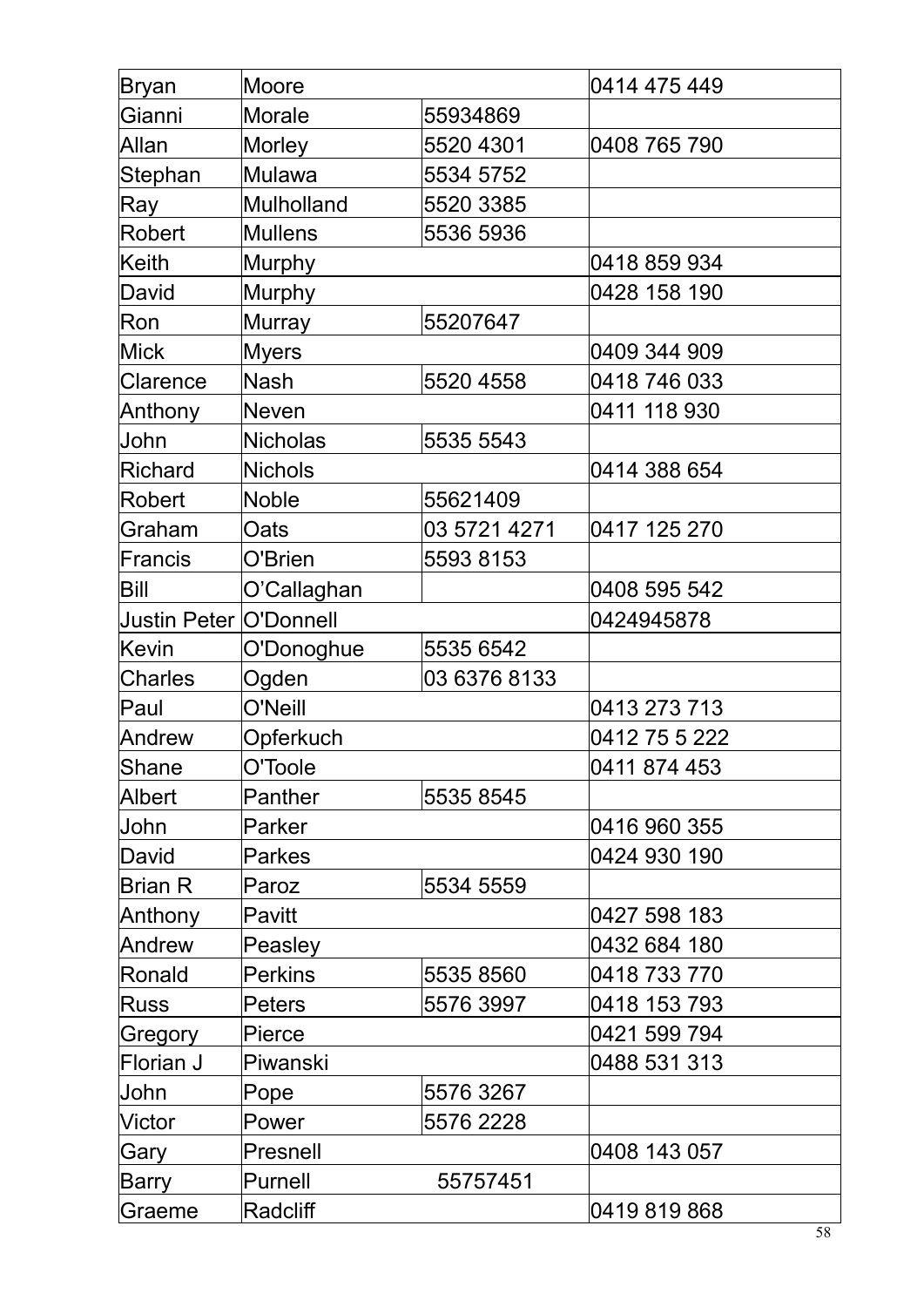| <b>Brian</b>    | Raw             |             | 0402 549 957 |
|-----------------|-----------------|-------------|--------------|
| <b>Brett</b>    | Reynolds        | 5520 3494   |              |
| <b>Charles</b>  | Robertson       | 5576 5149   |              |
| Terry           | Roe             |             | 0417 716 654 |
| <b>Richard</b>  | Rogers          |             | 0407 119 081 |
| Graeme          | Rollo           |             | 0433 979 161 |
| Terry           | Rowe            | 5598 4621   |              |
| <b>Russell</b>  | <b>Schultz</b>  | 5535 2749   |              |
| Jonathan        | Seagull         |             | 0421 834 979 |
| John            | Seaton          |             | 0481 313 456 |
| <b>Barry</b>    | Senhenn         | 5533 9050   |              |
| <b>Victor</b>   | Shannon         |             | 0415 511 773 |
| Gavin           | <b>Shapter</b>  | 5534 5859   | 0433096058   |
| ∣Peter          | Shaw            |             | 0417 972 807 |
| Gary            | <b>Siddle</b>   |             | 0405 450 129 |
| Rodney          | <b>Simmons</b>  |             | 0435 257 364 |
| Ronald          | <b>Skeates</b>  | 5591 4451   |              |
| <b>Chris</b>    | <b>Skeates</b>  | 5591 4451   |              |
| <b>Clifford</b> | Skeer           | 5522 0594   |              |
| <b>Athol</b>    | Small           |             | 0421 921 676 |
| Roy             | Smith           |             | 0431 149 058 |
| Ronald          | Smith           | 5535 5133   |              |
| Alan Boyd       | Smith           | 5576 0869   | 0466 914 489 |
| Edwin           | Smith           | 5535 5038   |              |
| Derek           | Smith           | 07 55356439 |              |
| lan             | Spackman        | 5535 6638   | 0408 157 466 |
| Julian          | <b>Sparkes</b>  |             | 0403 892 001 |
| Wayne           | Stanford        |             | 0410 546 561 |
| Garry           | <b>Stephens</b> | 5520 4205   |              |
| Gerald          | Stephens        |             | 0411 750 420 |
| <b>Bruce</b>    | Stotesbury      |             | 0401 122 927 |
| Peter           | <b>Street</b>   |             | 0405 217 130 |
| Vincent         | Sullivan        |             | 0409 277 434 |
| John            | Summers         | 5525 0580   | 0456 635 085 |
| <b>Jeffery</b>  | Sutherland      | 5598 8331   | 0408 952 066 |
| Norm            | Sweeney         |             | 0475799712   |
| Donald          | Tanis           | 5576 5687   |              |
| Philip          | Tanner          |             | 0412 242 940 |
| Paul            | Taubman         |             | 0418 720 555 |
| <b>Anthony</b>  | Taubman         |             | 0418 720 555 |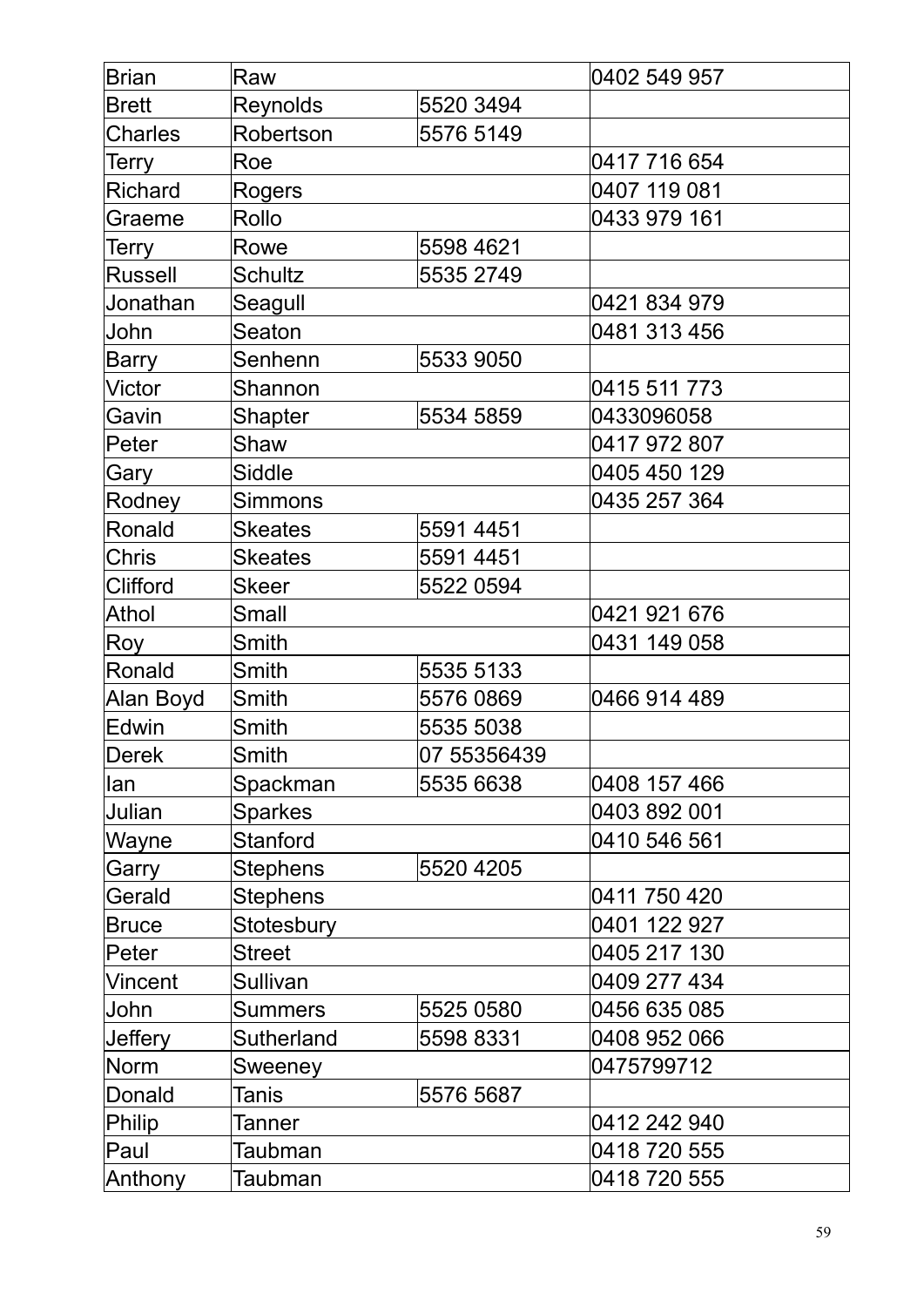| Gary          | <b>Taylor</b>        | 5520 7668 | 0417 614 657 |
|---------------|----------------------|-----------|--------------|
| Neil Andrew   | <b>Taylor</b>        |           | 0437 112 932 |
| <b>Mark</b>   | <b>Tewkesbury</b>    |           | 0413 022 234 |
| Robert        | Thompson             | 5535 7011 |              |
| Brian         | Tinker               | 5572 5949 |              |
| Barry         | <b>Turnbull</b>      |           | 0402 074 311 |
| Paul          | Turner               |           | 0415 871 846 |
| Mervyn        | Vandenbergh          | 5576 2968 |              |
| Charlie       | Vella                | 5522 4252 | 0405 588 069 |
| <b>James</b>  | Wadling              |           | 0403 159 586 |
| lRon          | <b>Waters</b>        | 5578 4872 | 0419 744 734 |
| Frederick     | <b>Watkins</b>       |           | 0448 808 303 |
| Peter         | Webber               | 5535 8626 |              |
| <b>Trevor</b> | Webster              |           | 0419 092 132 |
| ∣Ernest       | Westlake             | 5572 6574 |              |
| Philip        | Westlake             |           | 0411 725 815 |
| Shaun         | Wheeler              |           | 0410 626 368 |
| Frank         | Wickham<br>5575 4345 |           |              |
| Cameron       | Williams             |           | 0449 141 996 |
| llan          | <b>Wills</b>         |           | 0438 451 196 |
| Ross          | Wilson               |           | 0427 669 606 |
| William       | Wingrove             |           | 0403 054 976 |
| Glen          | Woods                |           | 0413 670 820 |
| lan           | Wotherspoon          |           | 0435 808 661 |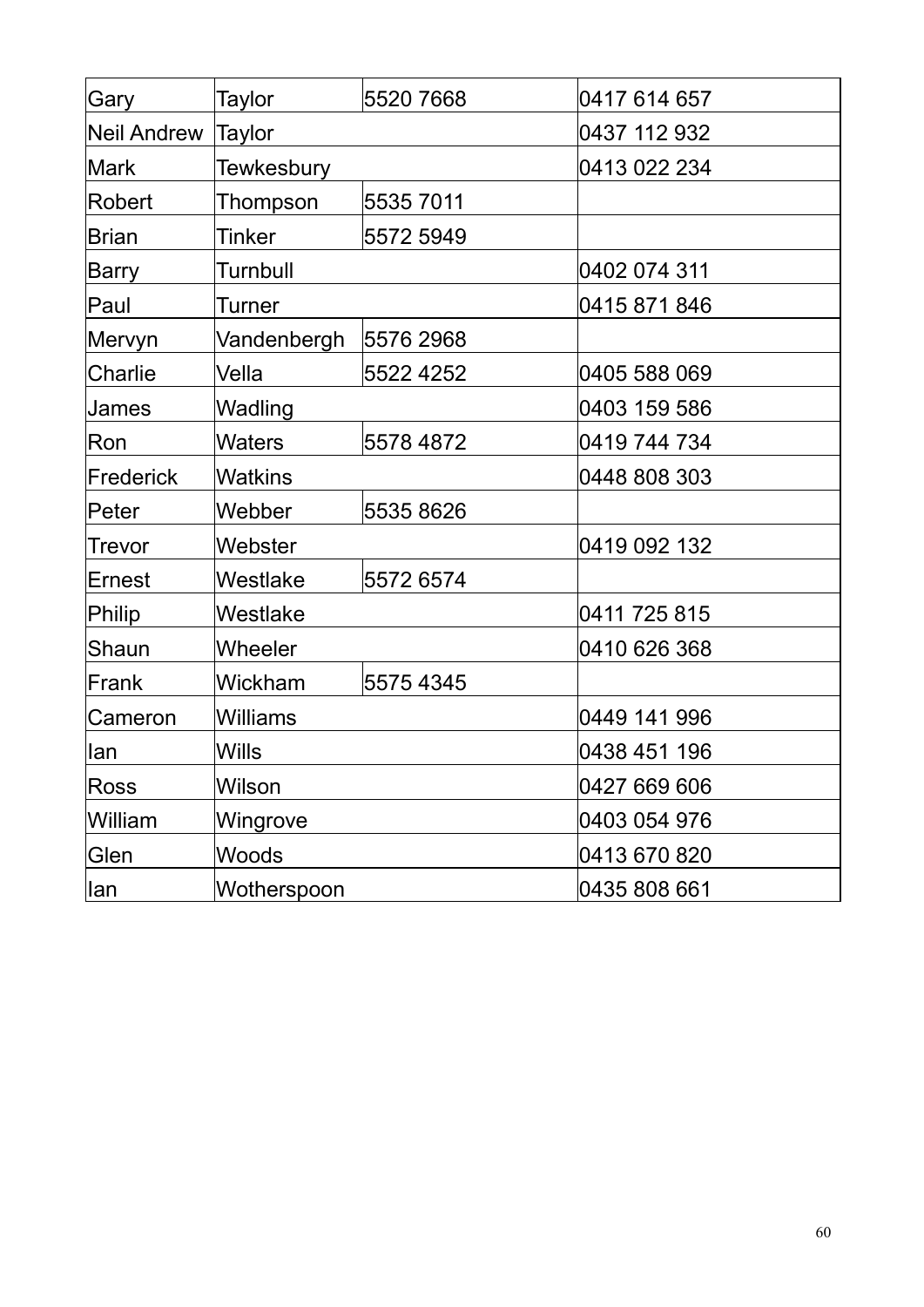# **Ladies Phone Numbers**

| Nola            | Alexander       | 5535 5798    | 0400 662 050 |
|-----------------|-----------------|--------------|--------------|
| Valerie         | <b>Beckman</b>  | 5520 6465    |              |
| Kathleen        | <b>Beckwith</b> | 5535 9540    |              |
| Christina       | <b>Birdie</b>   |              | 0412 804 201 |
| Elly            | <b>Boshell</b>  | 55204465     |              |
| Val             | <b>Bourne</b>   | 5520 4152    | 0417 505 122 |
| Sharon          | <b>Bottrell</b> |              | 0429 353 870 |
| Jan             | <b>Brooks</b>   |              | 0448 532 188 |
| <b>Denise</b>   | <b>Brown</b>    | 5593 4993    |              |
| Pamela          | <b>Brown</b>    | 5520 1642    |              |
| Leonie          | <b>Brydon</b>   |              | 0421 221 239 |
| Zeta            | Caldwell        |              | 0411 842 619 |
| Ann             | Chapman         |              | 0403 711 105 |
| Jocelyn         | <b>Cheshire</b> |              | 0420 385 604 |
| Pamela          | Collins         | 5576 5135    |              |
| Pamela          | Cook            |              | 0429 670 868 |
| Joyce           | Cooper          | 5535 3416    |              |
| <b>Beverley</b> | Crisp           | 5593 7065    | 0407 149 439 |
| Esther          | Cullen          | 5539 4879    |              |
| Betsy           | Cumings         | 5576 7606    |              |
| Lynette         | Cush            |              | 0400 944 077 |
| <b>Shirley</b>  | Davis           | 5535 6107    |              |
| <b>Milly</b>    | De Jongh        |              | 0414 263 240 |
| Sally           | <b>Doffkont</b> | 5576 0868    | 0401 643 746 |
| Dorothy         | Dorrington      |              | 0413 831 387 |
| Merylyn         | <b>Dullo</b>    |              | 0416 086 993 |
| Lesley          | Dunn            |              | 0488 033 710 |
| Hazel           | Easton          | 5535 6575    |              |
| Amanda          | <b>Edwards</b>  |              | 0422 833 887 |
| Susan           | Fenton          |              |              |
| Carolyn         | Fisher          | 5520 5002    | 0414 232 136 |
| <b>Shirley</b>  | Fletcher        | 55225435     |              |
| Jean            | Forshaw         |              | 0428 322 258 |
| Dawn            | Fox             | 03 5721 4271 | 0427 214 271 |
| Desley          | Free            | 5576 2779    |              |
| <b>Shirley</b>  | Funnell         | 5535 8260    |              |
| Jane            | Gabriel         | 5667 9202    | 0421 882 494 |
| Sandi           | Gent            |              | 0415 350 265 |
| Joan            | Gill            | 5535 7440    |              |
| Deborah         | Goodrich        | 5546 3673    |              |
| Vicki           | Gordon          |              | 0409 662 837 |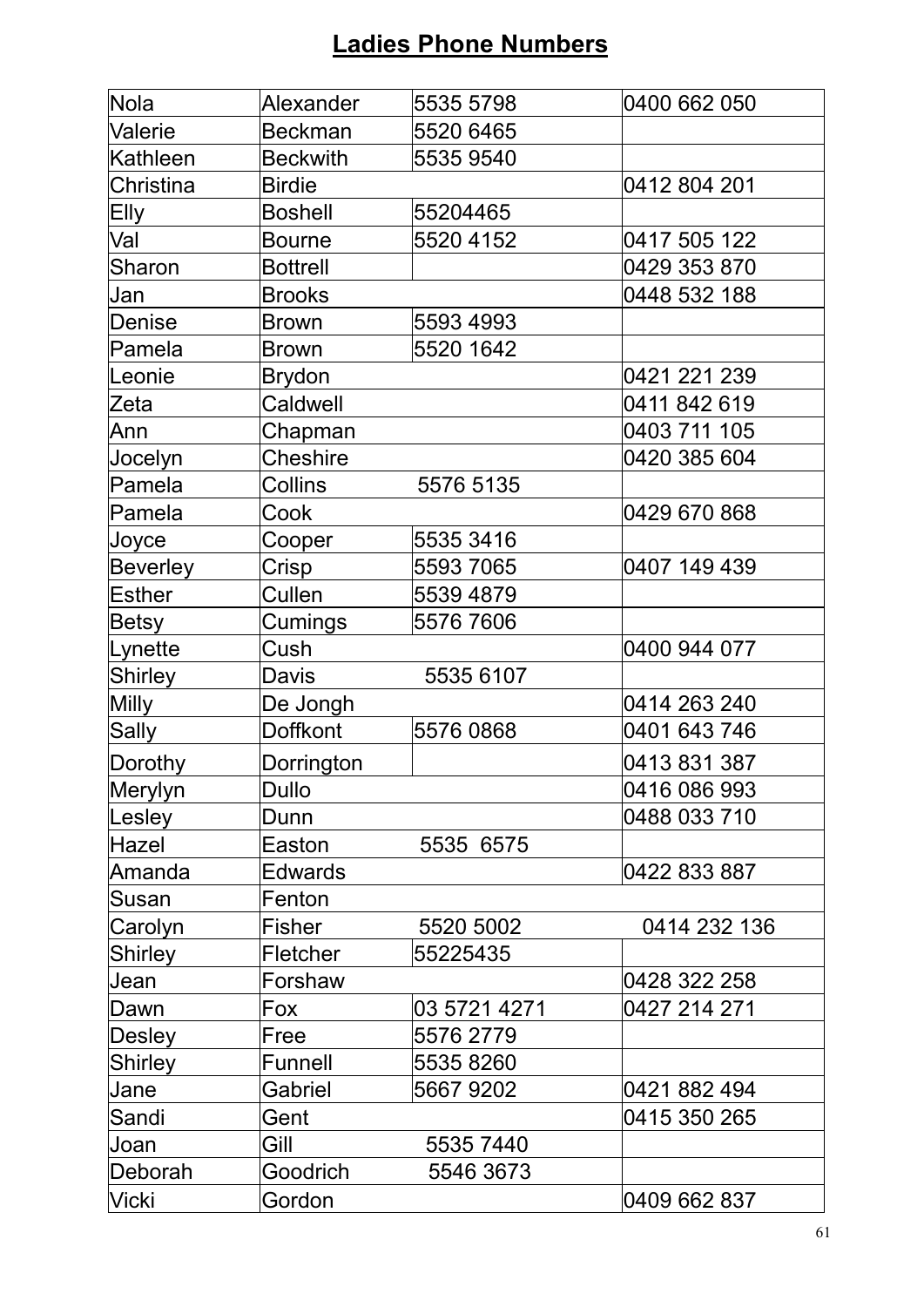| Joyce            | Greenwood         | 5554 7365    |              |
|------------------|-------------------|--------------|--------------|
| Robyn            | Griffiths         |              | 0418 602 080 |
| Yvonne           | <b>Haley</b>      |              | 0410 375 634 |
| Maureen          | Hall              | 07 5535 1863 | 0402 457 940 |
| Dorothy          | Hanlon            | 5535 7932    |              |
| Karen            | <b>Harding</b>    |              | 0477 228 832 |
| Helen            | <b>Harris</b>     | 5535 7960    | 0411 540 798 |
| <b>Barbara</b>   | Hartnett          | 5520 1550    | 0412 050 182 |
| Patricia         | Hedge             | 756070488    |              |
| Norma            | Herbertson        | 5520 6586    |              |
| Kay              | Hodges            | 5562 2999    |              |
| Jacqueline       | Holland           | 5522 6259    |              |
| Merrill Joy      | <b>Holmes</b>     | 5533 9982    | 0408 766 570 |
| Maureen          | <b>Hughes</b>     | 5520 0112    |              |
| Anita            | Huth              | 5535 4209    |              |
| Margaret         | Huxley            | 5535 0401    | 0421 391 845 |
| Jane             | Isherwood         | Isherwood    | 0419 686 192 |
| Barbara          | Jackson           | 5554 7373    |              |
| Donna            | <b>Jenkins</b>    | 5535 3169    | 0405 782 262 |
| Ida              | Johnson           | 5592 7414    |              |
| Ellen            | Joselin           |              |              |
| Doris            | Julyan            |              | 0404 409 443 |
| Stana (Sally)    | Kalenic           | 5641 1181    | 0469 859 566 |
| Maree            | Kendal            |              | 0402 298 125 |
| Jacki            | King              |              | 0407 033 613 |
| Glenys           | Kitching          | 5535 7738    | 0415 147 710 |
| Margaret         | Krall             | 55762450     | 0416 254 853 |
| Merl             | _amb              | 5535 2491    |              |
| Doreen           | La Pila           | 5576 0196    | 0411 253 014 |
| <b>Christine</b> | ewis              |              | 0410 149 010 |
| <b>Mary</b>      | ewis-White        |              | 0419 654 782 |
| Denise           | Lowe              | 5593 5423    | 0451 955 272 |
| Pat              | MacDonald         | 5576 2515    | 0414 343 040 |
| Alice            | Makepeace         | 55357409     | 0408 007 600 |
| Julie            | <b>Matthews</b>   | 5520 1826    | 0410 785 881 |
| Kathleen         | <b>Marris</b>     |              | 0413 958 860 |
| Karen            | <b>Masters</b>    |              | 0411 048 101 |
| Gail             | <b>McGaveston</b> |              | 0410 764 989 |
| Margaret         | Mcgregor          | 5508 2091    | 0413 347 648 |
| Paula            | <b>Mckerr</b>     | 5607 0837    |              |
| Noreen           | <b>McMurray</b>   | 5576 5329    |              |
| Anna             | <b>Melville</b>   |              | 0421 423 182 |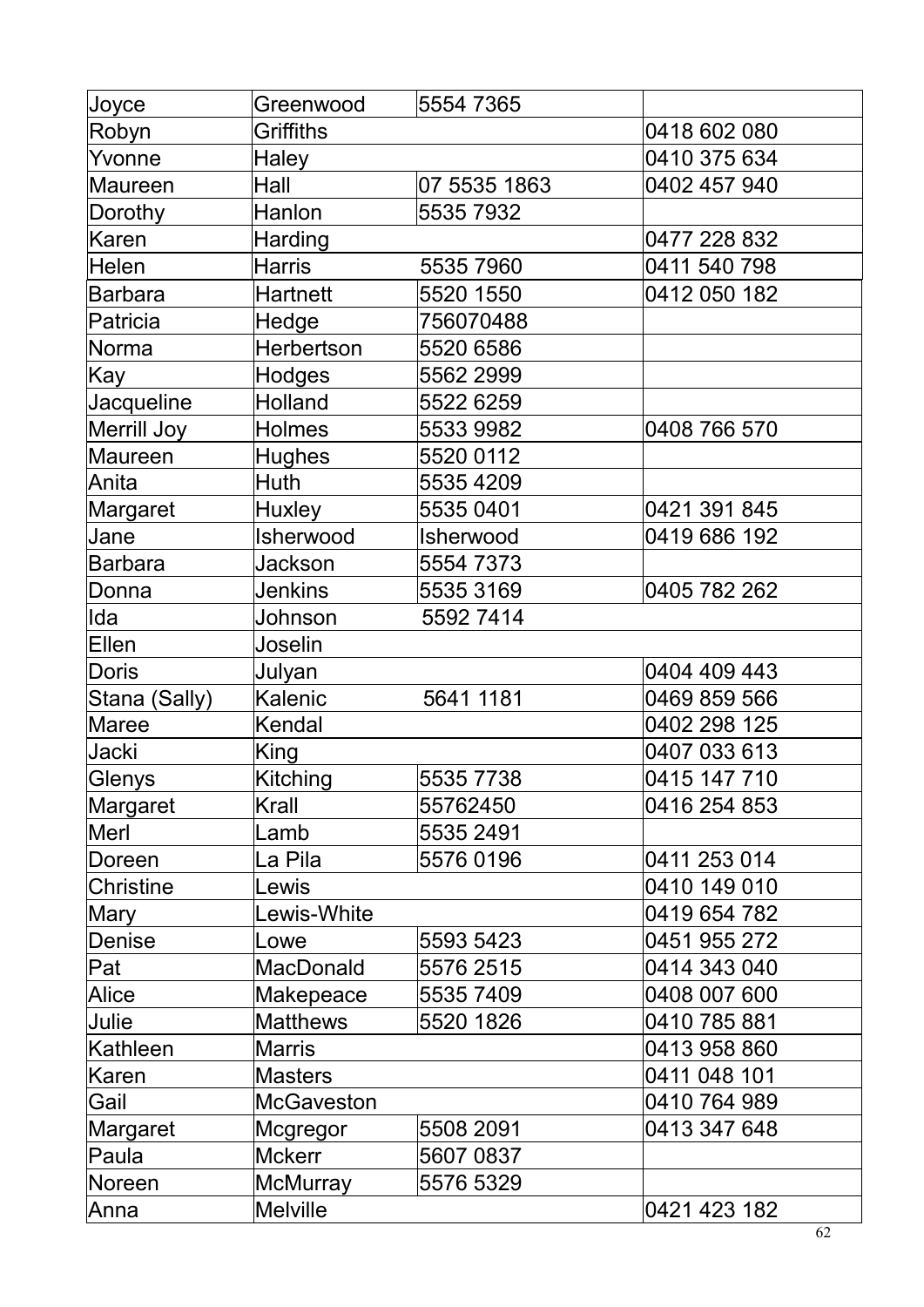| Daphne          | <b>Mitchell</b> | 5576 2703    |              |
|-----------------|-----------------|--------------|--------------|
| Yvonne          | Moon            |              | 0439 993 849 |
| Janice          | Mooney          | 5522 4632    | 0413 562 288 |
| <b>Jennifer</b> | Moore           | 5576 5514    |              |
| Narelle         | Morgan          |              | 0409208013   |
| <b>Susanne</b>  | <b>Morley</b>   | 07 5520 4301 | 0432 173 544 |
| Valerie (Val)   | <b>Murphy</b>   | 5535 2370    | 0419 473 799 |
| Lyn             | <b>Myers</b>    |              | 0407 040 790 |
| Dorothy         | <b>Nielsen</b>  | 5576 8004    |              |
| June            | O'Dea           | 5520 1876    | 0400 917 230 |
| Lorraine        | Ogden           |              | 0437 979 446 |
| Kathryn         | Oslen           | 5576 7626    |              |
| Diane           | <b>Pickett</b>  | 5575 7516    | 0407 124 961 |
| Ercil           | Piwanski        |              | 0411 181 794 |
| Gwenda          | <b>Reynolds</b> | 5520 3494    |              |
| Helen           | Richmond        | 5535 3414    | 0447 353 414 |
| Barbara         | <b>Ridgers</b>  |              | 0409 723 426 |
| Jan             | Rohde           | 5534 8031    | 0498 093 333 |
| Annette         | Savage          | 5576 1367    |              |
| Glenda          | <b>Shapter</b>  | 5534 5859    | 0422 814 365 |
| Phyllis         | <b>Sculley</b>  | 5535 2979    |              |
| Fay             | Stapleton       | 5535 8685    |              |
| Robyn           | <b>Stevens</b>  | 5520 4205    | 0407 133 703 |
| Moira           | Toovey          | 5535 8246    |              |
| Blanche         | Wall            | 5535 3510    |              |
| Nancy           | Wickham         | 5575 4345    |              |
| Maree           | Willats         | 5521 0596    | 0410 421 930 |
| Sandra          | Wingrove        |              | 0401 682 422 |
| Maureen         | Wood            | 5576 0147    |              |
| Lana            | Wright          | 55762484     | 0417 641 637 |
| Jenny           | Young           |              | 0413 183 681 |
| Jan             | Zimmerman       | 5520 1198    | 0431 052 423 |